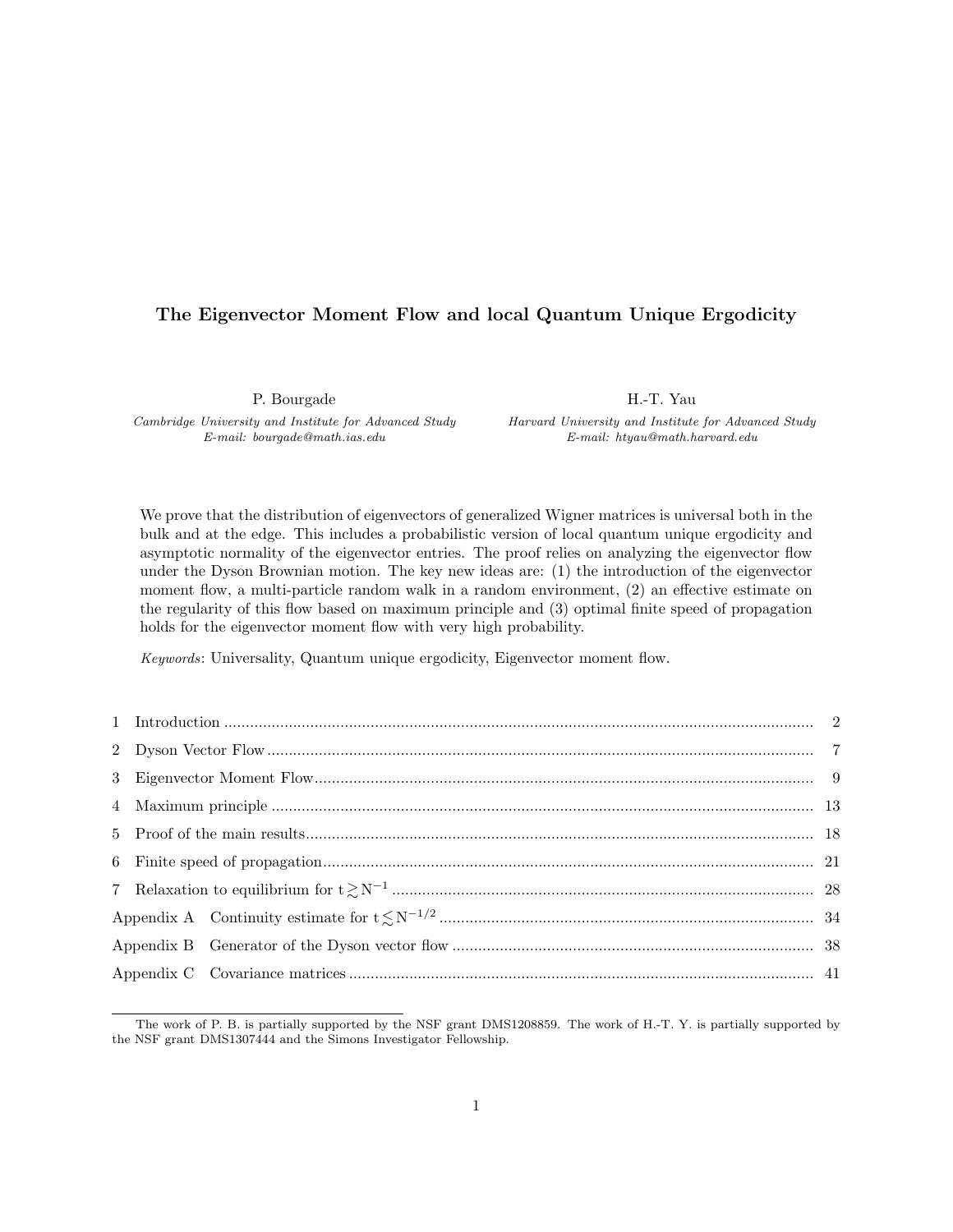#### 1 INTRODUCTION

Wigner envisioned that the laws of the eigenvalues of large random matrices are new paradigms for universal statistics of large correlated quantum systems. Although this vision has not been proved for any truly interacting quantum system, it is generally considered to be valid for a wide range of models. For example, the quantum chaos conjecture by Bohigas-Giannoni-Schmit [6] asserts that the eigenvalue statistics of the Laplace operator on a domain or manifold are given by the random matrix statistics, provided that the corresponding classical dynamics are chaotic. Similarly, one expects that the eigenvalue statistics of random Schrödinger operators (Anderson tight binding models) are given by the random matrix statistics in the delocalization regime. Unfortunately, both conjectures are far beyond the reach of the current mathematical technology.

In Wigner's original theory, the eigenvector behaviour plays no role. As suggested by the Anderson model, random matrix statistics coincide with delocalization of eigenvectors. A strong notion of delocalization, at least in terms of "flatness of the eigenfunctions", is the quantum ergodicity. For the Laplacian on a negative curved compact Riemannian manifold, Shnirel'man [31], Colin de Verdière [11] and Zelditch [36] proved that quantum ergodicity holds. More precisely, let  $(\psi_k)_{k\geq 1}$  denote an orthonormal basis of eigenfunctions of the Laplace-Beltrami operator, associated with increasing eigenvalues, on a negative curved manifold  $\mathcal{M}$  (or more generally, assume only that the geodesic flow of  $\mathcal M$  is ergodic) with volume measure  $\mu$ . Then, for any open set  $A \subset \mathcal{M}$ , one has

$$
\lim_{\lambda \to \infty} \frac{1}{N(\lambda)} \sum_{j:\lambda_j \leqslant \lambda} \Big| \int_A |\psi_j(x)|^2 \mu(\mathrm{d} x) - \int_A \mu(\mathrm{d} x) \Big|^2 = 0,
$$

where  $N(\lambda) = |\{j : \lambda_j \leq \lambda\}|$ . Quantum ergodicity was also proved for d-regular graphs under certain assumptions on the injectivity radius and spectral gap of the adjacency matrices [3]. Random graphs are considered a good paradigm for many ideas related to quantum chaos [24].

An even stronger notion of delocalization is the quantum unique ergodicity conjecture (QUE) proposed by Rudnick-Sarnak [30], i.e., for any negatively curved compact Riemannian manifold  $M$ , the eigenstates become equidistributed with respect to the volume measure  $\mu$ : for any open  $A \subset \mathcal{M}$  we have

$$
\int_{A} |\psi_k(x)|^2 \mu(\mathrm{d}x) \underset{k \to \infty}{\longrightarrow} \int_{A} \mu(\mathrm{d}x). \tag{1.1}
$$

Some numerical evidence exists for both eigenvalue statistics and the QUE, but a proper understanding of the semiclassical limit of chaotic systems is still missing. One case for which QUE was rigorously proved concerns arithmetic surfaces, thanks to tools from number theory and ergodic theory on homogeneous spaces [20, 21, 26]. For results in the case of general compact Riemannian manifolds whose geodesic flow is Anosov, see [2].

A major class of matrices for which one expects that Wigner's vision holds is the Wigner matrices, i.e., random matrices with matrix elements distributed by identical mean-zero random variables. For this class of matrices, the Wigner-Dyson-Mehta conjecture states that the local statistics are independent of the laws of the matrix elements and depend only on the symmetry class. This conjecture was recently solved for an even more general class: the generalized Wigner matrices for which the distributions of matrix entries can vary and have different variances. (See [17,18] and [16] for a review. For earlier results on this conjecture for Wigner matrices, see [14, 34] for the bulk of the spectrum and [19, 32, 33] for the edge). One key ingredient of the method initiated in [14] proceeds by interpolation between Wigner and Gaussian ensembles through Dyson Brownian motion, a matrix process that induces an autonomous evolution of eigenvalues. The fundamental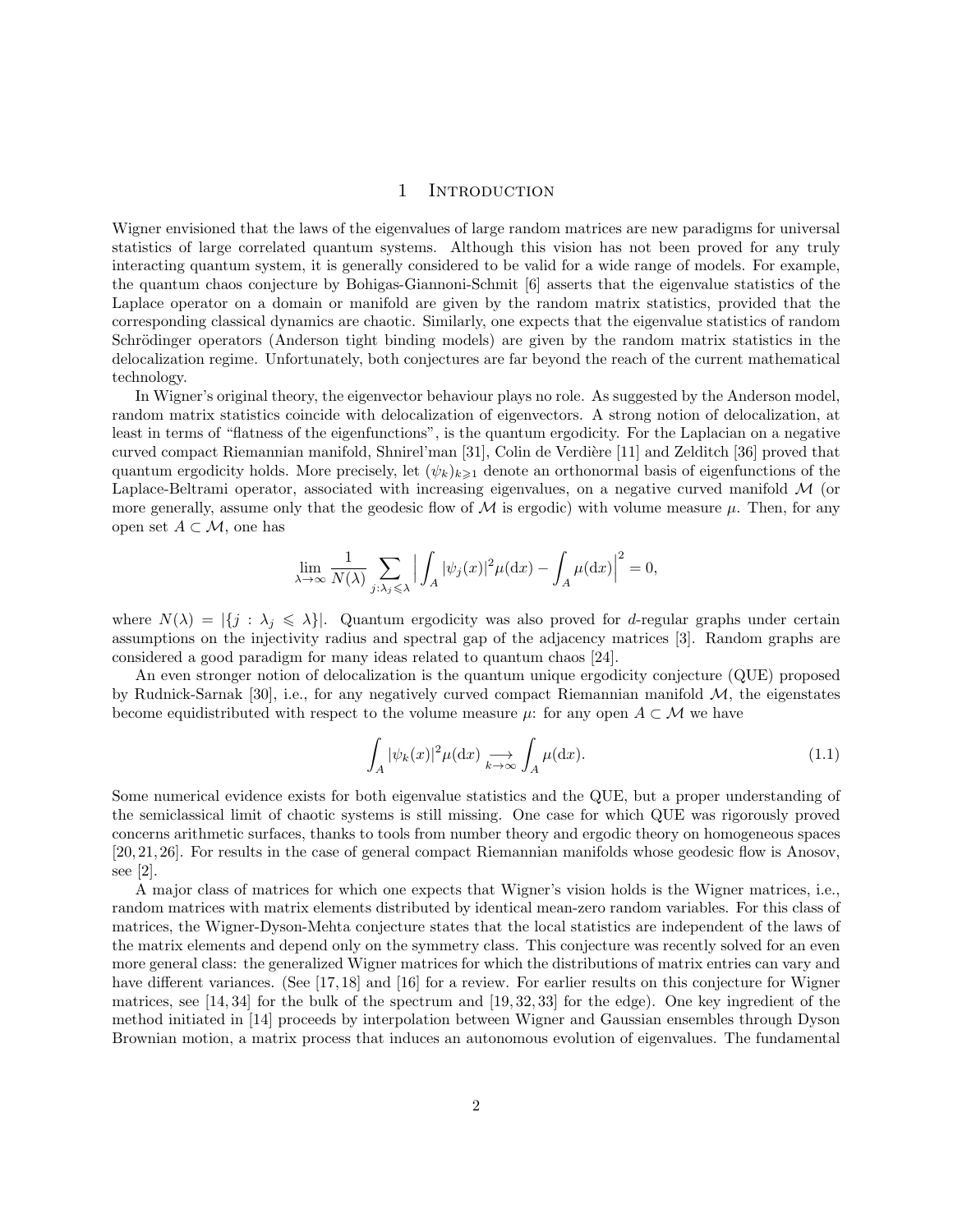conjecture for Dyson Brownian motion, the Dyson conjecture, states that the time to local equilibrium is of order  $t \ge 1/N$ , where N is the size of the matrix. This conjecture was resolved in [19] (see [14] for the earlier results) and is the underlying reason for the universality.

Concerning the eigenvectors distribution, complete delocalization was proved in [19] for generalized Wigner matrices in the following sense : with very high probability

$$
\max |u_i(\alpha)| \leqslant \frac{(\log N)^{C \log \log N}}{\sqrt{N}}
$$

where C is a fixed constant and the maximum ranges over all coordinates  $\alpha$  of the L<sup>2</sup>-normalized eigenvectors,  $u_1, \ldots, u_N$  (a stronger estimate was obtained for Wigner matrices in [13], see also [8] for a delocalization bound for the Laplacian on deterministic regular graphs). Although this bound prevents concentration of eigenstates onto a set of size less than  $N(\log N)^{-C \log \log N}$ , it does not imply the "complete flatness" of type (1.1). In fact, if the eigenvectors are distributed by the Haar measure on the orthogonal group, the weak convergence

$$
\sqrt{N}u_i(\alpha) \to \mathcal{N} \tag{1.2}
$$

,

holds, where  $\mathscr N$  is a standard Gaussian random variable and the eigenvector components are asymptotically independent. Since the eigenvectors of GOE are distributed by the Haar measure on the orthogonal group, this asymptotic normality (1.2) holds for GOE (and a similar statement holds for GUE). For Wigner ensembles, by comparing with GOE, this property was proved for eigenvectors in the bulk by Knowles-Yin and Tao-Vu [22, 35] under the condition that the first four moments of the matrix elements of the Wigner ensembles match those of the standard normal distribution. For eigenvectors near the edges, the matching condition can be reduced to only the first two moments [22].

In this paper, we develop a completely new method to show that this asymptotic normality (1.2) and independence of eigenvector components hold for generalized Wigner matrices without any moment matching condition. In particular, even the second moments are allowed to vary as long as the matrix stays inside the generalized Wigner class. From the law of large numbers of independent random variables, this implies the local quantum unique ergodicity, to be specified below, with high probability. In fact, we will prove a stronger form of asymptotic normality in the sense that any projection of the eigenvector is asymptotically normal, see Theorem 1.2. This can be viewed as the eigenvector universality for the generalized Wigner ensembles.

The key idea in this new approach is to analyze the "Dyson eigenvector flow". More precisely, the Dyson Brownian motion is induced by the dynamics in which matrix elements undergo independent Brownian motions. The same dynamics on matrix elements yield a flow on the eigenvectors. This eigenvector flow, which we will call the *Dyson eigenvector flow*, was computed in the context of Brownian motion on ellipsoids [28], real Wishart processes [9], and for GOE/GUE in [4] (see also [1]). This flow is a diffusion process on a compact Lie group  $(O(N))$  or  $U(N)$ ) endowed with a Riemannian metric. This diffusion process roughly speaking can be described as follows. We first randomly choose two eigenvectors,  $u_i$  and  $u_j$ . Then we randomly rotate these two vectors on the circle spanned by them with a rate  $(\lambda_i - \lambda_j)^{-2}$  depending on the eigenvalues. Thus the eigenvector flow depends on the eigenvalue dynamics. If we freeze the eigenvalue flow, the eigenvector flow is a diffusion with time dependent singular coefficients depending on the eigenvalues.

Due to its complicated structure, the Dyson eigenvector flow has never been analyzed. Our key observation is that the dynamics of the moments of the eigenvector entries can be viewed as a multi-particle random walk in a random environment. The number of particles of this flow is one half of the degree of polynomials in the eigenvector entries, and the (dynamic) random environment is given by jump rates depending on the eigenvalues. We shall call this flow the *eigenvector moment flow*. If there is only one particle, this flow is the random walk with the random jump rate  $(\lambda_i - \lambda_j)^{-2}$  between two integer locations i and j. This one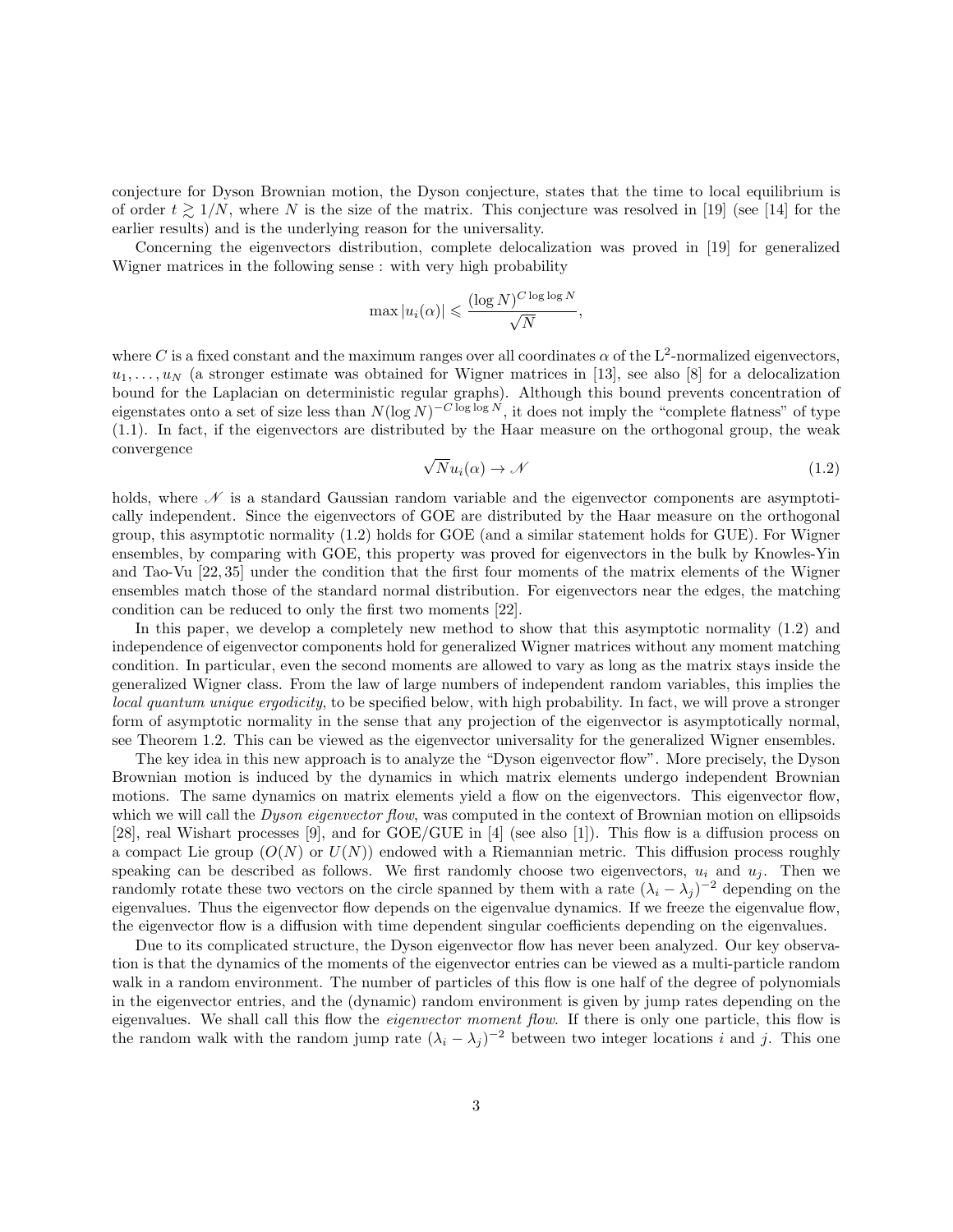dimensional random walk process was analyzed locally in [15] for the purpose of the single gap universality between eigenvalues. An important result of  $[15]$  is the Hölder regularity of the solutions. In higher dimensions, the jump rates depend on the locations of nearby particles and the flow is not a simple tensor product of the one dimensional process. Fortunately, we find that this flow is reversible with respect to an explicit equilibrium measure. The Hölder regularity argument in  $[15]$  can be extended to any dimension to prove that the solutions of the moment flow are locally Hölder continuous. From this result and the local semicircle law (more precisely, the isotropic local semicircle law proved in [23] and [5]), one can obtain that the bulk eigenvectors generated by a Dyson eigenvector flow satisfy local quantum unique ergodicity, and the law of the entries of the eigenvectors are Gaussian.

Instead of showing the Hölder regularity, we will directly prove that the solution to the eigenvector moment flow converges to a constant. This proof is based on a maximum principle for parabolic differential equations and the local isotropic law [5] previously mentioned. It yields the convergence of the eigenvector moment flow to a constant for  $t \geq N^{-1/4}$  with explicit error bound. This immediately implies that all eigenvectors (in the bulk and at the edge) generated by a Dyson eigenvector flow satisfy local quantum unique ergodicity, and the law of the entries of the eigenvectors are Gaussian.

The time to equilibrium  $t \gtrsim N^{-1/4}$  mentioned above is not optimal and the correct scaling of relaxation to equilibrium is  $t \sim N^{-1}$  in the bulk, similar to Dyson's conjecture for relaxation of bulk eigenvalues to local equilibrium. In other words, we expect that Dyson's conjecture can be extended to the eigenvector flow bulk as well. We will give a positive answer to this question in Theorem 7.1. A key tool in proving this theorem is a finite speed of propagation estimate for the eigenvector moment flow. An estimate of this type was first proved in [15, Section 9.6], but it requires a difficult level repulsion estimate. In Section 6, we will prove an optimal finite speed of propagation estimate without using any level repulsion estimate.

In order to prove that the eigenvectors of the original matrix ensemble satisfy quantum ergodicity, it remains to approximate the Wigner matrices by Gaussian convoluted ones, i.e., matrices that are a small time solution to the Dyson Brownian motion. We invoke the Green function comparison theorem in a version similar to the one stated in [22]. For bulk eigenvectors, we can remove this small Gaussian component by a continuity principle instead of the Green function comparison theorem: we will show that the Dyson Brownian motion preserves the detailed behavior of eigenvalues and eigenvectors up to time  $N^{-1/2}$  directly by using the Itô formula. This approach is much more direct and there is no need to construct moment matching matrices.

The eigenvector moment flow developed in this paper can be applied to other random matrix models. For example, the local quantum unique ergodicity holds for covariance matrices (for the associated flow and results, see Appendix C) and a certain class of Erdős-Rényi graphs. To avoid other technical issues, in this paper we only consider generalized Wigner matrices. Before stating the results and giving more details about the proof, we recall the definition of the considered ensemble.

**Definition 1.1.** A generalized Wigner matrix  $H_N$  is an Hermitian or symmetric  $N \times N$  matrix whose upper-triangular matrix elements  $h_{ij} = h_{ji}$ ,  $i \leq j$ , are independent random variables with mean zero and variance  $\sigma_{ij}^2 = \mathbb{E}(|h_{ij}|^2)$  satisfying the following additional two conditions:

- (i) Normalization: for any  $j \in [\![1,N]\!], \sum_{i=1}^N \sigma_{ij}^2 = 1$ .
- (ii) Non-degeneracy: there exists a constant C, independent of N, such that  $C^{-1}N^{-1} \leq \sigma_{ij}^2 \leq CN^{-1}$  for all  $i, j \in [1, N]$ . In the Hermitian case, we furthermore assume that, for any  $i < j$ ,  $\mathbb{E}((\mathbf{h}_{ij})^* \mathbf{h}_{ij}) \geqslant cN^{-1}$ in the sense of inequality between  $2 \times 2$  positive matrices, where  $\mathbf{h}_{ij} = (\Re(h_{ij}), \Im(h_{ij})).$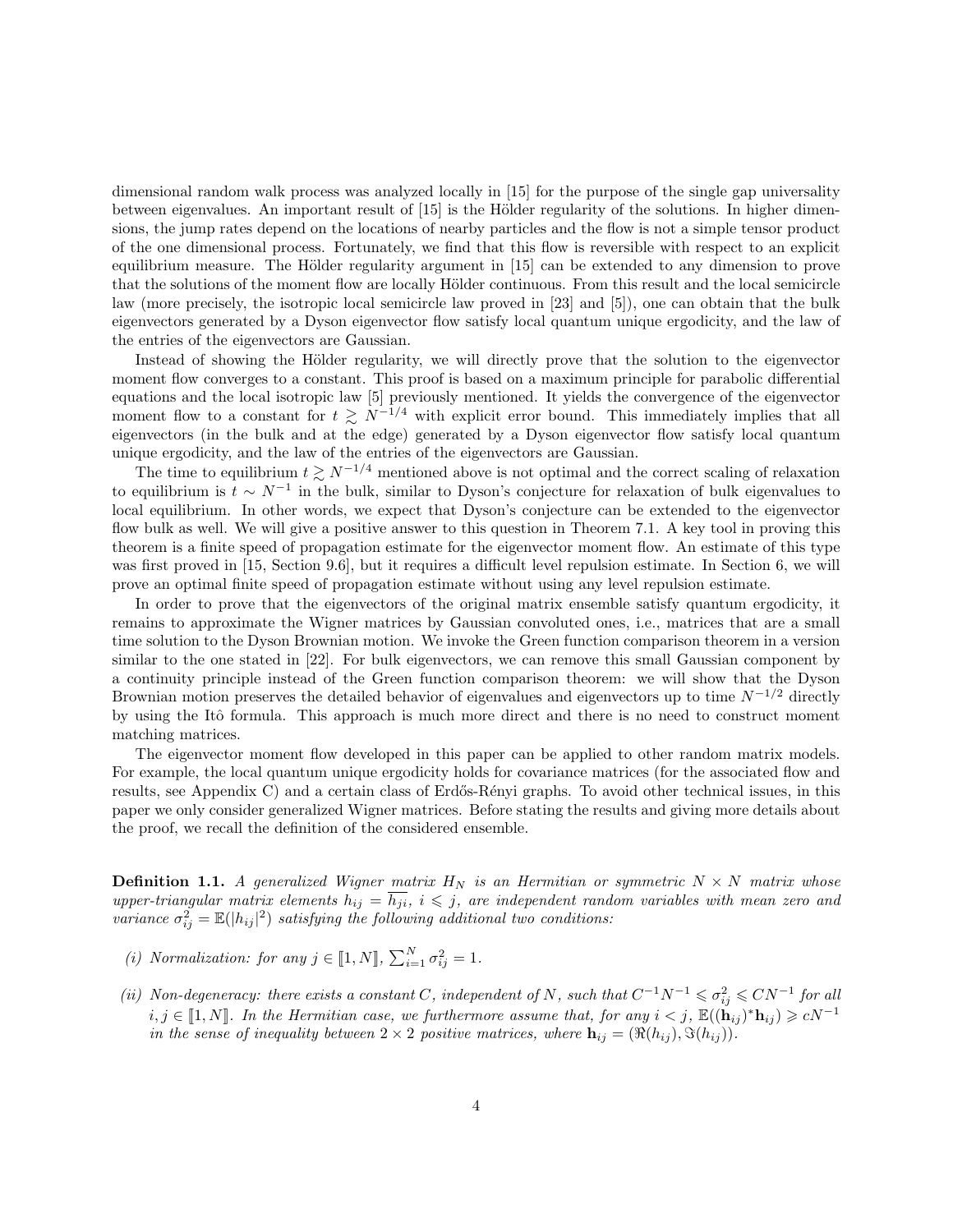Moreover, we assume that all moments of the entries are finite: for any  $p \in \mathbb{N}$  there exists a constant  $C_p$ such that for any  $i, j, N$  we have

$$
\mathbb{E}(|\sqrt{N}h_{ij}|^p) < C_p. \tag{1.3}
$$

In the following,  $(u_i)_{i=1}^N$  denotes an orthonormal eigenbasis for  $H_N$ , a matrix from the (real or complex) generalized Wigner ensemble. The eigenvector  $u_i$  is associated with the eigenvalue  $\lambda_i$ , where  $\lambda_1 \leq \ldots \leq \lambda_N$ .

**Theorem 1.2.** Let  $(H_N)_{N\geqslant1}$  be a sequence of generalized Wigner matrices. Then there is a  $\delta > 0$  such that  $for any m \in \mathbb{N}, I \subset \mathbb{T}_N := [1, N^{1/4}] \cup [N^{1-\delta}, N - N^{1-\delta}] \cup [N - N^{1/4}, N]$  with  $|I| = m$  and for any unit vector  $\mathbf{q}$  in  $\mathbb{R}^N$ , we have

$$
\sqrt{N}(|\langle \mathbf{q}, u_k \rangle|)_{k \in I} \rightarrow (|\mathcal{N}_j|)_{j=1}^m \qquad \text{in the symmetric case,}
$$
  
\n
$$
\sqrt{2N}(|\langle \mathbf{q}, u_k \rangle|)_{k \in I} \rightarrow (|\mathcal{N}_j^{(1)} + i \mathcal{N}_j^{(2)}|)_{j=1}^m \qquad \text{in the Hermitian case,}
$$
\n(1.4)

in the sense of convergence of moments, where all  $\mathcal{N}_j$ ,  $\mathcal{N}_j^{(1)}$ ,  $\mathcal{N}_j^{(2)}$ , are independent standard Gaussian random variables. This convergence holds uniformly in I and  $|\mathbf{q}| = 1$ . More precisely, for any polynomial P in m variables, there exists  $\varepsilon = \varepsilon(P) > 0$  such that for large enough N we have

$$
\sup_{I \subset \mathbb{T}_N, |I| = m, |\mathbf{q}| = 1} \left| \mathbb{E} \left( P \left( (N |\langle \mathbf{q}, u_k \rangle|^2)_{k \in I} \right) \right) - \mathbb{E} \left( P \left( (|\mathcal{N}_j|^2)_{j=1}^m \right) \right) \right| \le N^{-\varepsilon},
$$
\n
$$
\sup_{I \subset \mathbb{T}_N, |I| = m, |\mathbf{q}| = 1} \left| \mathbb{E} \left( P \left( (2N |\langle \mathbf{q}, u_k \rangle|^2)_{k \in I} \right) \right) - \mathbb{E} P \left( (|\mathcal{N}_j^{(1)}|^2 + |\mathcal{N}_j^{(2)}|^2)_{j=1}^m \right) \right) \right| \le N^{-\varepsilon},
$$
\n(1.5)

respectively for the real and complex generalized Wigner ensembles.

The restriction on the eigenvector in the immediate regime  $\llbracket N^{1/4}, N^{1-\delta} \rrbracket$  (and similarly for its reflection) was due to that near the edges the level repulsion estimate, Definition 5.1, (or the gap universality) was only written in the region  $\llbracket 1, N^{1/4} \rrbracket$  (see the discussion after Definition 5.1 for references regarding this matter). There is no doubt that these results can be extended to the the immediate regime with only minor modifications in the proofs. Here we state our theorem based on existing written results.

The normal convergence (1.4) was proved in [35] under the assumption that the entries of  $H<sub>N</sub>$  have moments matching the standard Gaussian distribution up to order four, and if their distribution is symmetric (in particular the fifth moment vanishes).

This convergence of moments implies in particular joint weak convergence. Choosing q to be an element of the canonical basis, Theorem 1.2 implies in particular that any entry of an eigenvector is asymptotically normally distributed, modulo the (arbitrary) phase choice. Because the above convergence holds for any  $|q| = 1$ , asymptotic joint normality of the eigenvector entries also holds. Since eigenvectors are defined only up to a phase, we define the equivalence relation  $u \sim v$  if  $u = \pm v$  in the symmetric case and  $u = \lambda v$  for some  $|\lambda| = 1$  in the Hermitian case.

**Corollary 1.3** (Asymptotic normality of eigenvectors for generalized Wigner matrices). Let  $(H_N)_{N\geq 1}$  be a sequence of generalized Wigner matrices,  $\ell \in \mathbb{N}$ . Then for any  $k \in \mathbb{T}_N$  and  $J \subset [1, N]$  with  $|J| = \ell$ , we have

$$
\sqrt{N}(u_k(\alpha))_{\alpha \in J} \to (\mathcal{N}_j)_{j=1}^{\ell} \qquad \text{for the real generalized Wigner ensemble,}
$$
  

$$
\sqrt{2N}(u_k(\alpha))_{\alpha \in J} \to (\mathcal{N}_j^{(1)} + i \mathcal{N}_j^{(2)})_{j=1}^{\ell} \qquad \text{for the complex generalized Wigner ensemble,}
$$

in the sense of convergence of moments modulo  $\sim$ , where all  $\mathcal{N}_j, \mathcal{N}_j^{(1)}, \mathcal{N}_j^{(2)}$ , are independent standard Gaussian variables. More precisely, for any polynomial P in  $\ell$  variables (resp. Q in 2 $\ell$  variables) there exists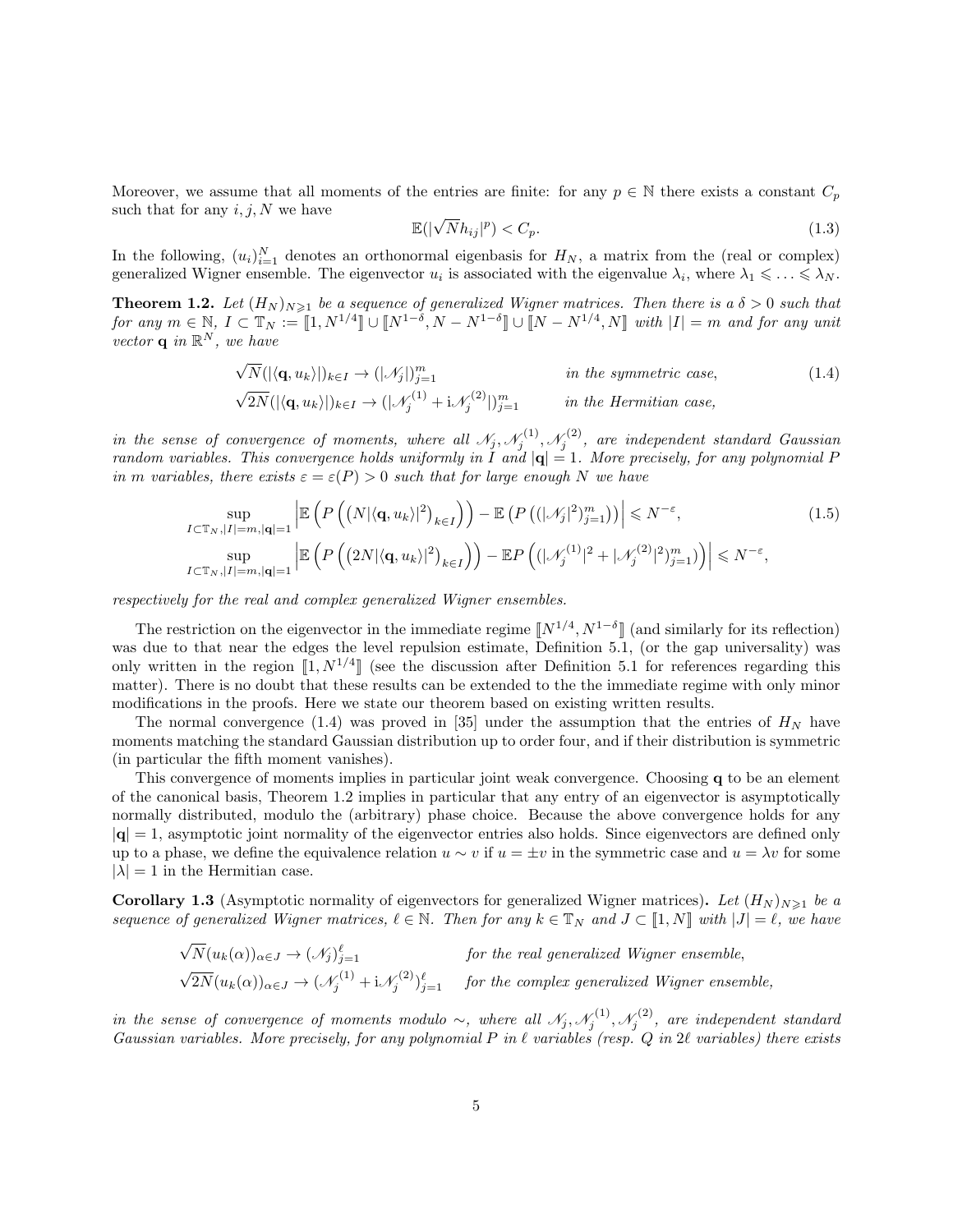$\varepsilon$  depending on P (resp. Q) such that, for large enough N,

$$
\sup_{J \subset [\![1,N]\!],|J|=\ell, \atop k \in \mathbb{T}_N} \left| \mathbb{E} \left( P \left( \sqrt{N} (e^{i\omega} u_k(\alpha))_{\alpha \in J} \right) \right) - \mathbb{E} P \left( (\mathcal{N}_j)_{j=1}^{\ell} \right) \right| \le N^{-\varepsilon},
$$
\n
$$
\sup_{J \subset [\![1,N]\!],|J|=\ell, \atop k \in \mathbb{T}_N} \left| \mathbb{E} \left( Q \left( \sqrt{2N} (e^{i\omega} u_k(\alpha), e^{-i\omega} \overline{u_k(\alpha)})_{\alpha \in J} \right) \right) - \mathbb{E} Q \left( (\mathcal{N}_j^{(1)} + i \mathcal{N}_j^{(2)}, \mathcal{N}_j^{(1)} - i \mathcal{N}_j^{(2)})_{j=1}^{\ell} \right) \right| \le N^{-\varepsilon},
$$
\n(1.6)

for the symmetric (resp. Hermitian) generalized Wigner ensembles. Here  $\omega$  is independent of  $H_N$  and uniform on the binary set  $\{0, \pi\}$  (resp.  $(0, 2\pi)$ ).

By characterizing the joint distribution of the entries of the eigenvectors, Theorem 1.2 and Corollary 1.3 imply that for any eigenvector a probabilistic equivalent of (1.1) holds. For  $a_N : [1, N] \to [-1, 1]$  we denote  $|a_N| = |\{1 \le \alpha \le N : a_N(\alpha) \neq 0\}|$  the size of the support of  $a_N$ , and  $\langle u_k, a_N u_k \rangle = \sum |u_k(\alpha)|^2 a_N(\alpha)$ .

**Corollary 1.4** (Local quantum unique ergodicity for generalized Wigner matrices). Let  $(H_N)_{N\geq 1}$  be a sequence of generalized (real or complex) Wigner matrices. Then there exists  $\varepsilon > 0$  such that for any  $\delta > 0$ , there exists  $C > 0$  such that the following holds: for any  $(a_N)_{N \geq 1}$ ,  $a_N : [1, N] \rightarrow [-1, 1]$  with  $\sum_{\alpha=1}^{N} a_N(\alpha) = 0$  and  $k \in \mathbb{T}_N$ , we have

$$
\mathbb{P}\left(\left|\frac{N}{|a_N|}\langle u_k, a_N u_k \rangle\right| > \delta\right) \leqslant C\left(N^{-\varepsilon} + |a_N|^{-1}\right). \tag{1.7}
$$

Under the condition that the first four moments of the matrix elements of the Wigner ensembles match those of the standard normal distribution, (1.7) can also be proved from the results in [22, 35]; the four moment matching were reduced to two moments for eigenvectors near the edges [22].

The quantum ergodicity for a class of sparse regular graphs was proved by Anantharaman-Le Masson [3], partly based on pseudo-differential calculus on graphs from [25]. The main result in [3] is for deterministic graphs, but for the purpose of this paper we only state its application to random graphs (see [3] for details and more general statements). If  $u_1, \ldots, u_N$  are the (L<sup>2</sup>-normalized) eigenvectors of the discrete Laplacian of a uniformly chosen  $(q + 1)$ -regular graph with N vertices, then for any fixed  $\delta > 0$  we have, for any  $q \ge 1$ fixed,

$$
\mathbb{P}\left(\sharp\{k:|\langle u_k, a_N u_k\rangle| > \delta\} > \delta N\right) \underset{N \to \infty}{\longrightarrow} 0,
$$

where  $a_N$  may be random (for instance, it may depend on the graph). The results in [3] were focused on very sparse deterministic regular graphs and are very different from our setting for generalized Wigner matrices.

Notice that our result (1.7) allows the test function to have a very small support and it is valid for any k. This means that eigenvectors are flat even in "microscopic scales". However, the equation (1.7) does not imply that all eigenvectors are completely flat simultaneously with high probability, i.e., we have not proved the following statement:

$$
\mathbb{P}\left(\sup_{1\leq k\leq N}|\langle u_k,a_N u_k\rangle|>\delta\right)\to 0
$$

for  $a_N$  with support of order N. This strong form of QUE, however, holds for the Gaussian ensembles.

In the following section, we will define the Dyson vector flow and, for the sake of completeness, prove the well-posedness of the eigenvector stochastic evolution. In Section 3 we will introduce the eigenvector moment flow and prove the existence of an explicit reversible measure. In Section 4, we will prove Theorem 1.2 under the additional assumption that  $H_N$  is the sum of a generalized Wigner matrix and a Gaussian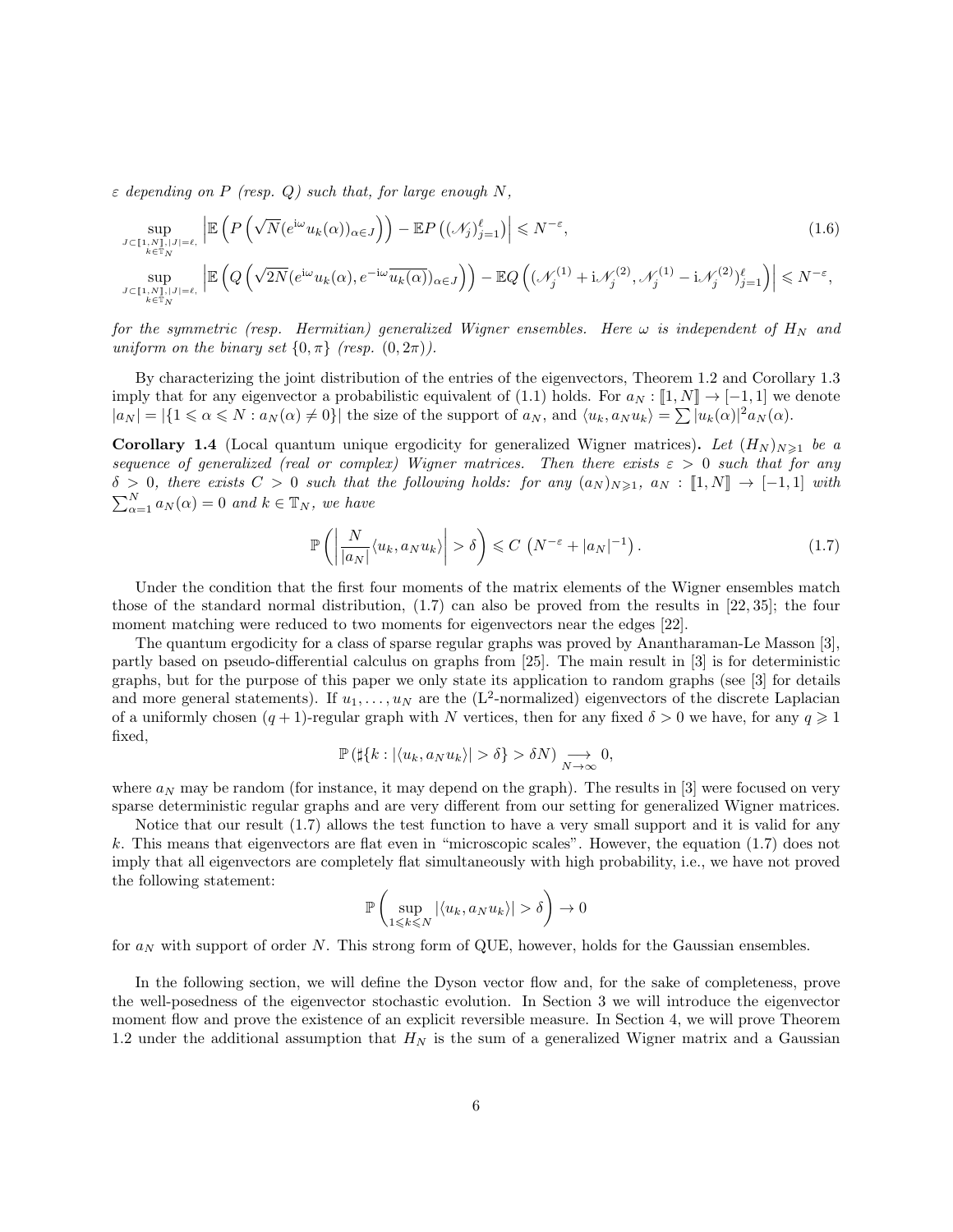matrix with small variance. The proof in this section relies on a maximum principle for the eigenvector moment flow. We will prove Theorem 1.2 by using a Green function comparison theorem in Section 5. In Section 6, we will prove that the speed of propagation for the eigenvector moment flow is finite with very high probability. This estimate will enable us to prove in Section 7 that the relaxation to equilibrium for the eigenvector moment flow in the bulk is of order  $t \gtrsim N^{-1}$ . The appendices contain a continuity estimate for the Dyson Brownian motion up to time  $N^{-1/2}$ , and some basic results concerning the generator of the Dyson vector flow as well as analogue results for covariance matrices.

# 2 DYSON VECTOR FLOW

In this section, we first state the stochastic differential equation for the eigenvectors under the Dyson Brownian motion. This evolution is given by  $(2.3)$  and  $(2.5)$ . We then give a concise form of the generator for this Dyson vector flow. We will follow the usual slight ambiguity of terminology by naming both the matrix flow and the eigenvalue flow a Dyson Brownian motion. In case we wish to distinguish them, we will use matrix Dyson Brownian motion for the matrix flow.

Definition 2.1. Hereafter is our choice of normalization for the Dyson Brownian motion.

(i) Let  $B^{(s)}$  be a  $N \times N$  matrix such that  $B^{(s)}_{ij}(i < j)$  and  $B^{(s)}_{ii}/\sqrt{2}$  are independent standard Brownian motions, and  $B_{ij}^{(s)} = B_{ji}^{(s)}$ . The  $N \times N$  symmetric Dyson Brownian motion  $H^{(s)}$  with initial value  $H_0^{(s)}$ is defined as

$$
H_t^{(s)} = H_0^{(s)} + \frac{1}{\sqrt{N}} B_t^{(s)},\tag{2.1}
$$

(ii) Let  $B^{(h)}$  be a  $N \times N$  matrix such that  $\Re(B_{ij}^{(h)}), \Im(B_{ij}^{(h)})(i \leq j)$  and  $B_{ii}^{(h)}/\sqrt{2}$  are independent standard Brownian motions, and  $B_{ji}^{(h)} = (B_{ij}^{(h)})^*$ . The  $N \times N$  Hermitian Dyson Brownian motion  $H^{(h)}$  with initial value  $H_0^{(t)}$  is

$$
H_t^{(h)} = H_0^{(h)} + \frac{1}{\sqrt{2N}} B_t^{(h)},
$$

Definition 2.2. We refer to the following stochastic differential equations as the Dyson Brownian motion for  $(2.2)$  and  $(2.4)$  and the Dyson vector flow for  $(2.3)$  and  $(2.5)$ .

(i) Let  $\lambda_0 \in \Sigma_N = {\lambda_1 < \cdots < \lambda_N}$ ,  $u_0 \in O(N)$ , and  $B^{(s)}$  be as in Definition 2.1. The symmetric Dyson Brownian motion/vector flow with initial condition  $(\lambda_1, \dots, \lambda_N) = \lambda_0$ ,  $(u_1, \dots, u_N) = u_0$ , is

$$
d\lambda_k = \frac{dB_{kk}^{(s)}}{\sqrt{N}} + \left(\frac{1}{N} \sum_{\ell \neq k} \frac{1}{\lambda_k - \lambda_\ell}\right) dt,\tag{2.2}
$$

$$
\mathrm{d}u_k = \frac{1}{\sqrt{N}} \sum_{\ell \neq k} \frac{\mathrm{d}B_{k\ell}^{(s)}}{\lambda_k - \lambda_\ell} u_\ell - \frac{1}{2N} \sum_{\ell \neq k} \frac{\mathrm{d}t}{(\lambda_k - \lambda_\ell)^2} u_k. \tag{2.3}
$$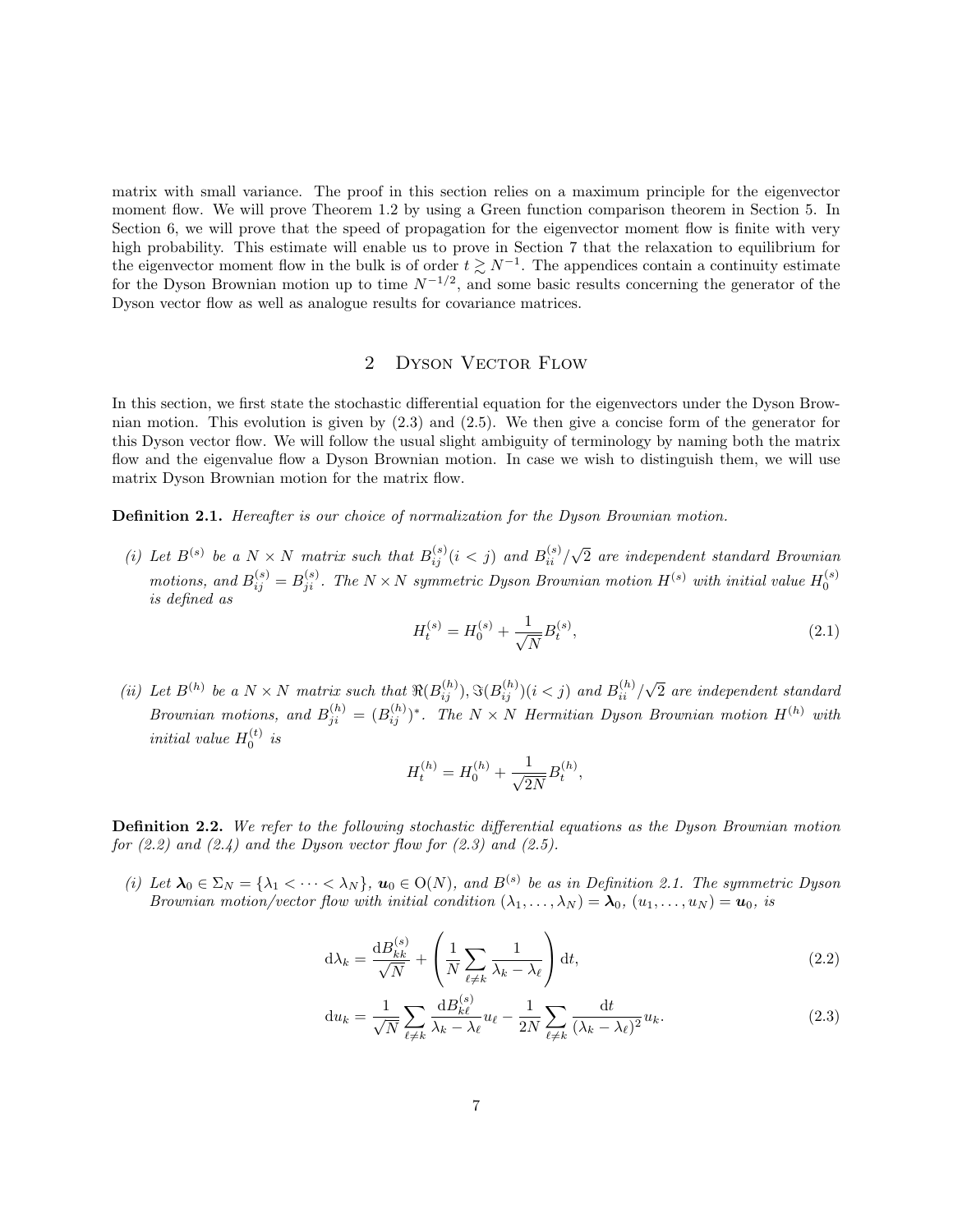(ii) Let  $\lambda_0 \in \Sigma_N$ ,  $u_0 \in U(N)$ , and  $B^{(h)}$  be as in Definition 2.1. The Hermitian Dyson Brownian motion/vector flow with initial condition  $(\lambda_1, \ldots, \lambda_N) = \lambda_0$ ,  $(u_1, \ldots, u_N) = u_0$ , is

$$
d\lambda_k = \frac{dB_{kk}^{(h)}}{\sqrt{2N}} + \left(\frac{1}{N} \sum_{\ell \neq k} \frac{1}{\lambda_k - \lambda_\ell}\right) dt,\tag{2.4}
$$

$$
\mathrm{d}u_k = \frac{1}{\sqrt{2N}} \sum_{\ell \neq k} \frac{\mathrm{d}B_{k\ell}^{(h)}}{\lambda_k - \lambda_\ell} u_\ell - \frac{1}{2N} \sum_{\ell \neq k} \frac{\mathrm{d}t}{(\lambda_k - \lambda_\ell)^2} u_k. \tag{2.5}
$$

The theorem below contains the following results. (a) The above stochastic differential equations admit a unique strong solution, this relies on classical techniques and an argument originally by McKean [27]. (b) The matrix Dyson Brownian motion induces the standard Dyson Brownian motion (for the eigenvalues) and Dyson eigenvector flow. This statement was already proved in [4]. (c) For calculation purpose, one can condition on the trajectory of the eigenvalues to study the eigenvectors evolution. For the sake of completeness, this theorem is proved in the appendix.

With a slight abuse of notation, we will write  $\lambda_t$  either for  $(\lambda_1(t), \ldots, \lambda_N(t))$  or for the  $N \times N$  diagonal matrix with entries  $\lambda_1(t), \ldots, \lambda_N(t)$ .

Theorem 2.3. The following statements about the Dyson Brownian motion and eigenvalue/vector flow hold.

- (a) Existence and strong uniqueness hold for the system of stochastic differential equations (2.2), (2.3). Let  $(\lambda_t, u_t)_{t \geq 0}$  be the solution. Almost surely, for any  $t \geq 0$  we have  $\lambda_t \in \Sigma_N$  and  $u_t \in O(N)$ .
- (b) Let  $(H_t)_{t\geqslant0}$  be a symmetric Dyson Brownian motion with initial condition  $H_0 = \mathbf{u}_0 \lambda_0 \mathbf{u}_0^*, \lambda_0 \in \Sigma_N$ . Then the processes  $(H_t)_{t\geqslant0}$  and  $(\mathbf{u}_t \lambda_t \mathbf{u}_t^*)_{t\geqslant0}$  have the same distribution.
- (c) Existence and strong uniqueness hold for (2.2). For any  $T > 0$ , let  $\nu_T^{H_0}$  be the distribution of  $(\lambda_t)_{0 \leq t \leq T}$ with initial value the spectrum of a matrix  $H_0$ . For  $0 \leq T \leq T_0$  and any given continuous trajectory  $\boldsymbol{\lambda} \,=\, (\boldsymbol{\lambda}_t)_{0\leqslant t\leqslant T_0} \,\subset\, \Sigma_N,$  existence and strong uniqueness holds for (2.3) on  $[0,T].$  Let  $\mu_T^{H_0,\boldsymbol{\lambda}}$  be the distribution of  $(u_t)_{0\leqslant t\leqslant T}$  with the initial matrix  $H_0$  and the path  $\lambda$  given.

Let F be continuous bounded, from the set of continuous paths (on  $[0,T]$ ) on  $N \times N$  symmetric matrices to  $\mathbb{R}$ . Then for any initial matrix  $H_0$  we have

$$
\mathbb{E}^{H_0}(F((H_t)_{0\leqslant t\leqslant T}))=\int \mathrm{d}\nu_T^{H_0}(\boldsymbol{\lambda})\int \mathrm{d}\mu_T^{H_0,\boldsymbol{\lambda}}(\boldsymbol{u})F((\boldsymbol{u}_t\boldsymbol{\lambda}_t\boldsymbol{u}_t^*)_{0\leqslant t\leqslant T}).\tag{2.6}
$$

The analogous statements hold in the Hermitian setting.

We will omit the subscript  $T$  when it is obvious. The previous theorem reduces the study of the eigenvector dynamics to the stochastic differential equations (2.3) and (2.5). The following lemma gives a concise form of the generators of these diffusions. It is very similar to the well-known forms of the generator for the Brownian motion on the unitary/orthogonal groups up to the following difference: weights vary depending on eigenvalue pairs.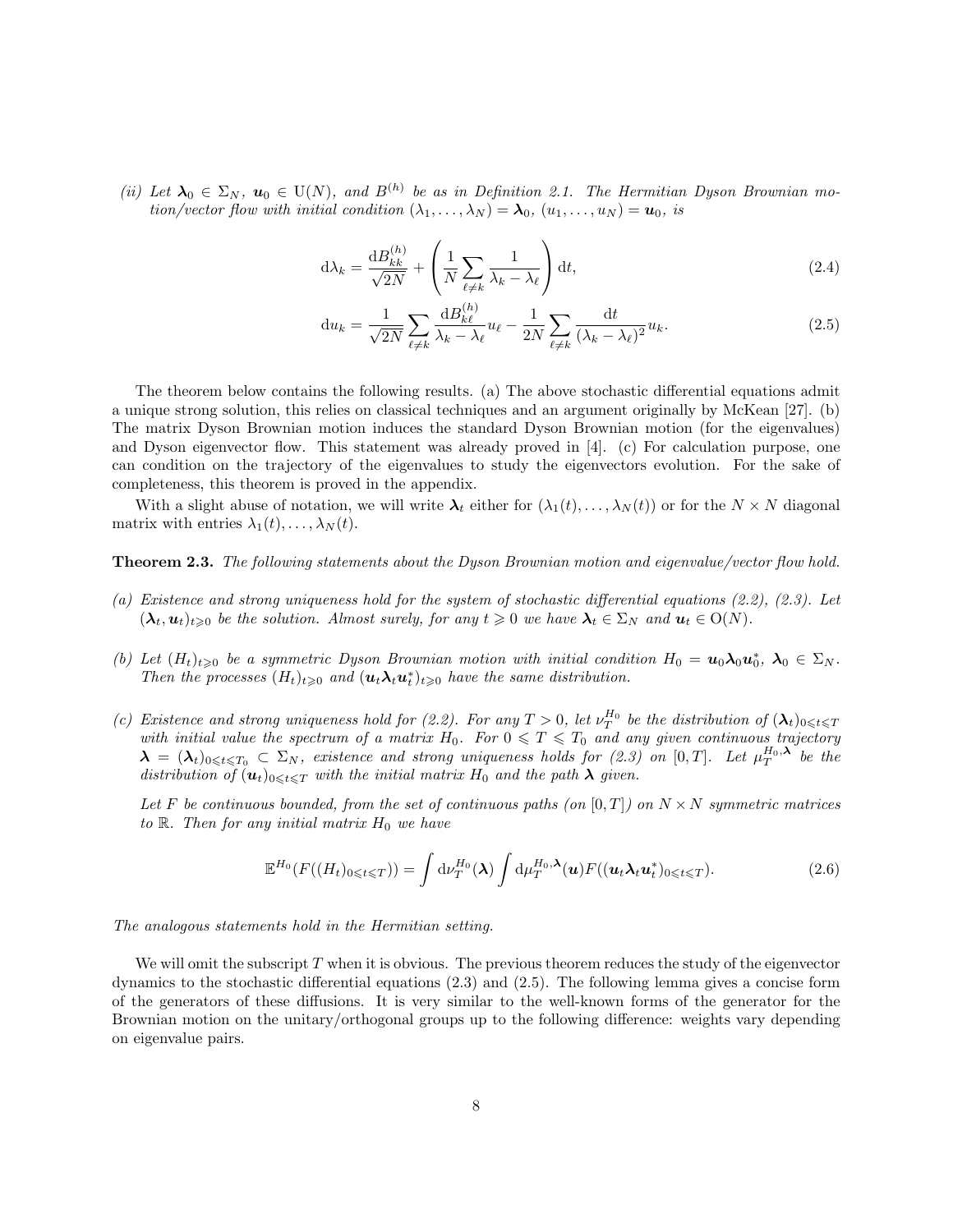We will need the following notations (the dependence in t will often be omitted for  $c_{k\ell}, 1 \leq k \leq \ell \leq N$ ):

$$
c_{k\ell}(t) = \frac{1}{N(\lambda_k(t) - \lambda_\ell(t))^2},
$$
\n
$$
u_k \partial_{u_\ell} = \sum_{\alpha=1}^N u_k(\alpha) \partial_{u_\ell(\alpha)}, \ u_k \partial_{\overline{u}_\ell} = \sum_{\alpha=1}^N u_k(\alpha) \partial_{\overline{u}_\ell(\alpha)},
$$
\n
$$
X_{k\ell}^{(s)} = u_k \partial_{u_\ell} - u_\ell \partial_{u_k},
$$
\n
$$
X_{k\ell}^{(h)} = u_k \partial_{u_\ell} - \overline{u}_\ell \partial_{\overline{u}_k}, \ \overline{X}_{k\ell}^{(h)} = \overline{u}_k \partial_{\overline{u}_\ell} - u_\ell \partial_{u_k}.
$$
\n
$$
(2.8)
$$

Here  $\partial_{\overline{u}_\ell}$  and  $\partial_{\overline{u}_\ell}$  are defined by considering  $u_\ell$  as a complex number, i.e., if we write  $u_\ell = x + iy$  then  $\partial_{\overline{u}_\ell} = \frac{1}{2}\partial_x + \frac{i}{2}\partial_y.$ 

**Lemma 2.4.** For the diffusion (2.3) (resp. (2.5)), the generators acting on smooth functions  $f((u_i(\alpha))_{1\leq i,\alpha\leq N})$ :  $\mathbb{R}^{N^2} \to \mathbb{R}$  (resp.  $\mathbb{C}^{N^2} \to \mathbb{R}$ ) are respectively

$$
L_t^{(s)} = \sum_{1 \le k < \ell \le N} c_{k\ell}(t) (X_{k\ell}^{(s)})^2,
$$
\n
$$
L_t^{(h)} = \frac{1}{2} \sum_{1 \le k < \ell \le N} c_{k\ell}(t) \left( X_{k\ell}^{(h)} \overline{X}_{k\ell}^{(h)} + \overline{X}_{k\ell}^{(h)} X_{k\ell}^{(h)} \right).
$$
\n
$$
(2.9)
$$

The above lemma means  $\mathrm{d}\mathbb{E}(g(\boldsymbol u_t))/\mathrm{d}t = \mathbb{E}(\mathrm{L}_t^{(s)}g(\boldsymbol u_t))$  (resp.  $\mathrm{d}\mathbb{E}(g(\boldsymbol u_t))/\mathrm{d}t = \mathbb{E}(\mathrm{L}_t^{(h)}g(\boldsymbol u_t)))$  for the stochastic differential equations  $(2.3)$  (resp.  $(2.5)$ ). It relies on a direct calculation via Itô's formula. The details are given in the appendix.

# 3 Eigenvector Moment Flow

3.1 The moment flow. Our observables will be moments of projections of the eigenvectors onto a given direction. More precisely, for any fixed  $\mathbf{q} \in \mathbb{R}^N$  and for any  $1 \leq k \leq N$ , define

$$
z_k(t) = \sqrt{N} \langle \mathbf{q}, u_k(t) \rangle = \sum_{\alpha=1}^N \mathbf{q}(\alpha) u_k(t, \alpha).
$$

With this  $\sqrt{N}$  normalization, the typical size of  $z_k$  is of order 1. We assume that the eigenvalue trajectory  $(\lambda_k(t), 0 \leq t \leq T_0)_{k=1}^N$  in the simplex  $\Sigma^{(N)}$  is given. Furthermore, **u** is the unique strong solution of the stochastic differential equation (2.3) (resp. (2.5)) with the given eigenvalue trajectory. Let  $P^{(s)}(t)$  =  $P^{(s)}(z_1,\ldots,z_N)(t)$  and  $P^{(h)} = P^{(h)}(z_1,\ldots,z_N)(t)$  be smooth functions. Then a simple calculation yields

$$
X_{k\ell}^{(s)}\mathbf{P}^{(s)} = (z_k \partial_{z_\ell} - z_\ell \partial_{z_k})\mathbf{P}^{(s)},\tag{3.1}
$$

$$
X_{k\ell}^{(h)}\mathbf{P}^{(h)} = (z_k \partial_{z_\ell} - \overline{z}_\ell \partial_{\overline{z}_k})f, \ \overline{X}_{k\ell}^{(h)}\mathbf{P}^{(h)} = (\overline{z}_k \partial_{\overline{z}_\ell} - z_\ell \partial_{z_k})\mathbf{P}^{(h)}.
$$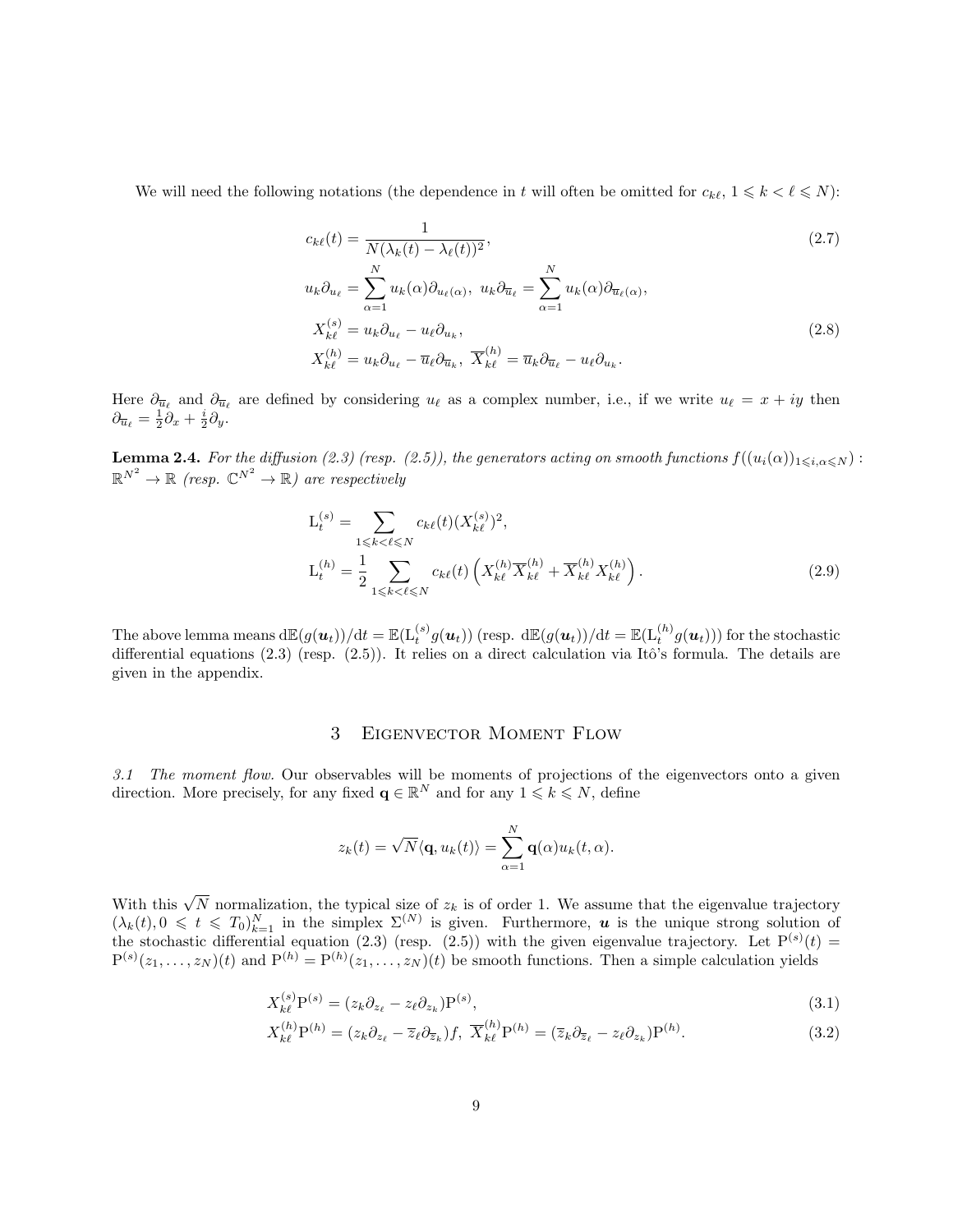For  $m \in [1, N]$ , denote by  $j_1, \ldots, j_m$  positive integers and let  $i_1, \ldots, i_m$  in  $[1, N]$  be m distinct indices. The test functions we will consider are:

$$
P^{(s)}_{i_1,\dots,i_m}^{j_1,\dots,j_m}(z_1,\dots,z_N) = \prod_{\ell=1}^m z_{i_\ell}^{2j_\ell},
$$
  

$$
P^{(h)}_{i_1,\dots,i_m}^{j_1,\dots,j_m}(z_1,\dots,z_N) = \prod_{\ell=1}^m z_{i_\ell}^{j_\ell} \overline{z}_{i_\ell}^{j_\ell}.
$$

For any m fixed, linear combinations of such polynomial functions are stable under the action of the generator. More precisely, the following formulas hold.

(i) In the symmetric setting, one can use (3.1) to evaluate the action of the generator. If neither k nor  $\ell$ are in  $\{i_1,\ldots,i_m\}$ , then  $(X_{k\ell}^{(s)})^2 P^{(s)}i_1,\ldots,i_m=0$ ; the other cases are covered by:

$$
(X_{i_1\ell}^{(s)})^2 P^{(s)}_{i_1,\ldots,i_m}^{j_1,\ldots,j_m} = 2j_1(2j_1 - 1)P^{(s)}_{\ell,i_1,\ldots,i_m}^{1,j_1-1,\ldots,j_m} - 2j_1 P^{(s)}_{i_1,\ldots,i_m}^{j_1,\ldots,j_m} \text{ when } \ell \notin \{i_1,\ldots,i_m\},
$$
  

$$
(X_{i_1i_2}^{(s)})^2 P^{(s)}_{i_1,\ldots,i_m} = 2j_1(2j_1 - 1)P^{(s)}_{i_1,\ldots,i_m}^{j_1-1,j_2+1,\ldots,j_m} + 2j_2(2j_2 - 1)P^{(s)}_{i_1,\ldots,i_m}^{j_1+1,j_2-1,\ldots,j_m}
$$
  

$$
- (2j_1(2j_2 + 1) + 2j_2(2j_1 + 1))P^{(s)}_{i_1,i_2,\ldots,i_m}^{j_1,j_2,\ldots,j_m}.
$$

(ii) In the Hermitian setting, we note that the polynomials  $P^{(h)}$  are invariant under the permutation  $z_i \to \overline{z}_i$ . Thus the action of the generator  $L^{(h)}$  (2.9) on such functions  $P^{(h)}$  simplifies to

$$
\mathcal{L}_t^{(h)} \mathcal{P}^{(h)} = \sum_{k < \ell} c_{k\ell} X_{k\ell}^{(h)} \overline{X}_{k\ell}^{(h)} \mathcal{P}^{(h)}.
$$

Then (3.2) yields

$$
X_{i_1\ell}^{(h)} \overline{X}_{k\ell}^{(h)} P^{(h)}_{i_1,\ldots,i_m} = j_1^2 P^{(h)}_{\ell,i_1,\ldots,i_m}^{1,1,1-1,\ldots,j_m} - j_1 P^{(h)}_{i_1,\ldots,i_m}^{j_1,\ldots,j_m} \text{ when } \ell \notin \{i_1,\ldots,i_m\},
$$
  

$$
X_{i_1i_2\ell}^{(h)} \overline{X}_{k\ell}^{(h)} P^{(h)}_{i_1,\ldots,i_m}^{j_1,\ldots,j_m} = j_1^2 P^{(h)}_{i_1,\ldots,i_m}^{j_1-1,j_2+1,\ldots,j_m} + j_2^2 P^{(h)}_{i_1,\ldots,i_m}^{j_1+1,j_2-1,\ldots,j_m}
$$
  

$$
- (j_1(j_2+1) + j_2(j_1+1)) P^{(h)}_{i_1,i_2,\ldots,i_m}^{j_1,j_2,\ldots,j_m}
$$

We now normalize the polynomials by defining

$$
Q_{t}^{(s)}{}_{i_{1},...,i_{m}}^{j_{1},...,j_{m}} = P^{(s)}{}_{i_{1},...,i_{m}}^{j_{1},...,j_{m}}(t) \prod_{\ell=1}^{m} a(2j_{\ell})^{-1} \text{ where } a(n) = \prod_{k \leq n,k \text{ odd}} k,
$$
\n(3.3)

$$
Q_{t}^{(h)}{}_{i_{1},...,i_{m}}^{j_{1},...,j_{m}} = P^{(h)}{}_{i_{1},...,i_{m}}^{j_{1},...,j_{m}}(t) \prod_{\ell=1}^{m} (2^{j_{\ell}}j_{\ell}!)^{-1}.
$$
\n(3.4)

Note that  $a(2n) = \mathbb{E}(\mathcal{N}^{2n})$  and  $2^n n! = \mathbb{E}(|\mathcal{N}_1 + i\mathcal{N}_2|^{2n})$ , with  $\mathcal{N}, \mathcal{N}_1, \mathcal{N}_2$  independent standard Gaussian random variables. The above discussion implies the following evolution of  $Q^{(s)}$  (resp.  $Q^{(h)}$ ) along the Dyson eigenvector flow  $(2.3)$  (resp.  $(2.5)$ ).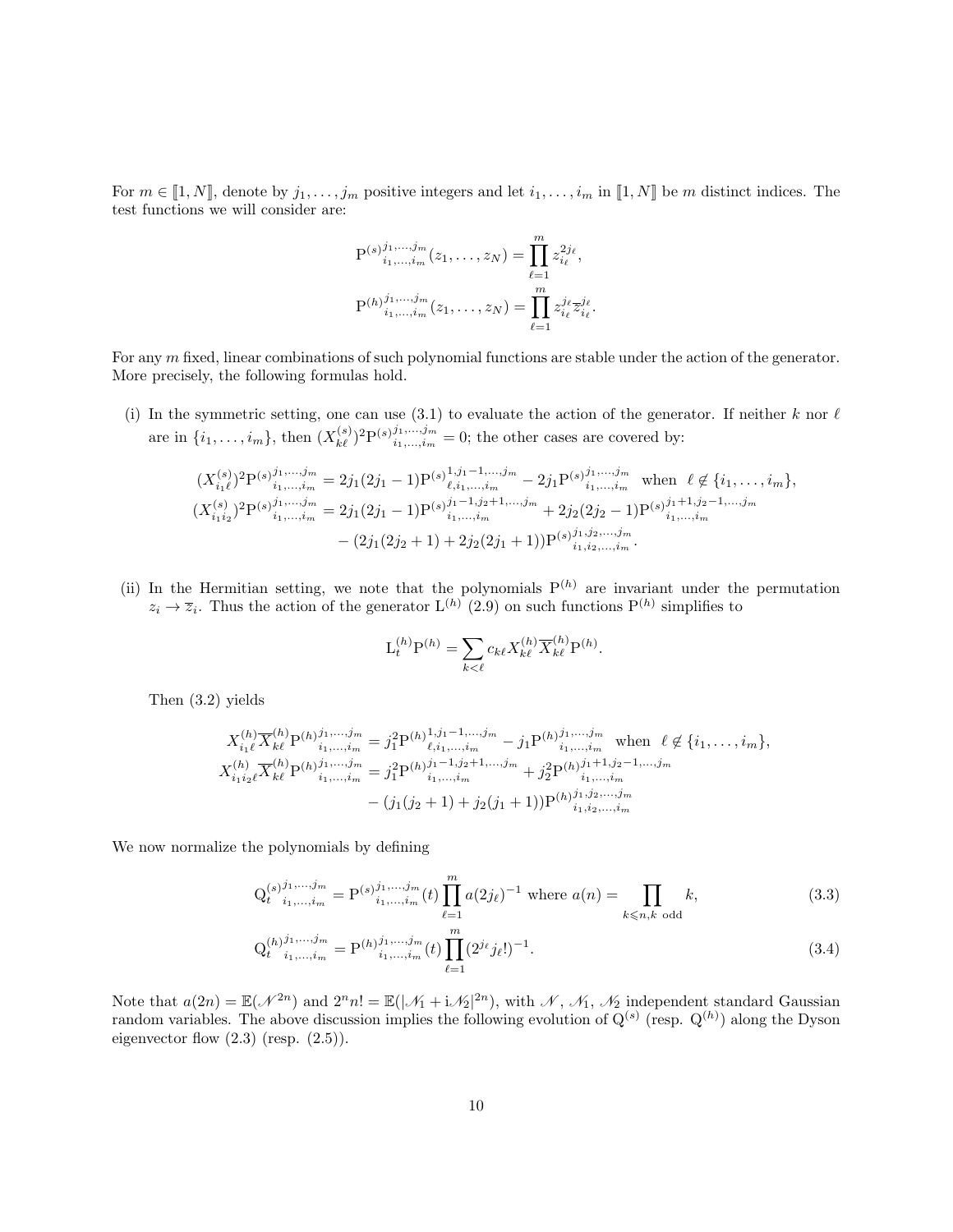(i) Symmetric case:  $L_t^{(s)} Q_t^{(s)} = \sum_{k \lt \ell} c_{k\ell} (X_{k\ell}^{(s)})^2 Q_t^{(s)}$  where

$$
(X_{i_1\ell}^{(s)})^2 Q_t^{(s)j_1,\ldots,j_m} = 2j_1 Q_t^{(s)1,j_1-1,\ldots,j_m} - 2j_1 Q_t^{(s)j_1,\ldots,j_m} \text{ when } \ell \notin \{i_1,\ldots,i_m\},
$$
  

$$
(X_{i_1i_2}^{(s)})^2 Q_t^{(s)j_1,\ldots,j_m} = 2j_1 (2j_2+1) Q_t^{(s)j_1-1,j_2+1,\ldots,j_m} + 2j_2 (2j_1+1) Q_t^{(s)j_1+1,j_2-1,\ldots,j_m}
$$
  

$$
- (2j_1 (2j_2+1) + 2j_2 (2j_1+1)) Q_t^{(s)j_1,j_2,\ldots,j_m}
$$

(ii) Hermitian case:  $L_t^{(h)} Q_t^{(h)} = \sum_{k \leq \ell} c_{k\ell} X_{k\ell}^{(h)} \overline{X}_{k\ell}^{(h)} Q_t^{(h)}$  where

$$
X_{i_1\ell}^{(h)} \overline{X}_{i_1\ell}^{(h)} Q_t^{(h)} j_1, \ldots, j_m} = j_1 Q_t^{(h)} j_1 j_1 - 1, \ldots, j_m - j_1 Q_t^{(h)} j_1, \ldots, j_m \text{ when } \ell \notin \{i_1, \ldots, i_m\},
$$
  

$$
X_{i_1 i_2}^{(h)} \overline{X}_{i_1 i_2}^{(h)} Q_t^{(h)} j_1, \ldots, j_m} = j_1 (j_2 + 1) Q_t^{(h)} j_1 - 1, j_2 + 1, \ldots, j_m + j_2 (j_1 + 1) Q_t^{(h)} j_1 + 1, j_2 - 1, \ldots, j_m
$$
  

$$
- (j_1 (j_2 + 1) + j_2 (j_1 + 1)) Q_t^{(h)} j_1, j_2, \ldots, j_m - (j_1 (j_2 + 1) + j_2 (j_1 + 1)) Q_t^{(h)} j_1, j_2, \ldots, j_m.
$$

Thanks to the scalings (3.3) and (3.4), on the right hand sides of the above four equations, the sums of the coefficients vanish. This allows us to interpret them as multi-particle random walks (in random environments) in the next subsection.

3.2 Multi-particle random walk. Consider the following notation,  $\eta : [1, N] \to \mathbb{N}$  where  $\eta_j := \eta(j)$  is interpreted as the number of particles at the site j. Thus  $\eta$  denotes the configuration space of particles. We denote  $\mathcal{N}(\boldsymbol{\eta}) = \sum_j \eta_j$ .

Define  $\eta^{i,j}$  to be the configuration by moving one particle from i to j. If there is no particle at i then  $\eta^{i,j} = \eta$ . Notice that there is a direction and the particle is moved from i to j. Given  $n > 0$ , there is a one to one correspondence between (1)  $\{(i_1, j_1), \ldots, (i_m, j_m)\}\$  with distinct  $i_k$ 's and positive  $j_k$ 's summing to n, and (2)  $\eta$  with  $\mathcal{N}(\eta) = n$ : we map  $\{(i_1, j_1), \ldots, (i_m, j_m)\}$  to  $\eta$  with  $\eta_{i_k} = j_k$  and  $\eta_\ell = 0$  if  $\ell \notin \{i_1, \ldots i_m\}$ . We define

$$
f_{\lambda,t}^{H_0,(s)}(\eta) = \mathbb{E}^{H_0}(\mathbf{Q}_{t}^{(s)}; \mathbf{I}_{1,\ldots,i_m}^{j,\ldots,j_m}(t) \mid \lambda), \quad f_{\lambda,t}^{H_0,(h)}(\eta) = \mathbb{E}^{H_0}(\mathbf{Q}_{t}^{(h)}; \mathbf{I}_{1,\ldots,i_m}^{j,\ldots,j_m} \mid \lambda), \tag{3.5}
$$

if the configuration of  $\eta$  is the same as the one given by the i, j's. Here  $\lambda$  denotes the whole path of eigenvalues for  $0 \leq t \leq 1$ . The dependence in the initial matrix  $H_0$  will often be omitted so that we write  $f_{\lambda,t}^{(s)} = f_{\lambda,t}^{H_0,(s)}$ ,  $f_{\lambda,t}^{(h)} = f_{\lambda,t}^{H_0,(h)}$ . The following theorem summarizes the results from the previous subsection. It also defines the eigenvector moment flow, through the generators (3.7) and (3.8). They are multi-particles random walks (with  $n = \mathcal{N}(\eta)$  particles) in random environments with jump rates depending on the eigenvalues.

**Theorem 3.1** (Eigenvector moment flow). Let  $\mathbf{q} \in \mathbb{R}^N$ ,  $z_k = \sqrt{N} \langle \mathbf{q}, u_k(t) \rangle$  and  $c_{ij}(t) = \frac{1}{N(\lambda_i - \lambda_j)^2(t)}$ .

(i) Suppose that **u** is the solution to the symmetric Dyson vector flow (2.3) and  $f_{\lambda,t}^{(s)}(\eta)$  is given by (3.5) where  $\eta$  denote the configuration  $\{(i_1,j_1),\ldots,(i_m,j_m)\}$ . Then  $f_{\lambda,t}^{(s)}$  satisfies the equation

$$
\partial_t f_{\lambda,t}^{(s)} = \mathcal{B}^{(s)}(t) f_{\lambda,t}^{(s)},\tag{3.6}
$$

$$
\mathcal{B}^{(s)}(t)f(\boldsymbol{\eta}) = \sum_{i \neq j} c_{ij}(t) 2\eta_i (1 + 2\eta_j) \left( f(\boldsymbol{\eta}^{i,j}) - f(\boldsymbol{\eta}) \right). \tag{3.7}
$$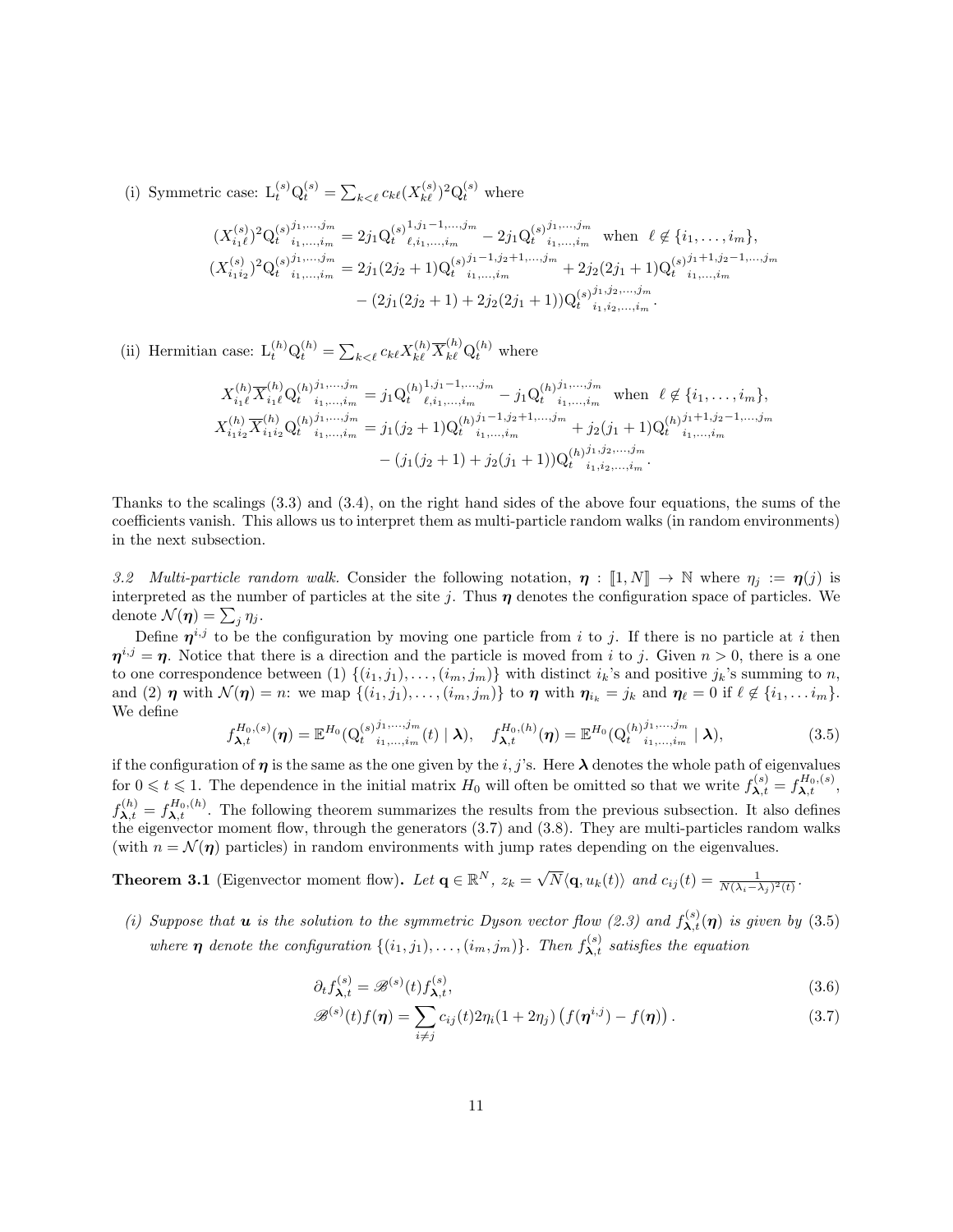(ii) Suppose that **u** is the solution to the Hermitian Dyson vector flow (2.5), and  $f_{\lambda,t}^{(h)}$  is given by (3.5). Then it satisfies the equation

$$
\partial_t f_{\lambda,t}^{(h)} = \mathscr{B}^{(h)}(t) f_{\lambda,t}^{(h)},
$$
  

$$
\mathscr{B}^{(h)}(t) f(\boldsymbol{\eta}) = \sum_{i \neq j} c_{ij}(t) \eta_i (1 + \eta_j) \left( f(\boldsymbol{\eta}^{i,j}) - f(\boldsymbol{\eta}) \right).
$$
 (3.8)

An important property of the eigenvector moment flow is reversibility with respect to a simple explicit equilibrium measure. In the Hermitian case, this is simply the uniform measure on the configuration space.

Recall that a measure  $\pi$  on the configuration space is said to be reversible with respect to a generator L if  $\sum_{\eta} \pi(\eta)g(\eta) L f(\eta) = \sum_{\eta} \pi(\eta) f(\eta) L g(\eta)$  for any functions f and g. We then define the Dirichlet form by

$$
D^{\pi}(f) = -\sum_{\eta} \pi(\eta) f(\eta) \mathcal{L}f(\eta).
$$

Proposition 3.2. For the eigenvector moment flow, the following properties hold.

(i) Define a measure on the configuration space by assigning the weight

$$
\pi^{(s)}(\eta) = \prod_{x=1}^{N} \phi(\eta_x), \ \phi(k) = \prod_{i=1}^{k} \left(1 - \frac{1}{2i}\right).
$$
 (3.9)

Then  $\pi^{(s)}$  is a reversible measure for  $\mathcal{B}^{(s)}$  and the Dirichlet form is given by

$$
D^{\pi^{(s)}}(f) = \sum_{\eta} \pi^{(s)}(\eta) \sum_{i \neq j} c_{ij} \eta_i (1 + 2 \eta_j) \left( f(\eta^{i,j}) - f(\eta) \right)^2.
$$

(ii) The uniform measure  $(\pi^{(h)}(\eta)) = 1$  for all  $\eta$ ) is reversible with respect to  $\mathcal{B}^{(h)}$ . The associated Dirichlet form is

$$
D^{\pi^{(h)}}(f) = \frac{1}{2} \sum_{\eta} \sum_{i \neq j} c_{ij} \eta_i (1 + \eta_j) \left( f(\eta^{i,j}) - f(\eta) \right)^2.
$$

*Proof.* We first consider (*i*), concerning the symmetric eigenvector moment flow. The measure  $\pi^{(s)}$  is reversible for  $\mathscr{B}^{(s)}$  for any choice of the coefficients satisfying  $c_{ij} = c_{ji}$  if and only if, for any  $i < j$ ,

$$
\sum_{\eta} \pi^{(s)}(\eta) g(\eta) (2\eta_i (1+2\eta_j) f(\eta^{ij}) + 2\eta_j (1+2\eta_i) f(\eta^{ji}))
$$
  
= 
$$
\sum_{\eta} \pi^{(s)}(\eta) f(\eta) (2\eta_i (1+2\eta_j) g(\eta^{ij}) + 2\eta_j (1+2\eta_i) g(\eta^{ji})).
$$

A sufficient condition is clearly that both of the following equations hold:

$$
\sum_{\eta} \pi^{(s)}(\eta) g(\eta) 2\eta_i (1+2\eta_j) f(\eta^{ij}) = \sum_{\eta} \pi^{(s)}(\eta) f(\eta) 2\eta_j (1+2\eta_i) g(\eta^{ji}),
$$
  

$$
\sum_{\eta} \pi^{(s)}(\eta) g(\eta) 2\eta_j (1+2\eta_i) f(\eta^{ji}) = \sum_{\eta} \pi^{(s)}(\eta) f(\eta) 2\eta_i (1+2\eta_j) g(\eta^{ij}).
$$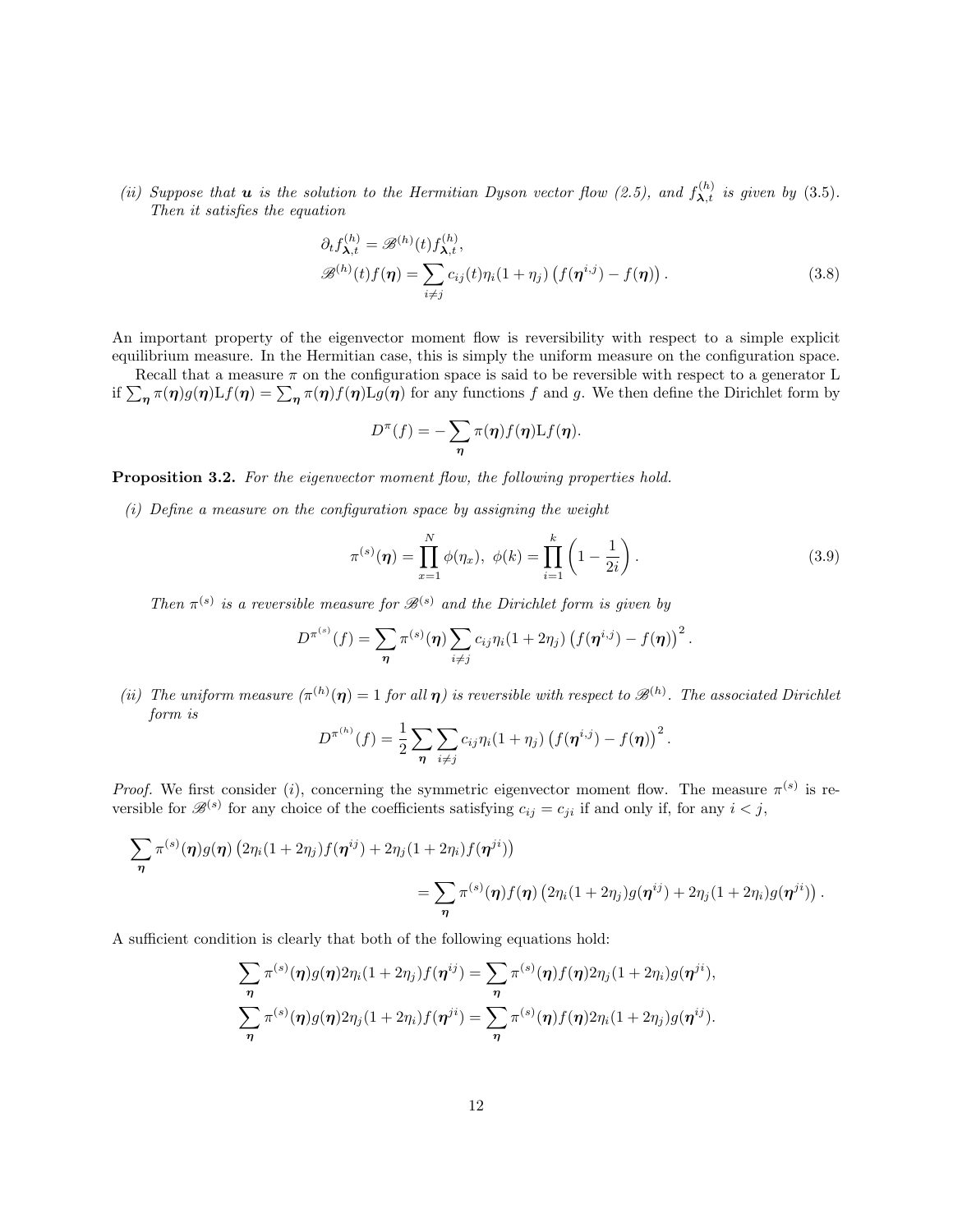Consider the left hand side of the first one of these two equations. Let  $\xi = \eta^{ij}$ . If  $\xi_j > 0$  then  $\eta = \xi^{ji}$ ,  $\eta_i = \xi_i + 1$  and  $\eta_j = \xi_j - 1$ . For the right hand side of the second equation, we make the change of variables  $\xi = \eta^{ji}$ . Finally, rename all the variables on the right hand sides by  $\xi$ . Thus the above equations are equivalent to

$$
\sum_{\xi} \pi^{(s)}(\xi^{ji}) g(\xi^{ji}) 2(\xi_i + 1)(2\xi_j - 1) f(\xi) = \sum_{\xi} \pi^{(s)}(\xi) f(\xi) 2\xi_j (1 + 2\xi_i) g(\xi^{ji}),
$$
  

$$
\sum_{\xi} \pi^{(s)}(\xi^{ij}) g(\xi^{ij}) 2(\xi_j + 1)(2\xi_i - 1) f(\xi) = \sum_{\xi} \pi^{(s)}(\xi) f(\xi) 2\xi_i (1 + 2\xi_j) g(\xi^{ij}).
$$

Clearly, both equations hold provided that

$$
\pi^{(s)}(\xi^{ji})2(\xi_i+1)(1+2(\xi_j-1)) = \pi^{(s)}(\xi)2\xi_j(1+2\xi_i). \tag{3.10}
$$

If the measure is of type  $\pi^{(s)}(\eta) = \prod_x \phi(\eta_x)$  and we note  $\xi_i = a, \xi_j = b$ , this equation is equivalent to

$$
\phi(a+1)\phi(b-1)2(a+1)(2b-1) = \phi(a)\phi(b)2b(2a+1),
$$

and the second equation yields the same condition with the roles of  $a$  and  $b$  switched. This holds for all  $a$ and b if  $\phi(k+1) = ((2k+1)/(2k+2))\phi(k)$ , which gives (3.9) provided we normalize  $\phi(0) = 1$ . In the case (*ii*), the same reasoning yields that  $\phi$  is constant.

Finally, the Dirichlet form calculation is standard: for example, for (i),  $\sum_{\eta} \pi^{(s)}(\eta) \mathscr{B}^{(s)}(f^2)(\eta) = 0$ by reversibility. Noting  $\mathscr{B}^{(s)}(f^2)(\eta) = 2f(\eta)\mathscr{B}^{(s)}f(\eta) - \sum \pi^{(s)}(\eta)2\eta_i(1+2\eta_j)(f(\eta) - f(\eta^{ij}))^2$  allows to conclude.  $\Box$ 

#### 4 Maximum principle

From now on we only consider the symmetric ensemble. The Hermitian case can be treated with the same arguments and only notational changes. Given a typical path  $\lambda$ , we will prove in this section that the solution to the eigenvector moment flow (3.7) converges uniformly to 1 for  $t = N^{-1/4+\epsilon}$ . It is clear that the maximum (resp. minimum) of f over  $\eta$  decreases (resp. increases). We can quantify this decrease (resp. increase) in terms of the maximum and minimum themselves (see (4.17)). This yields an explicit convergence speed to 1 by a Gronwall argument.

4.1 Isotropic local semicircle law. Fix a (small)  $\omega > 0$  and define

$$
\mathbf{S} = \mathbf{S}(\omega, N) = \{ z = E + i\eta \in \mathbb{C} : |E| \le \omega^{-1}, N^{-1+\omega} \le \eta \le \omega^{-1} \}. \tag{4.1}
$$

In the statement below, we will also need  $m(z)$ , the Stieltjes transform of the semicircular distribution, i.e.

$$
m(z) = \int \frac{\varrho(s)}{s - z} ds = \frac{-z + \sqrt{z^2 - 4}}{2}, \quad \varrho(s) = \frac{1}{2\pi} \sqrt{(4 - s^2)_+},
$$

where the square root is chosen so that m is holomorphic in the upper half plane and  $m(z) \to 0$  as  $z \to \infty$ . The following isotropic local semicircle law (Theorem 4.2 in [5]) gives very useful bounds on  $\langle \mathbf{q}, u_k \rangle$  for any eigenvector  $u_k$  via estimates on the associated Green function.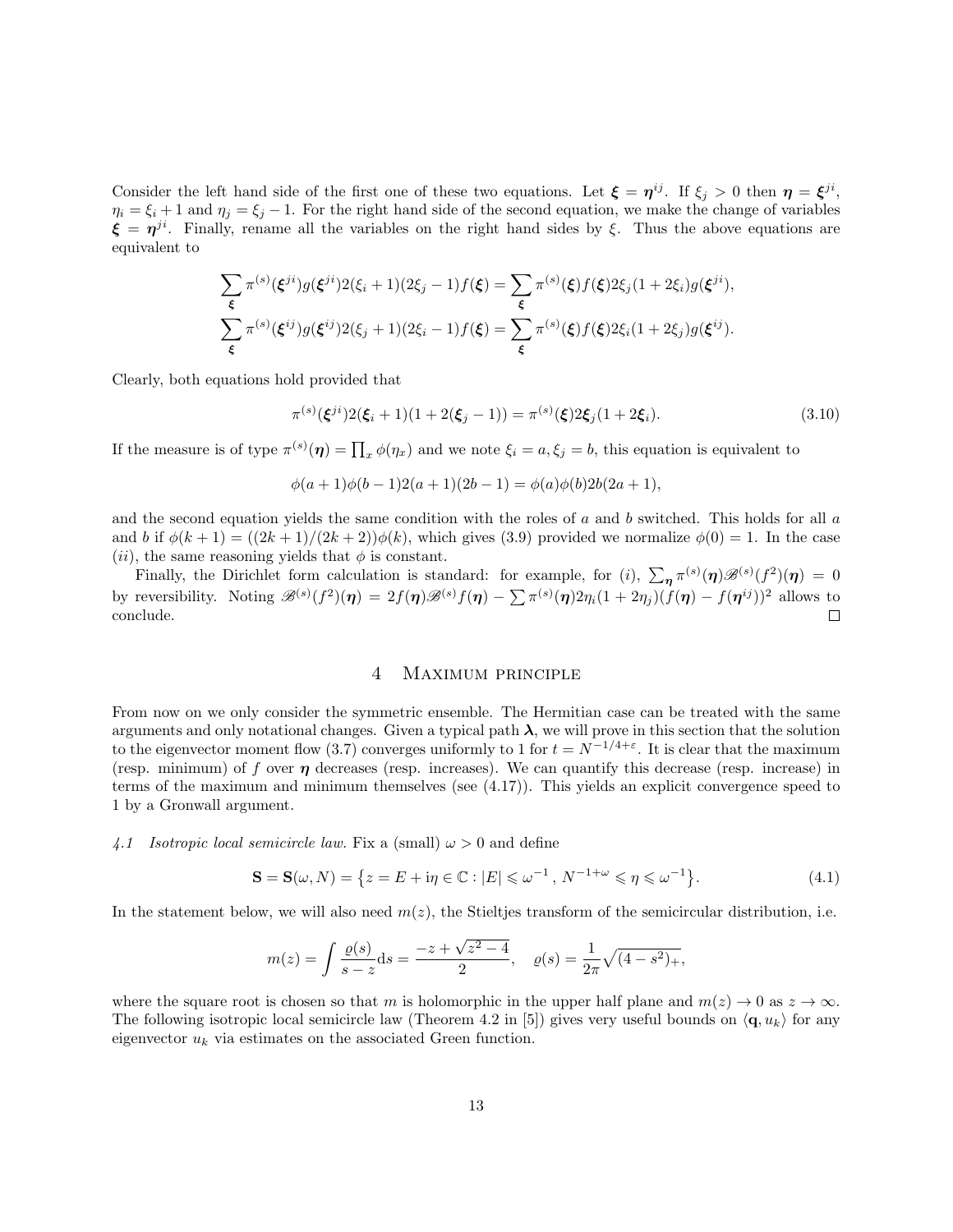**Theorem 4.1** (Isotropic local semicircle law [5]). Let  $H$  be an element from the generalized Wigner ensemble and  $G(z) = (H - z)^{-1}$ . Suppose that (1.3) holds. Then for any (small)  $\xi > 0$  and (large)  $D > 0$  we have, for large enough N,

$$
\sup_{|\mathbf{q}|=1, z \in \mathbf{S}} \mathbb{P}\left(|\langle \mathbf{q}, G(z)\mathbf{q}\rangle - m(z)| > N^{\xi} \left(\sqrt{\frac{\operatorname{Im} m(z)}{N\eta}} + \frac{1}{N\eta}\right)\right) \leq N^{-D}.
$$
\n(4.2)

An important consequence of this theorem, to be used in multiple occasions, is the following isotropic delocalization of eigenvectors: under the same assumptions as Theorem 4.1, for any  $\xi > 0$  and  $D > 0$ , we have

$$
\sup_{|\mathbf{q}|=1,k\in[\![1,N]\!]} \mathbb{P}\left(|\langle \mathbf{q},u_k\rangle|>N^{-1+\xi}\right) \leqslant N^{-D}.
$$

Under the same assumptions the Stieltjes transform was shown [19] to satisfy the estimate

$$
\sup_{z \in \mathbf{S}} \mathbb{P}\left(\left|\frac{1}{N}\text{Tr}\,G(z) - m(z)\right| > \frac{N^{\xi}}{N\eta}\right) \leqslant N^{-D}.\tag{4.3}
$$

4.2 Rescaling. Recall the definition (2.1) of the evolution matrix  $H_t^{(s)}$ . The variance  $\sigma_{ij}^2(t)$  of the matrix element  $h_{ij}(t)$  is given by  $\sigma_{ij}^2(t) = \sigma_{ij}^2 + t/N$  if  $i \neq j$ ,  $\sigma_{ij}^2(t) = \sigma_{ij}^2 + 2t/N$  if  $i = j$ . Denote by  $\alpha(t) =$  $\left(1+\frac{N+1}{N}t\right)^{-1/2}$ . Then  $\alpha(t)H_t^{(s)}$  is a generalized Wigner ensemble. In particular, the previously mentionned rigidity estimates hold along our dynamics if we rescale  $H_t^{(s)}$  into  $\alpha(t)H_t^{(s)}$ . Consider the simple time change of our dynamics  $u(t) = \int_0^t \alpha(s)^{-2} \, \mathrm{d}s$ . Then  $\widetilde{f}_t(\eta) := f_{u(t)}(\eta)$  satisfies

$$
\partial_t \widetilde{f}(\boldsymbol{\eta}) = \sum_{i \neq j} \frac{1}{N(\alpha(t)\lambda_i(t) - \alpha(t)\lambda_i(t))^2} 2\eta_i(1 + 2\eta_j) \left(\widetilde{f}(\boldsymbol{\eta}^{ij}) - \widetilde{f}(\boldsymbol{\eta})\right).
$$

In the rest of the paper it will always be understood that the above time rescaling  $t \to u(t)$  and matrix scaling  $H_t^{(s)} \to \alpha(t)H_t^{(s)}$  are performed so that all rigidity estimates hold as presented in the previous subsection, for all time.

4.3 Maximum Principle and regularity. Let  $H_0$  be a symmetric generalized Wigner matrix with eigenvalues  $\lambda_0$  and an eigenbasis  $u_0$ . Assume that  $\lambda, u$  satisfy (2.2) (2.3) with initial condition  $\lambda_0, u_0$ . Let  $G(z)$  $G(z,t) = (\boldsymbol{u}^* \boldsymbol{\lambda} \boldsymbol{u} - z)^{-1}(t)$  be the Green function. For  $\omega > \xi > 0$  and  $\mathbf{q} \in \mathbb{R}^N$ , consider the following three conditions (remember the notation (4.1) for  $\mathbf{S}(\omega, N)$ :

$$
A_1(\mathbf{q}, \omega, \xi, N) = \left\{ |\langle \mathbf{q}, G(z) \mathbf{q} \rangle - m(z)| < N^{\xi} \left( \sqrt{\frac{\Im m(z)}{N\eta}} + \frac{1}{N\eta} \right), \right\}
$$

$$
\left| \frac{1}{N} \text{Tr} \, G(z) - m(z) \right| < \frac{N^{\xi}}{N\eta} \text{ for all } t \in [0, 1], z \in \mathbf{S}(\omega, N) \right\},\tag{4.4}
$$

$$
A_2(\omega, N) = \left\{ |\lambda_k(t) - \gamma_k| < N^{-\frac{2}{3} + \omega}(\hat{k})^{-\frac{1}{3}} \text{ for all } t \in [0, 1], k \in [1, N] \right\},\tag{4.5}
$$

$$
A_3(\omega, N) = \{ \langle \mathbf{q}, u_k(t) \rangle^2 < N^{-1+\omega} \text{ for all } t \in [0, 1], k \in [1, N] \} . \tag{4.6}
$$

Note that the two conditions (4.5) and (4.6) follow from (4.4), i.e.,  $A_1 \subset A_2 \cap A_3$ , by standard arguments. More precisely,  $(4.6)$  can be proved by the argument in the proof of Corollary 3.2 in [18]. The condition  $(4.5)$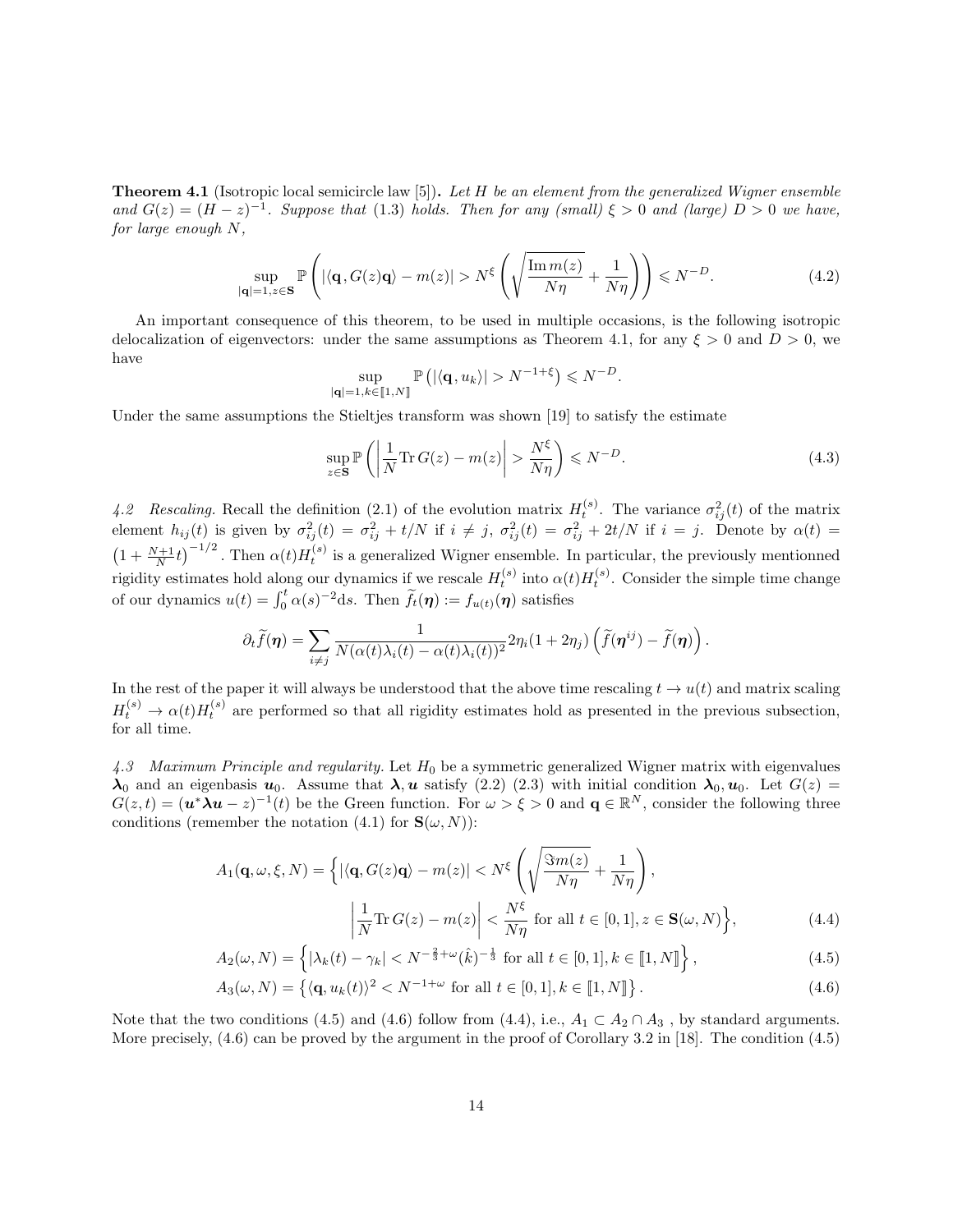is exactly the content of the rigidity of eigenvalues, i.e., Theorem 2.2 in [19]. Its proof in Section 5 of [19] used only the estimate (4.4).

The following lemma shows that these conditions hold with high probability.

**Lemma 4.2.** For any  $\omega > \xi > 0, D > 0$  and N large enough, we have

$$
\inf_{\mathbf{q}\in\mathbb{R}^N,|\mathbf{q}|=1}\mathbb{P}\left(A_1(\mathbf{q},\omega,\xi,N)\right)\geqslant 1-N^{-D},
$$

where the probability denotes the joint law of the random variable  $H_0$  and the paths of  $\lambda, u$ .

*Proof.* For any fixed time, by (2.6) (4.2) and (4.3), the condition (4.4) holds with probability  $1 - N^{-C}$  for any C. As C can be arbitrary, the same condition hold for any time and z in a discrete set of size  $N^{C/2}$ , say. For any two matrices H and H' with Green functions  $G(z)$  and  $G'(z)$ , we have

$$
[G(z) - G'(z)]_{ij} = -\sum_{k,\ell} G(z)_{ik} (H - H')_{k\ell} G'(z)_{\ell j}
$$

Since

$$
|G(z)_{ab}| \leqslant \sum_{k} \frac{|u_k(a)u_k(b)|}{|\lambda_k - z|} \leqslant (2\eta)^{-1} \sum_{k} (|u_k(a)|^2 + |u_k(b)|^2) \leqslant N\eta^{-1}, \quad \text{Im } z := \eta,
$$

we have

$$
\left| [G(z) - G'(z)]_{ij} \right| = N^3 \eta^{-2} \sqrt{\sum_{k,\ell} |(H - H')_{k\ell}|^2}.
$$

Applying this inequality to  $H_t^{(s)}$  and  $H_s^{(s)}$ , we have with very high probability that

$$
\sup_{|s-t|\leq |t-t'|}\Big|\langle \mathbf{q}, G(z)\mathbf{q}\rangle - \langle \mathbf{q}, G(z)\mathbf{q}\rangle\Big| \leqslant CN^6|t-t'|^{1/2}
$$

 $N\eta \geq 1$ . Here we have used the standard property that the sup over  $[0, t-t']$  of a standard Brownian motion has size order  $|t-t'|^{1/2}$  and Gaussian tails. Therefore, we can use a continuity argument to extend the estimate (4.4) to all  $z \in S$  and all time between 0 and 1. This proves (4.4).  $\Box$ 

We define the set

$$
A(\mathbf{q},\omega,\xi,\nu,N) = \Big\{ (H_0,\boldsymbol{\lambda}) : \mathbb{P}\left( A_1(\mathbf{q},\omega,\xi,N) \Big| (H_0,\boldsymbol{\lambda}) \right) \geqslant 1 - N^{-\nu} \Big\}.
$$
 (4.7)

From the previous lemma, one easily sees that for any  $\omega > \xi$ ,  $\nu$  and  $D > 0$ , we have, for large enough N,

$$
\inf_{\mathbf{q}\in\mathbb{R}^N} \mathbb{P}\left( A(\mathbf{q},\omega,\xi,\nu,N)\right) \geqslant 1 - N^{-D}.\tag{4.8}
$$

**Theorem 4.3.** Let  $n \in \mathbb{N}$  and f be a solution of the eigenvector moment flow (3.6) with initial matrix  $H_0$ and path  $\lambda$  in  $A(q,\omega,\xi,\nu,N)$  for some  $\nu > 2$ . Let  $t = N^{-\frac{1}{4}+\delta}$ , where  $\delta \in (\frac{n\omega}{2},1/4]$  and we assume that  $\omega > \xi$  and  $n\omega < 1/2$ . Then for any  $\varepsilon > 0$  and large enough N we have

$$
\sup_{\boldsymbol{\eta} \cdot \mathcal{N}(\boldsymbol{\eta}) = n} |f_t(\boldsymbol{\eta}) - 1| \leq C N^{n\omega + \varepsilon - 2\delta}.
$$
\n(4.9)

The constant C depends on  $\varepsilon, \omega, \delta$  and n but not on q.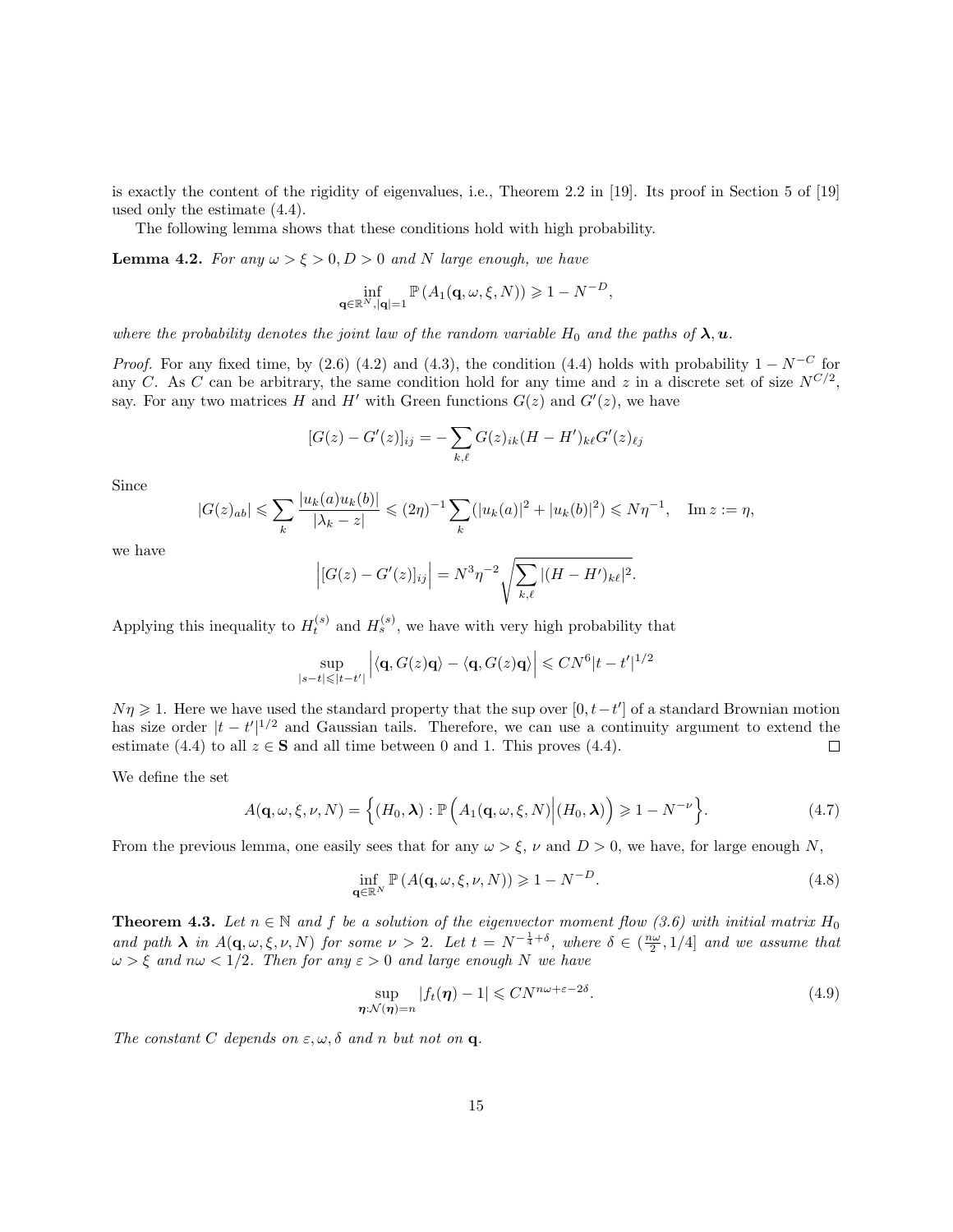We have the following asymptotic normality for eigenvectors of a Gaussian divisible Wigner ensemble with a small Gaussian component.

**Corollary 4.4.** Let  $\delta$  be an arbitrarily small constant and  $t = N^{-1/4+\delta}$ . Let  $H_t$  be the solution to (2.1) and  $(u_1(t), \ldots, u_N(t))$  be an eigenbasis of  $H_t$ . The initial condition  $H_0$  is assumed to be a symmetric generalized Wigner matrix. Then for any polynomial P in m variables and any  $\varepsilon > 0$ , for large enough N we have

$$
\sup_{I \subset [1,N],|I|=m,|\mathbf{q}|=1} \left| \mathbb{E} \left( P \left( (N \langle \mathbf{q}, u_k(t) \rangle^2)_{k \in I} \right) \right) - \mathbb{E} P \left( (\mathcal{N}_j^2)_{j=1}^m \right) \right| \leq C N^{\varepsilon - 2\delta}.
$$
\n(4.10)

*Proof.* Since  $H_0$  is a generalized Wigner matrices, the isotropic local semicircle law, Theorem 4.1, holds for all time with  $\xi$  arbitrarily small. With  $\omega = 2\xi$ , and noticing that Lemma 4.2 holds for arbitrary large  $\nu > 0$ ,  $(4.9)$  implies that  $(4.10)$  holds.  $\Box$ 

*Proof of Theorem 4.3.* Because of (4.8) and  $A_1 \subset A_2 \cap A_3$ , we can assume in this proof that the trajectory  $(H_t)_{0\leqslant t\leqslant 1}$  is in  $A_1(\mathbf{q},\omega,\xi,N)\cap A_2(\omega,N)\cap A_3(\omega,N);$  the complement of this set induces an additional error  $O(N^{-\nu+\xi})$  in (4.9), negligible compared to  $N^{n\omega+\varepsilon-2\delta}$ .

We begin with the case  $n = 1$ . Let  $f_s(k) = f_s(\eta)$ , where  $\eta$  is the configuration with one particle at the lattice point  $k$ . The equation  $(3.6)$  becomes

$$
\partial_s f_s(k) = \frac{1}{N} \sum_{j \neq k} \frac{f_s(j) - f_s(k)}{(\lambda_j - \lambda_k)^2} \tag{4.11}
$$

.

Assume that

$$
\max_{k \in [\![1,N]\!]} f_s(k) = f_s(k_0)
$$

for some  $k_0$  ( $k_0$  is not unique in general). Clearly, we have

$$
\frac{f_s(j) - f_s(k_0)}{(\lambda_j - \lambda_{k_0})^2} \leq \frac{f_s(j) - f_s(k_0)}{(\lambda_j - \lambda_{k_0})^2 + \eta^2}
$$

Together with (4.11), for any  $\eta > 0$  we have

$$
\partial_s f_s(k_0) = \frac{1}{N} \sum_{j \neq k_0} \frac{f_s(j) - f_s(k_0)}{(\lambda_j - \lambda_{k_0})^2} \leq \frac{1}{N\eta} \sum_{j \neq k_0} \frac{\eta f_s(j)}{(\lambda_j - \lambda_{k_0})^2 + \eta^2} - f_s(k_0) \frac{1}{N\eta} \sum_{j \neq k_0} \frac{\eta}{(\lambda_j - \lambda_{k_0})^2 + \eta^2}.
$$
 (4.12)

Notice that

$$
\frac{1}{N} \sum_{1 \leq j \leq N} \frac{\eta f_s(j)}{(\lambda_j - \lambda_{k_0})^2 + \eta^2} = \mathbb{E} \left( \sum_{j=1}^N \frac{\eta \langle \mathbf{q}, u_j \rangle^2}{(\lambda_j - \lambda_{k_0})^2 + \eta^2} \Big| (H_0, \boldsymbol{\lambda}) \right).
$$

From the definition of  $A(\mathbf{q}, \omega, \xi, \nu, N)$ , for  $N^{-1+\omega} < \eta < 1$  we therefore have

$$
\frac{1}{N} \sum_{1 \leq j \leq N, j \neq k_0} \frac{\eta f_s(j)}{(\lambda_j - \lambda_{k_0})^2 + \eta^2} = \Im m(\lambda_{k_0} + i\eta) + O\left(\frac{N^{\xi}(\Im m(\lambda_{k_0} + i\eta))^{1/2}}{(N\eta)^{1/2}} + \frac{N^{\omega}}{N\eta}\right),
$$

where the error  $N^{\omega}/(N\eta)$  comes from the missing term  $j = k_0$  and we have used that for  $(H_0, \lambda) \in$  $A(q,\omega,\xi,\nu,N), N\langle q,u_j\rangle^2$  is bounded by  $N^{\omega}$  with very high probability. For the same reason, we have

$$
\frac{1}{N} \sum_{1 \leq j \leq N, j \neq k_0} \frac{\eta}{(\lambda_j - \lambda_{k_0})^2 + \eta^2} = \Im m(\lambda_{k_0} + i\eta) + O\left(\frac{N^{\omega}}{N\eta}\right)
$$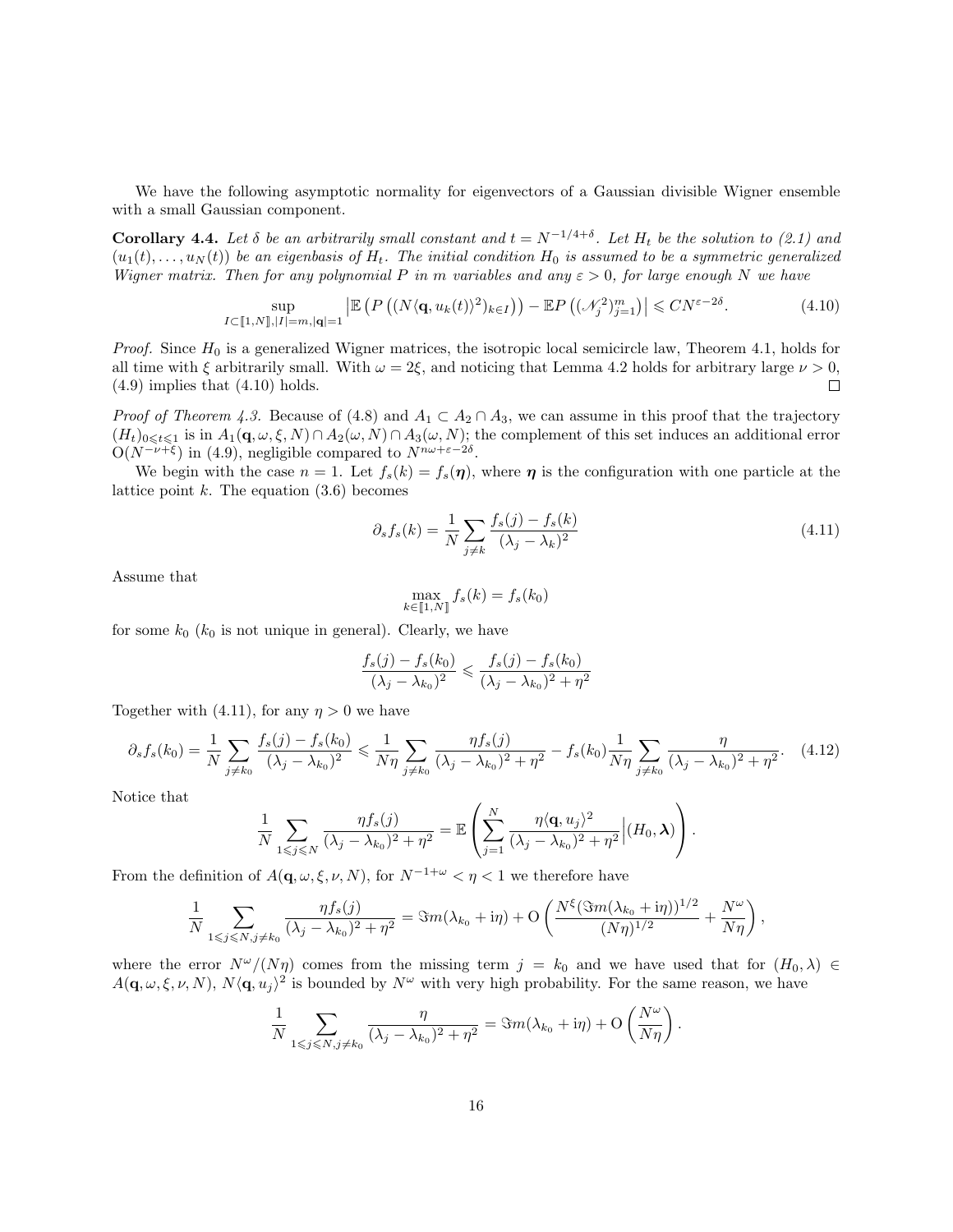Using these estimates, (4.12) yields

$$
\partial_s(f_s(k_0)-1)\leqslant -c\frac{\Im m(\lambda_{k_0}+{\rm i}\eta)}{\eta}(f_s(k_0)-1)+{\rm O}\left(\frac{N^{\xi}\Im m(\lambda_{k_0}+{\rm i}\eta)^{1/2}}{N^{1/2}\eta^{3/2}}\right)+{\rm O}\left(\frac{N^{\omega}}{N\eta}\right).
$$

Moreover, from the definition of  $A(q,\omega,\xi,\nu,N)$ , we know that  $-2 - N^{-\frac{2}{3}+\omega} \leq \lambda_{k_0} \leq 2 + N^{-\frac{2}{3}+\omega}$ . As our final choice of  $\eta$  will satisfy  $N^{-\frac{2}{3}+\xi} \leq \eta \leq 1$ , this implies that

 $\Im m(\lambda_{k_0} + \mathrm{i}\eta) \geqslant c\sqrt{\eta}.$ 

Let  $S_s = \sup_k (f_s(k) - 1)$ . Note that there may be some s for which  $S_s$  is not differentiable (at times when the maximum is obtained for at least two distinct indices). But if we denote

$$
S_t' = \limsup_{u \to t} \frac{S_t - S_u}{t - u},\tag{4.13}
$$

.

the above reasoning shows

$$
S'_s \leqslant -\frac{c}{\sqrt{\eta}}S_s + C\frac{N^{\xi}}{N^{1/2}\eta^{3/2}} + C\frac{N^{\omega}}{N\eta} \leqslant -\frac{c}{\sqrt{\eta}}S_s + C\frac{N^{\omega}}{N^{1/2}\eta^{3/2}}
$$

We chose  $\eta = N^{-\frac{1}{2} + 2\delta - \varepsilon}$  for some small  $\varepsilon \in (0, 2\delta - \omega)$  and  $t = N^{-\frac{1}{4} + \delta}$ . The Gronwall inequality gives

$$
S_t \leqslant C \left( e^{-N^{\varepsilon/2}} + N^{\omega + \varepsilon - 2\delta} \right).
$$

We can do the same reasoning for the minimum of f. This concludes the proof for  $n = 1$ .

For  $n \geqslant 2$  the same argument works and we will proceed by induction. Let  $\xi$  satisfy

$$
\max_{\mathcal{N}(\boldsymbol{\eta})=n} f_s(\boldsymbol{\eta}) = f_s(\boldsymbol{\xi}).
$$

Assume  $\xi$  is associated to  $j_r$  particles at site  $k_r$ ,  $1 \leq r \leq m$  for some  $m \leq n$ , where the  $k_r$ 's are distinct and  $j_r \geqslant 1$ . Then

$$
\partial_s f_s(\boldsymbol{\xi}) \leq C \sum_{r=1}^m \left( \frac{1}{N\eta} \sum_{j \neq k_r} \frac{\eta f_s(\boldsymbol{\xi}^{k_r j})}{(\lambda_{k_r} - \lambda_j)^2 + \eta^2} - f_s(\boldsymbol{\xi}) \frac{1}{N\eta} \sum_{j \neq k_r} \frac{\eta}{(\lambda_{k_r} - \lambda_j)^2 + \eta^2} \right), \tag{4.14}
$$

where  $\xi^{k_r j}$  is defined in Section 3.2. We now estimate the first term on the right hand side (the second term was estimated in the previous  $n = 1$  step). By (4.6), for  $(H_0, \lambda) \in A(\mathbf{q}, \omega, \xi, \nu, N)$ ,  $N \langle \mathbf{q}, u_j \rangle^2$  is bounded by  $N^{\omega}$  with very high probability. Thus we have

$$
\frac{1}{N}\sum_{j\neq k_r}\frac{\eta f_s(\boldsymbol{\xi}^{k_rj})}{(\lambda_{k_r}-\lambda_j)^2+\eta^2}=\frac{1}{N}\sum_{j\notin\{k_1,\ldots,k_m\}}\frac{\eta f_s(\boldsymbol{\xi}^{k_rj})}{(\lambda_{k_r}-\lambda_j)^2+\eta^2}+O\left(\frac{N^{n\omega}}{N\eta}\right).
$$

Moreover, by definition the above sum can be estimated by

$$
\mathbb{E}\left(\left(\frac{(N\langle\mathbf{q},u_{i_{r}}\rangle^{2})^{j_{r}-1}}{a(2j_{r}-2)}\prod_{1\leq r\leq m,r\neq r}\frac{(N\langle\mathbf{q},u_{i_{r}}\rangle^{2})^{j_{r}}}{a(2j_{r})}\right)\left(\frac{1}{N}\sum_{j\notin\{k_{1},...,k_{m}\}}\frac{\eta(N\langle\mathbf{q},u_{j}\rangle^{2})}{(\lambda_{j}-\lambda_{k_{r}})^{2}+\eta^{2}}\right)\Big|(H_{0},\boldsymbol{\lambda})\right)
$$
\n
$$
=\mathbb{E}\left(\left(\frac{(N\langle\mathbf{q},u_{i_{r}}\rangle^{2})^{j_{r}-1}}{a(2j_{r}-2)}\prod_{1\leq r\leq m,r\neq r}\frac{(N\langle\mathbf{q},u_{i_{r}}\rangle^{2})^{j_{r}}}{a(2j_{r})}\right)\Im\langle\mathbf{q},G(\lambda_{k_{r}}+i\eta),\mathbf{q}\rangle\Big|(H_{0},\boldsymbol{\lambda})\right)+O\left(\frac{N^{n\omega}}{N\eta}\right),\quad(4.15)
$$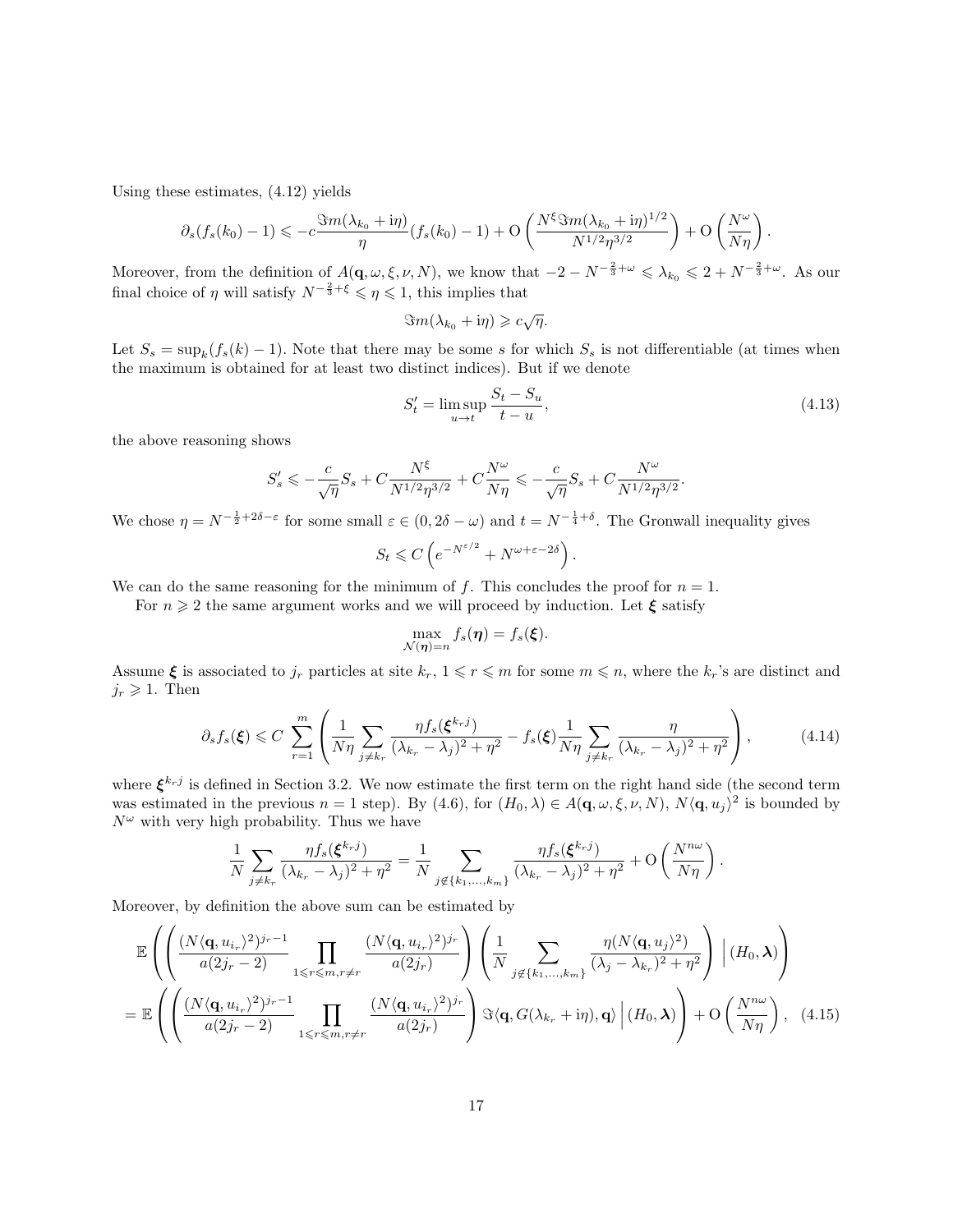where we first used that extending the indices to  $1 \leq j \leq N$  induces an error  $O(N^{\omega}(N\eta)^{-1})$  and the bound  $N\langle \mathbf{q}, u_j \rangle^2 \leq N^{\omega}$  holds with very high probability. We have also used that for  $(H_0, \lambda) \in A(\mathbf{q}, \omega, \xi, \nu, N)$ , we can replace  $\Im\langle \mathbf{q}, G(\lambda_{k_r}+i\eta), \mathbf{q} \rangle$  by  $\Im m(\lambda_{k_r}+i\eta) + O(N^{\xi}(N\eta)^{-1/2})$ . This yields

$$
\frac{1}{N} \sum_{j \neq k_r} \frac{\eta f_s(\boldsymbol{\xi}^{k_r j})}{(\lambda_{k_r} - \lambda_j)^2 + \eta^2} = f_s(\boldsymbol{\xi} \setminus k_r) \Im m(\lambda_{k_r} + \mathrm{i}\eta) + \mathrm{O}\left(\frac{N^{n\omega}}{(N\eta)^{1/2}}\right),\tag{4.16}
$$

where  $\xi \backslash k_r$  stands for the configuration  $\xi$  with one particle removed from site  $k_r$ . By induction assumption, we can use (4.9) to estimate  $f_s(\xi\backslash i_r)$  for  $s \in (t/2, t)$ . We have thus proved that

$$
\partial_s(f_s(\boldsymbol{\xi})-1) \leq -\frac{c}{\sqrt{\eta}}(f_s(\boldsymbol{\xi})-1) + \mathcal{O}\left(\frac{N^{n\omega}}{N^{1/2}\eta^{3/2}}\right) + \mathcal{O}\left(\frac{N^{(n-1)\omega+\varepsilon-2\delta}}{\eta}\right).
$$

on  $(t/2, t)$ . Notice that by our assumptions on the parameters  $\omega, \delta, \eta$  and  $\xi$ , the first error term always dominates the second. One can now bound  $|f_s(\xi) - 1|$  in the same way as in the  $n = 1$  case.  $\Box$ 

If  $\omega$  can be chosen arbitrarily small (this is true for generalized Wigner matrices), Theorem 4.3 gives  $\sup_{\eta:\mathcal{N}(\eta)=n}|f_t(\eta)-1|\to 0$  for any  $t=N^{-1/4+\varepsilon}$ . This could be improved to  $t=N^{-1/3+\varepsilon}$  by allowing  $\eta$  to depend on  $k_0$  in the previous reasoning (chose  $\eta = N^{-2/3 + \epsilon} \hat{k}_0^{1/3}$ ).

More generally, our proof shows that the following equation  $(4.17)$  (with the convention 4.13) holds. Let

$$
\Delta_1(k,\eta) = \mathbb{E}(\langle \mathbf{q}, G(\lambda_k + \mathrm{i}\eta)\mathbf{q}\rangle - \Im m(\lambda_k + \mathrm{i}\eta) \mid (H_0, \lambda)),
$$
  

$$
\Delta_2(k,\eta) = \mathbb{E}(N^{-1}\mathrm{Tr}G(\lambda_k + \mathrm{i}\eta) - \Im m(\lambda_k + \mathrm{i}\eta) \mid (H_0, \lambda)),
$$

where all variables depend on t (remember in particular that  $G(z) = (u_t^* \lambda_t u_t - z)^{-1}$ ). Then the following maximum inequality holds:

$$
S'_{t} \leq \max_{k:S_{t}=f_{t}(k)} \inf_{\eta>0} \left\{ -\frac{\Im m(\lambda_{k}+{\rm i}\eta)}{\eta} S_{t} + \frac{|\Delta_{1}(k,\eta)|}{\eta} + \frac{|\Delta_{2}(k,\eta)|(S_{t}+1)}{\eta} + \frac{N^{\omega}(S_{t}+1)}{N\eta^{2}} \right\}.
$$
 (4.17)

Similar inequalities for a general number of particles can be obtained.

#### 5 Proof of the main results

5.1 A comparison theorem for eigenvectors. Corollary 4.4 asserts the asymptotic normality of eigenvector components for Gaussian divisible ensembles for t not too small. In order to prove Theorem 1.2, we need to remove the small Gaussian components of the matrix elements in this Gaussian divisible ensemble. Similar questions occurred in the proof of universality conjecture for Wigner matrices and several methods were developed for this purpose (see, e.g., [12] and [34]). Both methods can be extended to yielding similar eigenvector comparison results. In this paper, we will use the Green function comparison theorem introduced in [18, Theorem 2.3] (the parallel result following the argument of [34] was given in [35]). Roughly speaking, [22, Theorem 1.10] states that the distributions of eigenvectors for two generalized Wigner ensembles are identical provided the first four moments of the matrix elements are identical and a level repulsion estimate holds for one of the two ensembles. We note that the level repulsion estimates needed in [35] are substantially different. We first recall the following definition.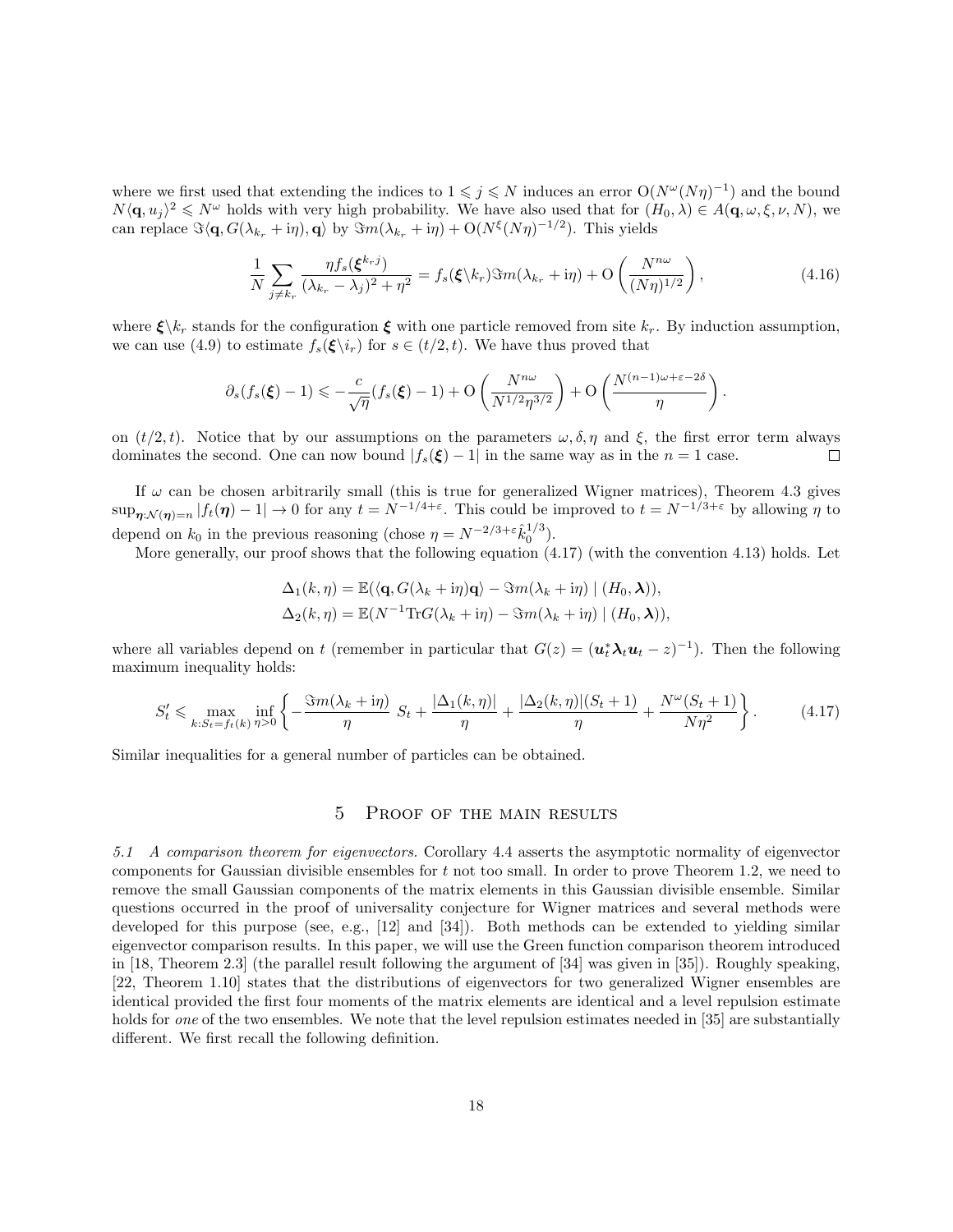**Definition 5.1** (Level repulsion estimate). Fix an energy E such that  $\gamma_k \leq E \leq \gamma_{k+1}$  for some  $k \in [\![1,N]\!]$ . A generalized Wigner ensemble is said to satisfy the level repulsion at the energy E if there exist  $\alpha_0 > 0$  such that for any  $0 < \alpha < \alpha_0$ , there exists  $\delta > 0$  such that

$$
\mathbb{P}\left(|\{j:\lambda_j\in [E-N^{-2/3-\alpha}\hat{k}^{-1/3},E+N^{-2/3-\alpha}\hat{k}^{-1/3}]\}|\geqslant 2\right)\leqslant N^{-\alpha-\delta},
$$

where  $\hat{k} = \min(k, N - k + 1)$ . A matrix ensemble is said to satisfy the level repulsion estimate uniformly if this property holds for any energy  $E \in (-2, 2)$ .

We note that such level repulsion estimates for generalized Wigner matrices was proved near the edge (more precisely for  $0 \leq k \leq N^{1/4}$ ) [7, Theorem 2.7] and in the bulk [16] via the universality of gap statistics. In the intermediate regime, the level repulsion in this sense has not been worked out although it is clear that the techniques developed in these papers can be adapted to prove such results. From now on, we will assume that this level repulsion estimate holds in the region  $\mathbb{T}_N = [1, N^{1/4}] \cup [N^{1-\delta}, N - N^{1-\delta}] \cup [N - N^{1/4}, N]$ needed for Theorem 1.2 and its corollaries.

The following theorem is a slight extension of [22, Theorem 1.10] with the following modifications : (1) We slightly weaken the fourth moment matching condition. (2) The original theorem was only for components of eigenvectors; we allow the eigenvector to project to a fixed direction. (3) We state it for all energies in the entire spectrum. (4) We include an error bound for the comparison. (5) We state it only for eigenvectors with no involvement of eigenvalues. Theorem 5.2 can be proved using the argument in [22]; the only modification is to replace the local semicircle law used in [22] by the isotropic local semicircle law, Theorem 4.1. Since this type of argument based on the Green function comparison theorem has been done several times, we will not repeat it here. Notice that near the edge, the four moment matching condition can be replaced by just two moments. But for applications in this paper, this improvement will not be used and so we refer the interested reader to [22].

**Theorem 5.2** (Eigenvector Comparison Theorem). Let  $H<sup>v</sup>$  and  $H<sup>w</sup>$  be generalized Wigner ensembles where  $H^{\mathbf{v}}$  satisfies the level repulsion estimate uniformly. Suppose that the first three off-diagonal moments of  $H^{\mathbf{v}}$ and  $H^{\mathbf{w}}$  are the same, i.e.

$$
\mathbb{E}^{\mathbf{v}}(h_{ij}^3) = \mathbb{E}^{\mathbf{w}}(h_{ij}^3) \quad for \quad i \neq j
$$

and that the first two diagonal moments of  $H^{\mathbf{v}}$  and  $H^{\mathbf{w}}$  are the same, i.e.

$$
\mathbb{E}^{\mathbf{v}}(h_{ii}^2) = \mathbb{E}^{\mathbf{w}}(h_{ii}^2).
$$

Assume also that the fourth off-diagonal moments of  $H^{\mathbf{v}}$  and  $H^{\mathbf{w}}$  are almost the same, i.e., there is an  $a > 0$ such that

$$
\left| \mathbb{E}^{\mathbf{v}}(h_{ij}^4) - \mathbb{E}^{\mathbf{w}}(h_{ij}^4) \right| \leq N^{-2-a} \quad for \quad i \neq j.
$$

Then there is  $\varepsilon > 0$  depending on a such that for any integer k, any  $\mathbf{q}_1, \ldots, \mathbf{q}_k$  and any choice of indices  $1 \leqslant j_1, \ldots, j_k \leqslant N$  we have

$$
(\mathbb{E}^{\mathbf{v}} - \mathbb{E}^{\mathbf{w}}) \Theta\Big(N\langle \mathbf{q}, u_{j_1}\rangle^2, \ldots, N\langle \mathbf{q}, u_{j_k}\rangle^2\Big) = O(N^{-\varepsilon}),
$$

where  $\Theta$  is a smooth function that satisfies

$$
|\partial^m \Theta(x)| \leqslant C(1+|x|)^C
$$

for some arbitrary C and all  $m \in \mathbb{N}^k$  satisfying  $|m| \leqslant 5$ .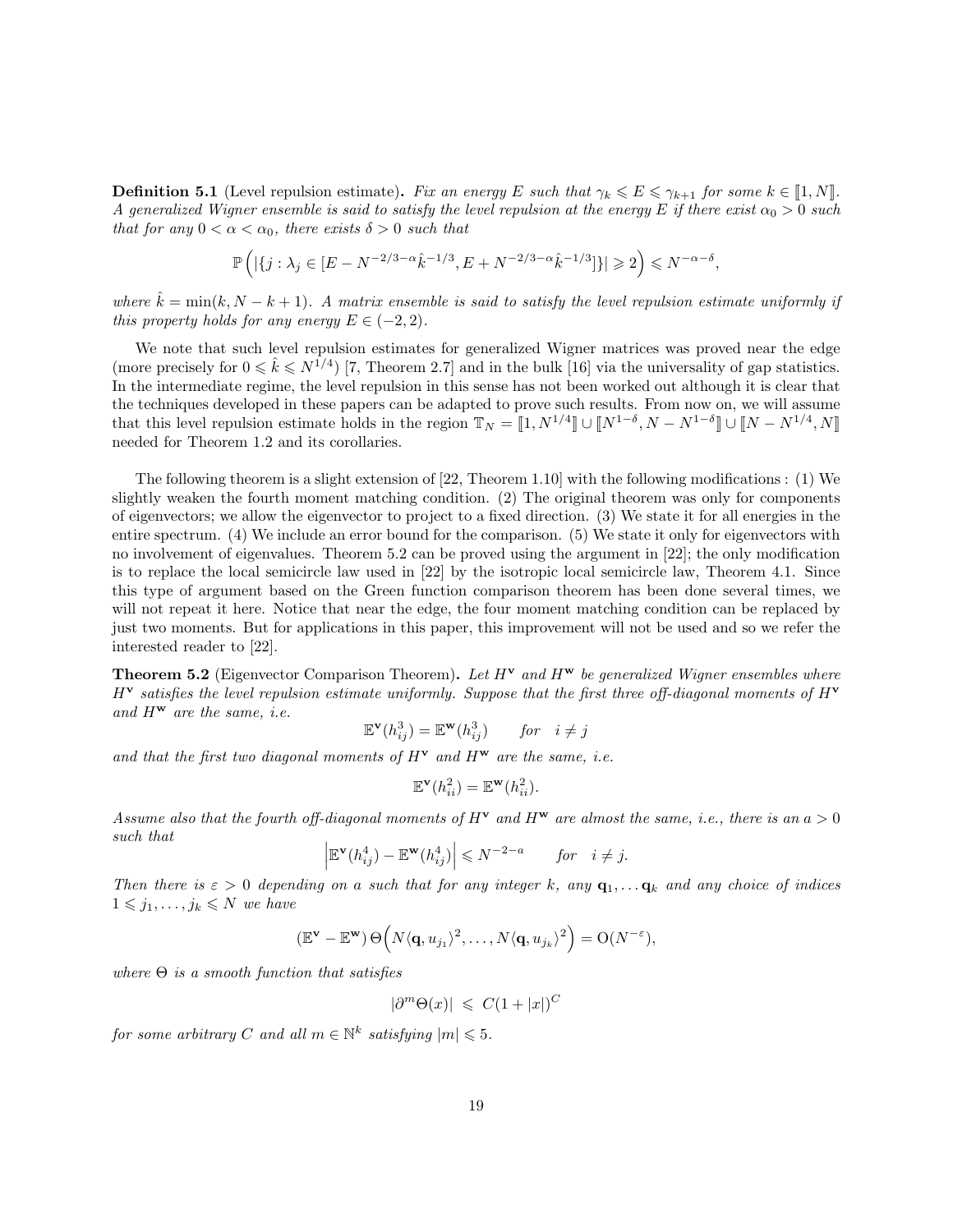5.2 Proof of Theorem 1.2 . We now summarize our situation: Given a generalized Wigner ensemble  $\hat{H}$ , we wish to prove that (1.5) holds for the eigenvectors of  $\hat{H}$ . We have proved in (4.10) that this estimate holds for any Gaussian divisible ensemble of type  $H_0 + \sqrt{t} U$ , and therefore by simple rescaling for any ensemble of type

$$
H_t = e^{-t/2} H_0 + (1 - e^{-t})^{1/2} U,
$$

where  $H_0$  is any initial generalized Wigner matrix and U is an independent standard GOE matrix, as long as  $t \geq N^{-1/4+\delta}$ . We fix  $\delta$  a small number, say,  $\delta = 1/8$ . Now we construct a generalized Wigner matrix  $H_0$  such that the first three moments of  $H_t$  match exactly those of the target matrix  $\hat{H}$  and the differences between the fourth moments of the two ensembles are less than  $N^{-c}$  for some c positive. This existence of such an initial random variable is guaranteed by, say, Lemma 3.4 of [17]. By the eigenvector comparison theorem, Theorem 5.2, we have proved (1.5) and this concludes our proof of Theorem 1.2.

5.3 Proof of Corollary 1.3. Let  $\mathcal{N} = (\mathcal{N}_1, \ldots, \mathcal{N}_N)$  be a Gaussian vector with covariance Id. Let  $m, \ell \in \mathbb{N}$ ,  $k \in \mathbb{T}_N$  and  $\{i_1, \ldots, i_\ell\} := J \subset [\![1, N]\!]$ . For q such that  $q_i = 0$  if  $i \notin J$ , consider the polynomial in  $\ell$  variables:

$$
Q(q_{i_1},\ldots,q_{i_\ell})=\mathbb{E}\left((N|\langle \mathbf{q},u_k\rangle|^2)^m\right)-\mathbb{E}\left(|\langle \mathbf{q},\mathcal{N}\rangle|^{2m}\right).
$$

From (1.5), there exists  $\varepsilon > 0$  such that

$$
\sup_{|q_{i_1}|^2 \leq \frac{1}{\ell}, \dots, |q_{i_\ell}|^2 \leq \frac{1}{\ell}} |Q(q_{i_1}, \dots, q_{i_\ell})| \leq \sup_{|q|=1} |Q(q_{i_1}, \dots, q_{i_\ell})| \leq N^{-\varepsilon},
$$

where, for the first inequality, we note that that the maximum of  $Q$  in the unit ball is achieved on the unit sphere. Noting  $R(q_{i_1}) = Q(q_{i_1},..., q_{i_\ell})$  with the coefficients of the polynomial R depending on  $q_{i_2},..., q_{i_\ell}$ , the above bound implies that all the coefficients of R are bounded by  $C_1 N^{-\varepsilon}$  for some universal constant  $C_1$  (indeed, one recovers the coefficients of R from its evaluation at  $\ell+1$  different points, by inverting a Vandermonde matrix).

By iterating the above bound on the coefficients finitely many times ( $\ell$  iterations), we conclude that there is a universal constant  $C_{\ell}$  such that all coefficients of Q are bounded by  $C_{\ell}N^{-\epsilon}$ . This means that for any  $k \in \mathbb{T}_N$  and  $J \subset [\![1,N]\!]$  with  $|J| = \ell$ ,

$$
\left| \mathbb{E} \left( \prod_{\alpha \in J} \left( \sqrt{N} u_k(\alpha) \right)^{m_\alpha} \right) - \mathbb{E} \left( \prod_{\alpha \in J} \left( \mathcal{N}_\alpha \right)^{m_\alpha} \right) \right| \leqslant C N^{-\varepsilon}
$$

whenever the integer exponents  $m_{\alpha}$  satisfy  $\sum m_{\alpha} = m$ . Here C depends only on m, not on the choice of k or J. This concludes the proof of  $(1.6)$ , in the case of a monomial P with even degree. If P is a monomial of odd degree, (1.6) is trivial: the left hand side vanishes thanks to the uniform phase choice  $e^{i\omega}$ . This concludes the proof of Corollary 1.3.

5.4 Proof of Corollary 1.4. A second moment calculation yields

$$
\mathbb{E}\left(\left(\frac{N}{|a_N|}\langle u_k, a_N u_k \rangle\right)^2\right) = \frac{1}{|a_N|^2} \mathbb{E}\left(\left(\sum_{\alpha} a_N(\alpha) (N|u_k(\alpha)|^2 - 1)\right)^2\right)
$$
  

$$
\leq \max_{\alpha \neq \beta} \mathbb{E}\left((N|u_k(\alpha)|^2 - 1) (N|u_k(\beta)|^2 - 1)\right) + \frac{1}{|a_N|} \max_{\alpha} \mathbb{E}\left((N|u_k(\alpha)|^2 - 1)^2\right).
$$

From (1.6), the first term of the right hand side is bounded by  $N^{-\epsilon}$  and the second term is bounded by  $1/|a_N|$ . The Markov inequality then allows us to conclude the proof of Corollary 1.4.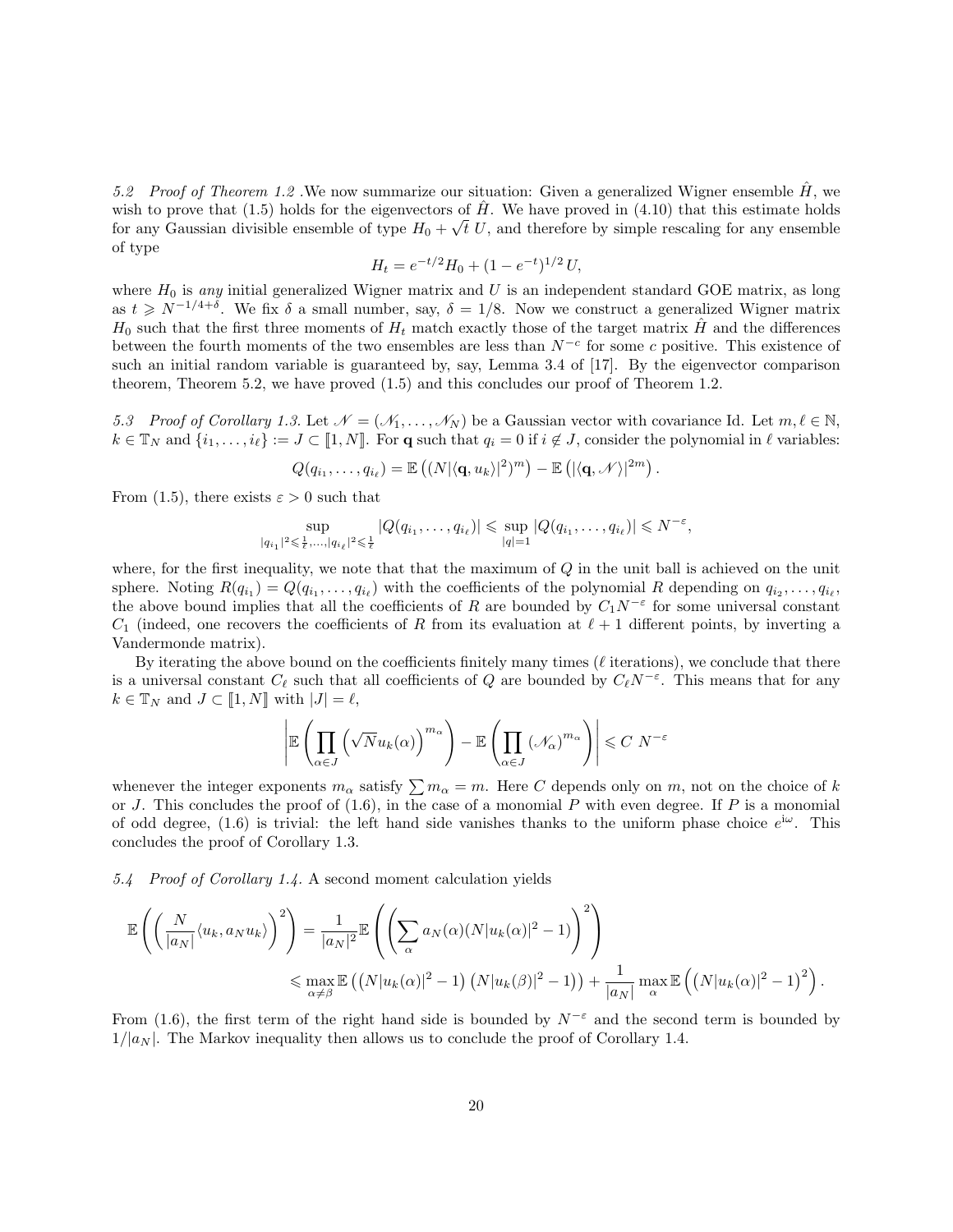#### 6 Finite speed of propagation

In this section, we prove a finite speed of propagation estimate for the dynamics (3.6). This estimate will be a key ingredient for proving optimal relaxation time for eigenvectors in the bulk. Finite speed of propagation was first proved in [15, Section 9.6] for  $(3.6)$  when the number of particle  $n = 1$ . But it requires a level repulsion estimate which is difficult to prove. Our estimate requires only the rigidity of eigenvalues (which holds with very high probability) and the speed of propagation obtained is nearly optimal. Our key observation is that we can construct weight functions used in the finite speed estimate depending on eigenvalues so that the singularities in the equation (3.6) are automatically cancelled by the choices of these weight functions.

We will follow the approach of [15] by decomposing the dynamics into a long range part and a short range part. The long range part can be controlled by a general argument based on decay estimate; the main new idea is in the proof of a finite speed of propagation for the short range dynamics, which is the content of Lemma 6.2.

6.1 Long and short range dynamics. We assume that for some (small) fixed parameter  $\xi > 0$  there is a constant C such that for any  $|i - j| \geq N^{\xi}$  and  $0 \leq s \leq 1$  the quantity  $c_{ij}$  defined in (2.7) satisfies the following estimate

$$
c_{ij}(s) \leq C \frac{N}{(i-j)^2}.
$$
\n
$$
(6.1)
$$

If  $M_N$  is distributed as a generalized Wigner matrix, then for any  $\xi > 0$ , (6.1) holds [19] with probability  $1 - e^{-c(\log N)^2}$  for some  $c > 0$ . In this section  $M_N$  is not assumed to be distributed as a generalized Wigner matrix. Instead, we assume that (6.1) holds.

The following cutoff of the dynamics will be useful. Let  $1 \ll \ell \ll N$  be a parameter to be specified later. We split the time dependent operator  $\mathscr{B}$  defined in (3.7) into a short-range and a long-range part:  $\mathscr{B} = \mathscr{S} + \mathscr{L}$ , with

$$
(\mathscr{S}f)(\boldsymbol{\eta}) = \sum_{|j-k| \leq \ell} c_{jk}(s) 2\eta_j (1 + 2\eta_k) \left( f(\boldsymbol{\eta}^{j,k}) - f(\boldsymbol{\eta}) \right),
$$
\n
$$
(\mathscr{S}f)(\boldsymbol{\eta}) = \sum_{|j-k| > \ell} c_{jk}(s) 2\eta_j (1 + 2\eta_k) \left( f(\boldsymbol{\eta}^{j,k}) - f(\boldsymbol{\eta}) \right).
$$
\n(6.2)

Notice that  $\mathscr S$  and  $\mathscr L$  are time dependent. Moreover,  $\mathscr S$  is also reversible with respect to  $\pi$  (the proof of Proposition 3.2 applies to any symmetric  $c_{ij}$ 's). Denote by  $U_{\mathscr{S}}(s,t)$  the semigroup associated with  $\mathscr{S}$  from time  $s$  to time  $t$ , i.e.

$$
\partial_t \mathbf{U}_{\mathscr{S}}(s,t) = \mathscr{S}(t) \mathbf{U}_{\mathscr{S}}(s,t)
$$

for any  $s \leq t$ , and  $U_{\mathscr{S}}(s, s) = Id$ . The notation  $U_{\mathscr{B}}(s, t)$  is analogous. In the following lemma, we prove that the short-range dynamics provide a good approximation of the global dynamics. Lemmas 6.1 follows the same proof as in [15], where they were shown for  $n = 1$ .

**Lemma 6.1.** Suppose that the coefficients of  $\mathscr B$  satisfy (6.1) for some  $\xi > 0$  and let  $\ell \gg N^{\xi}$ . Suppose that the initial data is the delta function at an arbitrary configuration  $\eta$ . Then for any  $s \geqslant 0$  we have

$$
\| \left( \mathrm{U}_{\mathscr{B}}(0,s) - \mathrm{U}_{\mathscr{S}}(0,s) \right) \delta_{\eta} \|_{1} \leqslant C \frac{Ns}{\ell},
$$

where C only depends on  $\xi$  (in particular not on  $\eta$ ).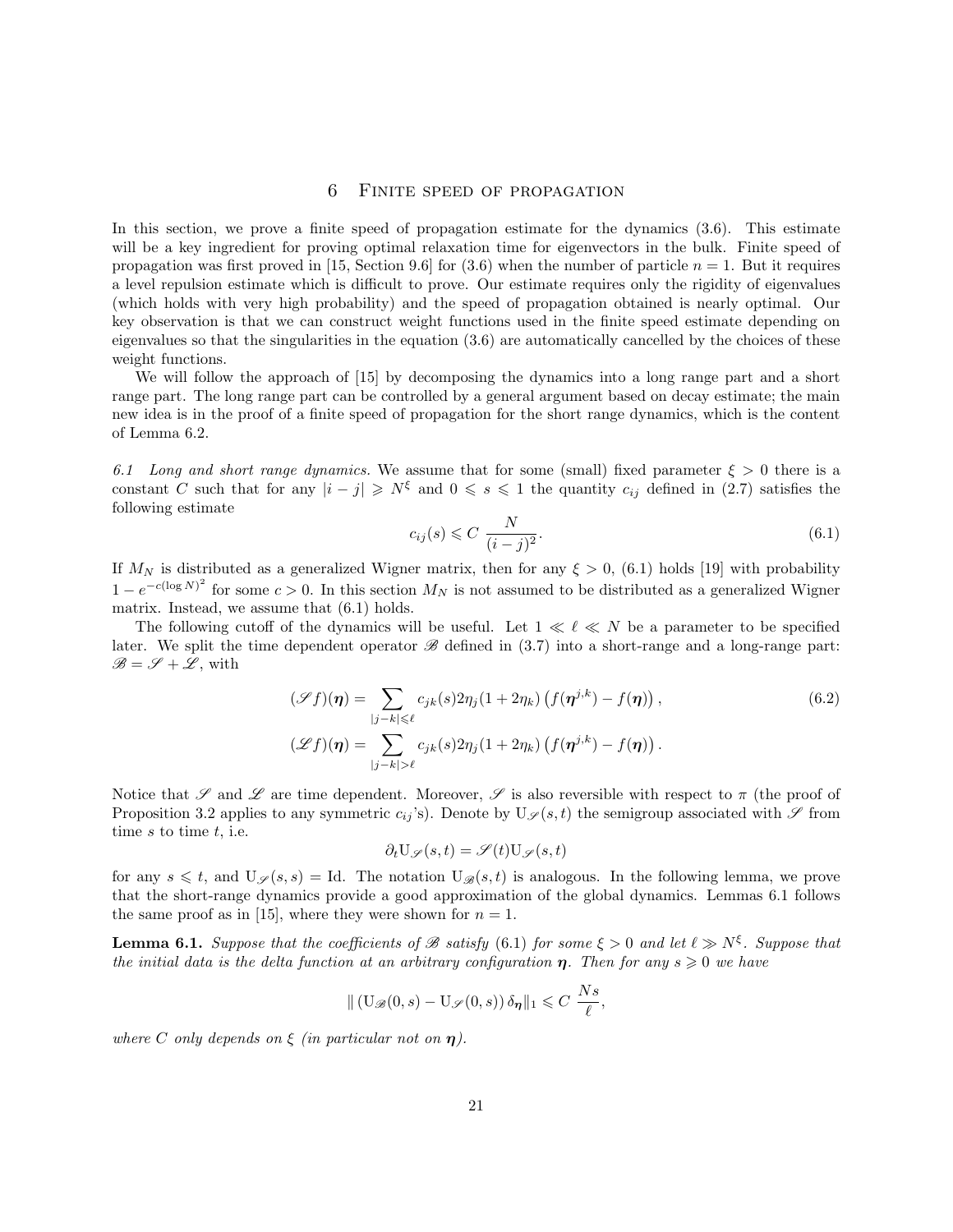Proof. By the Duhamel formula we have

$$
U_{\mathscr{B}}(0,s)\delta_{\eta} = U_{\mathscr{S}}(0,s)\delta_{\eta} + \int_0^s U_{\mathscr{B}}(s',s)\mathscr{L}(s')U_{\mathscr{S}}(0,s')\delta_{\eta}ds'.
$$

Notice that for  $\ell \gg N^{\xi}$  we can use (6.1) to get

$$
\|\mathscr{L}f\|_1 \leqslant \sum_{\eta} \sum_{|j-k| \geqslant \ell} c_{jk} \eta_j(1+2\eta_k) \left( |f(\eta^{j,k})|+|f(\eta)| \right) \leqslant C N \ell^{-1} \|f\|_1.
$$

Since  $U_{\mathscr{B}}$  and  $U_{\mathscr{S}}$  are contractions in  $L^1$ , this yields

$$
\int_0^s \|\mathbf{U}_{\mathscr{B}}(s',s)\mathscr{L}(s')\mathbf{U}_{\mathscr{S}}(0,s')\delta_{\pmb{\eta}}\|_1 ds' \leqslant C\ N\ell^{-1} \int_0^s \|\delta_{\pmb{\eta}}\|_1 ds' \leqslant C\ \frac{Ns}{\ell},
$$

which concludes the proof.

6.2 Finite speed of propagation for the short range dynamics. Suppose that  $\eta$  is a configuration with n particles. We denote the particles in nondecreasing order by  $\mathbf{x}(\eta) = (x_1(\eta), \dots, x_n(\eta))$  with  $\alpha N \leq x_1 \leq$  $\ldots \leqslant x_n \leqslant (1-\alpha)N$ . We will drop the dependence on  $\eta$  and simply use  $(x_1, \ldots, x_n)$ . In the same way, we also denote the configuration  $\xi$  by y with  $1 \leq y_1 \leq \ldots \leq y_n \leq N$  where we have dropped the dependence of  $\xi$  in  $y_\alpha(\xi)$ . This convention will be followed for the rest of this paper.

We define the following distance on the set of configurations with  $n$  particles:

$$
d(\boldsymbol{\eta}, \boldsymbol{\xi}) = \sum_{\alpha=1}^{n} |x_{\alpha} - y_{\alpha}| = \min_{\sigma \in \mathscr{S}_n} \sum_{\alpha=1}^{n} |x_{\alpha} - y_{\sigma(\alpha)}|.
$$
 (6.3)

For the second equality, observe that for any  $x \leq y$  and  $a \leq b$ , we have  $|x - a| + |y - b| \leq |x - b| + |y - a|$ . Before stating our finite speed result, we also need the notation  $r_s(\eta, \xi) = (\mathbf{U}_{\mathscr{S}}(0, s)\delta_{\eta})(\xi)$ .

**Lemma 6.2.** Suppose that the eigenvalue  $\lambda$  satisfies the condition (4.5) with exponent  $\omega$  such that  $N^{\omega} \ll l$ . Let  $\alpha, \varepsilon > 0$  and choose  $\ell \geq Nt$  for the short range dynamics cutoff.

(i) Uniformly in  $\eta$  supported on  $\llbracket \alpha N, (1-\alpha)N \rrbracket$  and  $t > 0$ , if  $d(\eta, \xi) \ge N^{\epsilon} \ell$ , we have

$$
\mathbb{P}\left(r_s(\boldsymbol{\eta},\boldsymbol{\xi}) > e^{-N^{\varepsilon/2}}\right) = \mathcal{O}\left(N^{-D}\right) \tag{6.4}
$$

for any  $D > 0$ . Here  $\mathbb P$  denotes integration with respect to the Dyson Brownian Motion.

(ii) Uniformly in  $\eta$  supported on [1, N] and  $t > 0$ , if  $d(\eta, \xi) \geq N^{\frac{1}{3} + \varepsilon} \ell^{\frac{2}{3}}$ , the finite speed estimate (6.4) holds.

*Proof.* We first consider the case (i) corresponding to  $\eta$  supported in the bulk, but the reader may want to read first the proof of (ii), written for the simpler case  $n = 1$  for the sake of simplicity.

First step: definitions and dynamics. Let  $\nu = N/\ell$  and  $\kappa > 0$  be a fixed parameter such that  $-2 + \kappa < \gamma_{\alpha N}$ . For any  $1 \leq i \leq N$  and  $x \in \mathbb{R}$ , let  $d_i(x) = |x - \gamma_i|$ . Let  $g_i(x) = d_i(2 - \kappa)$  if  $x > 2 - \kappa$ ,  $g_i(x) = d(-2 + \kappa)$  if  $x < -2 + \kappa$  and  $g_i(x) = d_i(x)$  if  $-2 + \kappa \leq x \leq 2 - \kappa$ . Take  $\chi$  a smooth, nonnegative, compactly supported function with  $\int \chi = 1$ , and  $\psi_i(x) = \int g_i(x - y) \nu \chi(\nu y) dy$ . Then  $\psi_i$  is smooth,  $\|\psi_i'\|_{\infty} \leq 1$  and  $\|\psi_i''\|_{\infty} \leq \nu$ .

$$
\Box
$$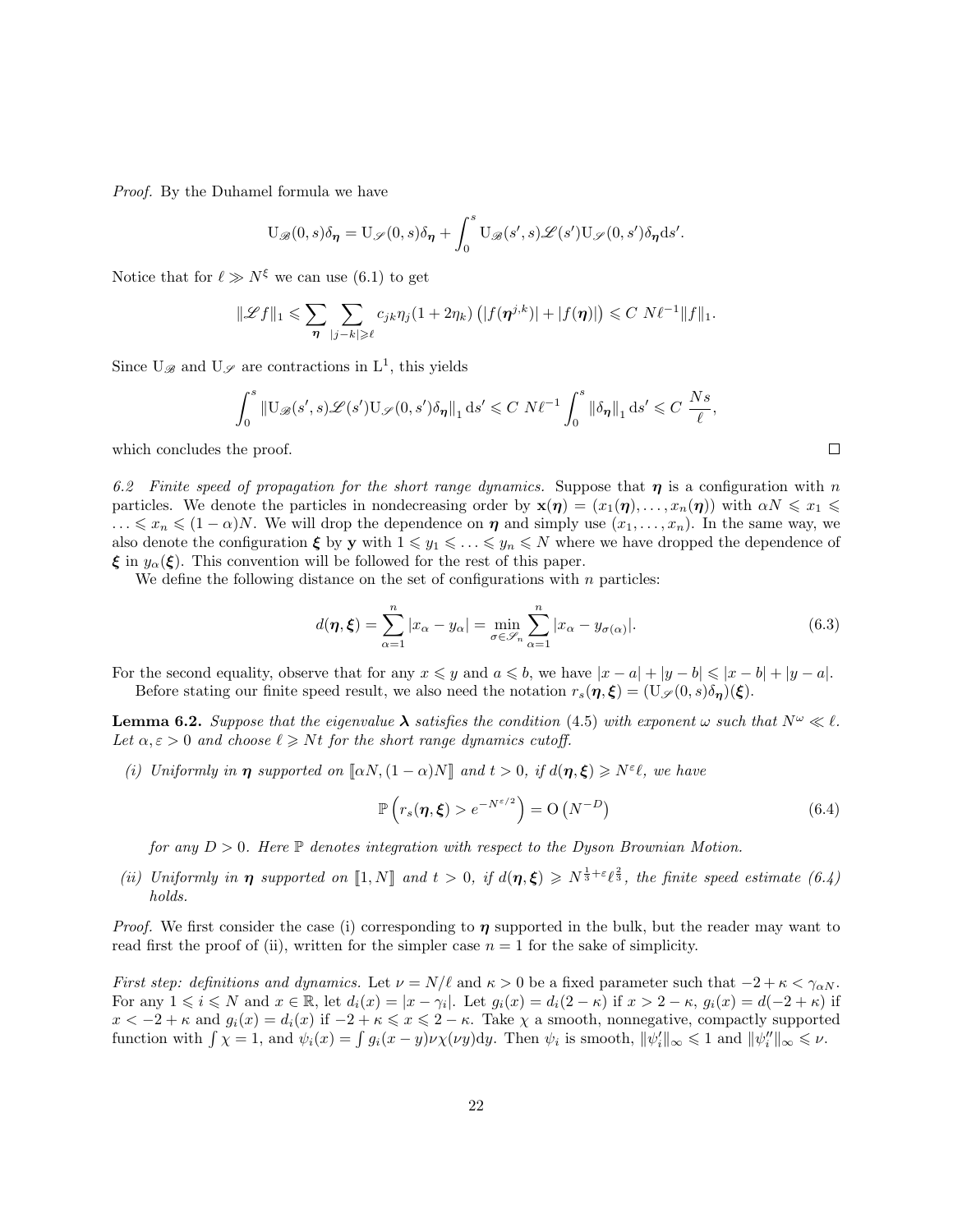Moreover, consider the stopping time

$$
\tau = \inf \left\{ s \geq 0 \mid \exists k \in [1, N] : |\lambda_k(s) - \gamma_k| > N^{-\frac{2}{3}}(\hat{k})^{-\frac{1}{3}} \ell \right\}.
$$
 (6.5)

For any configuration  $\xi$  with n particles we define

$$
\psi_s(\boldsymbol{\xi}) = \sum_{\alpha=1}^n \psi_{x_\alpha}(\lambda_{y_\alpha}(s \wedge \tau)) = \min_{\sigma \in \mathscr{S}_n} \sum_{\alpha=1}^n \psi_{x_\alpha}(\lambda_{y_{\sigma(\alpha)}}(s \wedge \tau)), \tag{6.6}
$$

similarly to (6.3). For the second equality, observe that if  $\alpha \leq \beta$  and  $a \leq b$ , then  $\psi_{\alpha}(a) + \psi_{\beta}(b) \leq \psi_{\alpha}(b) + \psi_{\beta}(a)$ (the function  $a \mapsto \psi_\alpha(a) - \psi_\beta(a)$  is nondecreasing).

We define

$$
\phi_s(\boldsymbol{\xi})=e^{\nu\psi_s(\boldsymbol{\xi})},\ \ v_s(\boldsymbol{\xi})=\phi_s(\boldsymbol{\xi})r_{s\wedge\tau}(\boldsymbol{\eta},\boldsymbol{\xi}).
$$

Then we have (we omit the s index)

$$
dv(\xi) = \sum_{|j-k| \leq \ell} 2\xi_k (1 + 2\xi_j) c_{jk} \left( (v(\xi^{kj}) - v(\xi)) + \left( \frac{\phi(\xi)}{\phi(\xi^{kj})} - 1 \right) v(\xi^{kj}) \right) d(s \wedge \tau) + (d\phi(\xi)) r(\eta, \xi)
$$
  

$$
\frac{d\phi(\xi)}{\phi(\xi)} = \sum_{\alpha=1}^n \left( \nu \psi'_{x_\alpha} (\lambda_{y_\alpha}) \frac{dB_{y_\alpha}(s \wedge \tau)}{\sqrt{N}} + \nu \frac{\psi'_{x_\alpha}(\lambda_{y_\alpha})}{N} \sum_{j \neq y_\alpha} \frac{d(s \wedge \tau)}{\lambda_{y_\alpha} - \lambda_j}
$$
  

$$
+ c_1 \frac{\nu}{2N} \psi''_{x_\alpha} (\lambda_{y_\alpha}) d(s \wedge \tau) + c_2 \frac{\nu^2}{2N} \psi'_{x_\alpha} (\lambda_{y_\alpha})^2 d(s \wedge \tau) \right)
$$

The coefficients  $c_1$  and  $c_2$  are non-random positive combinatorial factors depending on the locations of i,  $\eta, \xi$ , but we will only need that they are uniformly bounded in N. We will adopt the convention to use indices  $1 \leq \alpha, \beta \leq n, 1 \leq i, j, k \leq N$ . We define

$$
X_s = \sum_{\xi} \pi(\xi) v_s(\xi)^2,
$$

where  $\pi = \pi^{(s)}$  is the reversible measure defined in (3.9) for the symmetric eigenvector moment flow (which is also reversible w.r.t its short-range cutoff version). Then

$$
dX_s = 2\sum_{\xi} \pi(\xi)v(\xi) \sum_{|j-k| \leq \ell} 2\xi_k(1+2\xi_j)c_{jk} \left( (v(\xi^{kj}) - v(\xi)) + \left(\frac{\phi(\xi)}{\phi(\xi^{kj})} - 1\right)v(\xi^{kj}) \right) d(s \wedge \tau) \tag{6.7}
$$

$$
+ 2\sum_{\xi} \pi(\xi)v(\xi) \left(\mathrm{d}\phi(\xi)\right) r(\eta, \xi) \tag{6.8}
$$

$$
+\sum_{\xi} \pi(\xi) d\langle v(\xi) \rangle_{s \wedge \tau}.\tag{6.9}
$$

Second step: bound on (6.7) and (6.9). Using reversibility with respect to  $\pi$ , the first term can be written

$$
(6.7) = -\sum_{\xi} \pi(\xi) \sum_{|j-k| \leq \ell} 2\xi_k (1 + 2\xi_j) c_{jk} (v(\xi^{kj}) - v(\xi)))^2 d(s \wedge \tau)
$$
(6.10)

$$
+\sum_{\xi} \pi(\xi) \sum_{|j-k| \leq \ell} 2\xi_k (1+2\xi_j) c_{jk} \left( \frac{\phi(\xi^{kj})}{\phi(\xi)} + \frac{\phi(\xi)}{\phi(\xi^{kj})} - 2 \right) v(\xi) v(\xi^{kj}) d(s \wedge \tau). \tag{6.11}
$$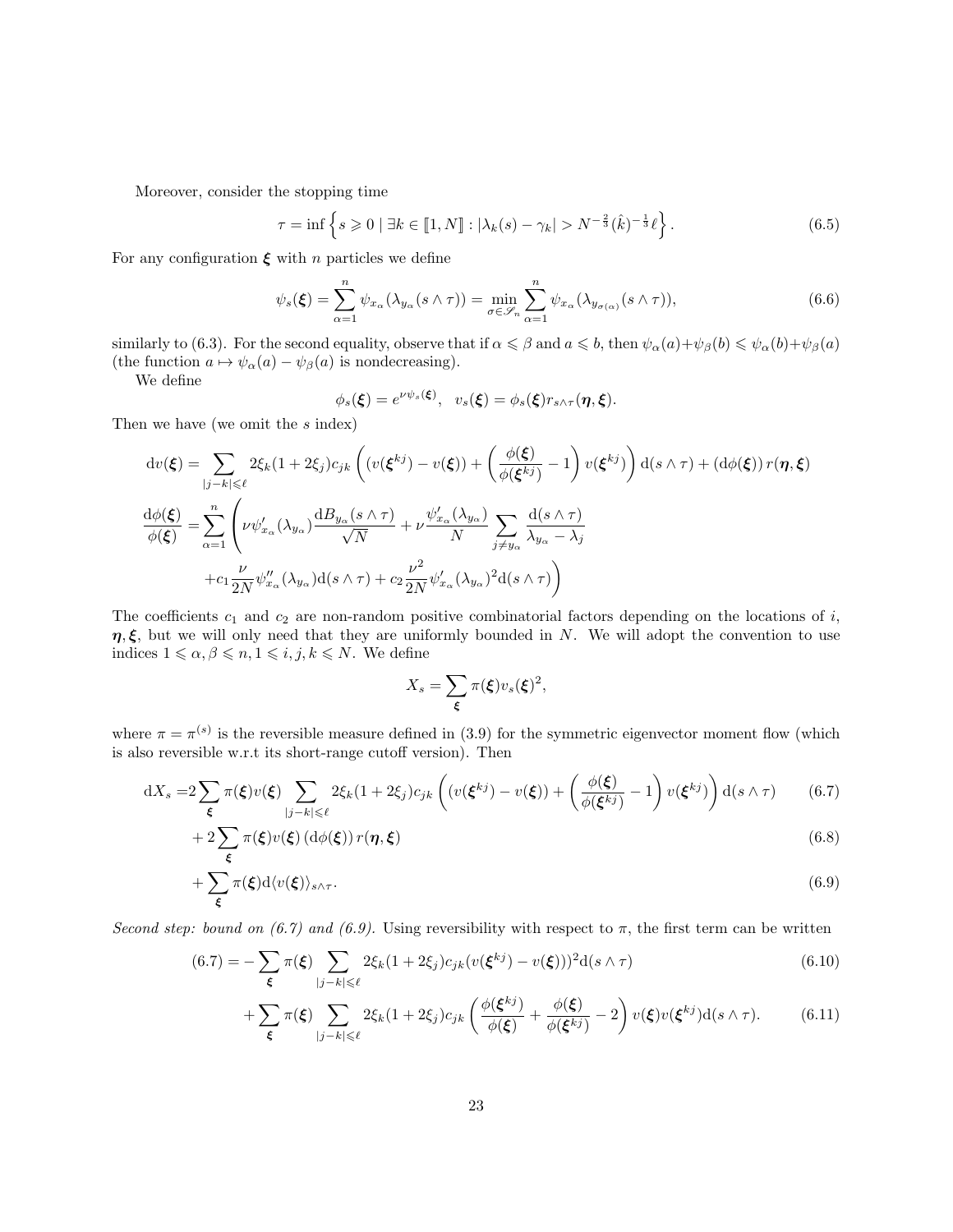Here the equality (6.10) is a direct application of the reversibility property, while (6.11) also follows from the reversibility as follows. Notice that

$$
\sum_{\xi} \pi(\xi) v(\xi) \sum_{|j-k| \leq \ell} 2\xi_k (1 + 2\xi_j) c_{jk} \frac{\phi(\xi)}{\phi(\xi^{kj})} v(\xi^{kj}) = \langle g, \mathcal{S}r \rangle_{\pi} + \langle g, r \rangle_{\pi}, \quad g = \phi^2 r \tag{6.12}
$$

One can check that (6.11) follows from  $\langle g, \mathscr{S}r \rangle_{\pi} = \langle \mathscr{S}g, r \rangle_{\pi}$ .

We now estimate the term  $\frac{\phi(\xi^{kj})}{\phi(\xi)} + \frac{\phi(\xi)}{\phi(\xi^{kj})} - 2$  in (6.11). If it is nonzero (and we assume first that  $j < k$ ) then there exists  $1 \leq p < q \leq n$  such that  $y_p \leq j < y_{p+1}$ ,  $y_{q-1} < k = y_q$  (recall  $y_q = y_q(\xi)$ ) and

$$
|\psi_s(\xi^{kj}) - \psi_s(\xi)| = |(\psi_{x_{p+1}}(\lambda_j) + \psi_{x_{p+2}}(\lambda_{y_{p+1}})) + \dots + \psi_{x_q}(\lambda_{y_{q-1}}) - (\psi_{x_{p+1}}(\lambda_{y_{p+1}}) + \dots + \psi_{x_q}(\lambda_{y_q}))|
$$
  
\n
$$
\leq \sum_{\alpha=p+1}^q |\psi_{x_\alpha}(\lambda_{y_{\alpha-1}\vee j}) - \psi_{x_\alpha}(\lambda_{y_\alpha})|
$$
  
\n
$$
\leq C \min(|\lambda_j(s \wedge \tau) - \lambda_k(s \wedge \tau)|, \nu^{-1}).
$$
\n(6.13)

Here we have used the definition (6.6) in the first equality and for the second inequality we used: (i)  $|\psi'_{x_\alpha}|_{\infty} \leq$ 1, (ii)  $\psi_{x_\alpha}$  is flat close to the edges and (iii) if  $|k-j| \leq \ell$  are bulk indices, then  $|\lambda_k(s \wedge \tau) - \lambda_j(s \wedge \tau)| \leq C \nu^{-1}$ by definition of the stopping time  $\tau$ . Note that (6.13) also holds if  $j > k$ , with a proof being identical to the case  $j < k$  up to notations.

Thanks to (6.13), we obtain

$$
\left|\frac{\phi(\xi^{kj})}{\phi(\xi)}+\frac{\phi(\xi)}{\phi(\xi^{kj})}-2\right|\leqslant C\ \nu^2|\lambda_k-\lambda_j|^2.
$$

This allows us to bound

$$
(6.11) \leq C \frac{\nu^2}{N} \sum_{\xi} \pi(\xi) \sum_{k:\xi_k>0} \sum_{|j-k|\leq \ell} \nu(\xi) \nu(\xi^{kj}) d(s \wedge \tau) \leq \frac{\nu^2 \ell}{N} e^{\nu \frac{\ell}{N}} X_s d(s \wedge \tau).
$$

Moreover, the bracket term (6.9) is easily bounded by

$$
(6.9) \leq C \sum_{\xi} \pi(\xi) v(\xi)^2 \sum_{\alpha=1}^n \nu^2 \frac{\psi_{x_\alpha}'(\lambda_{y_\alpha})^2}{N} d(s \wedge \tau) \leq C \frac{\nu^2}{N} X_s d(s \wedge \tau).
$$

Third step: bound on  $(6.8)$ . We can bound  $(6.8)$  by

$$
2\sum_{\xi} \pi(\xi)v(\xi)^{2} \sum_{\alpha=1}^{n} \left( \nu \frac{\psi_{x_{\alpha}}'(\lambda_{y_{\alpha}})}{N} \sum_{j \neq y_{\alpha}} \frac{1}{\lambda_{x_{\alpha}} - \lambda_{j}} + c_{1} \frac{\nu}{2N} \psi_{x_{\alpha}}''(\lambda_{\xi(i)}) + c_{2} \frac{\nu^{2}}{2N} \psi_{x_{\alpha}}'(\lambda_{\xi(i)})^{2} \right) d(s \wedge \tau)
$$
  
\n
$$
\leq C \frac{\nu^{2}}{N} X_{s} d(s \wedge \tau) + 2 \sum_{\xi} \pi(\xi)v(\xi)^{2} \sum_{1 \leq \alpha \leq n, |j - y_{\alpha}| > \ell} \nu \frac{|\psi_{x_{\alpha}}'(\lambda_{y_{\alpha}})|}{N} \frac{d(s \wedge \tau)}{|\lambda_{y_{\alpha}} - \lambda_{j}|}
$$
  
\n
$$
+ 2 \sum_{\xi} \pi(\xi)v(\xi)^{2} \sum_{1 \leq \alpha \leq n, |j - y_{\alpha}| \leq \ell} \frac{\nu}{N} \frac{\psi_{x_{\alpha}}'(\lambda_{y_{\alpha}})}{\lambda_{y_{\alpha}} - \lambda_{j}} d(s \wedge \tau).
$$
 (6.14)

As rigidity holds when  $\tau > s$ , the above sum over  $|j - y_\alpha| > \ell$  is at most  $C \nu(\log N) d(s \wedge \tau)$ .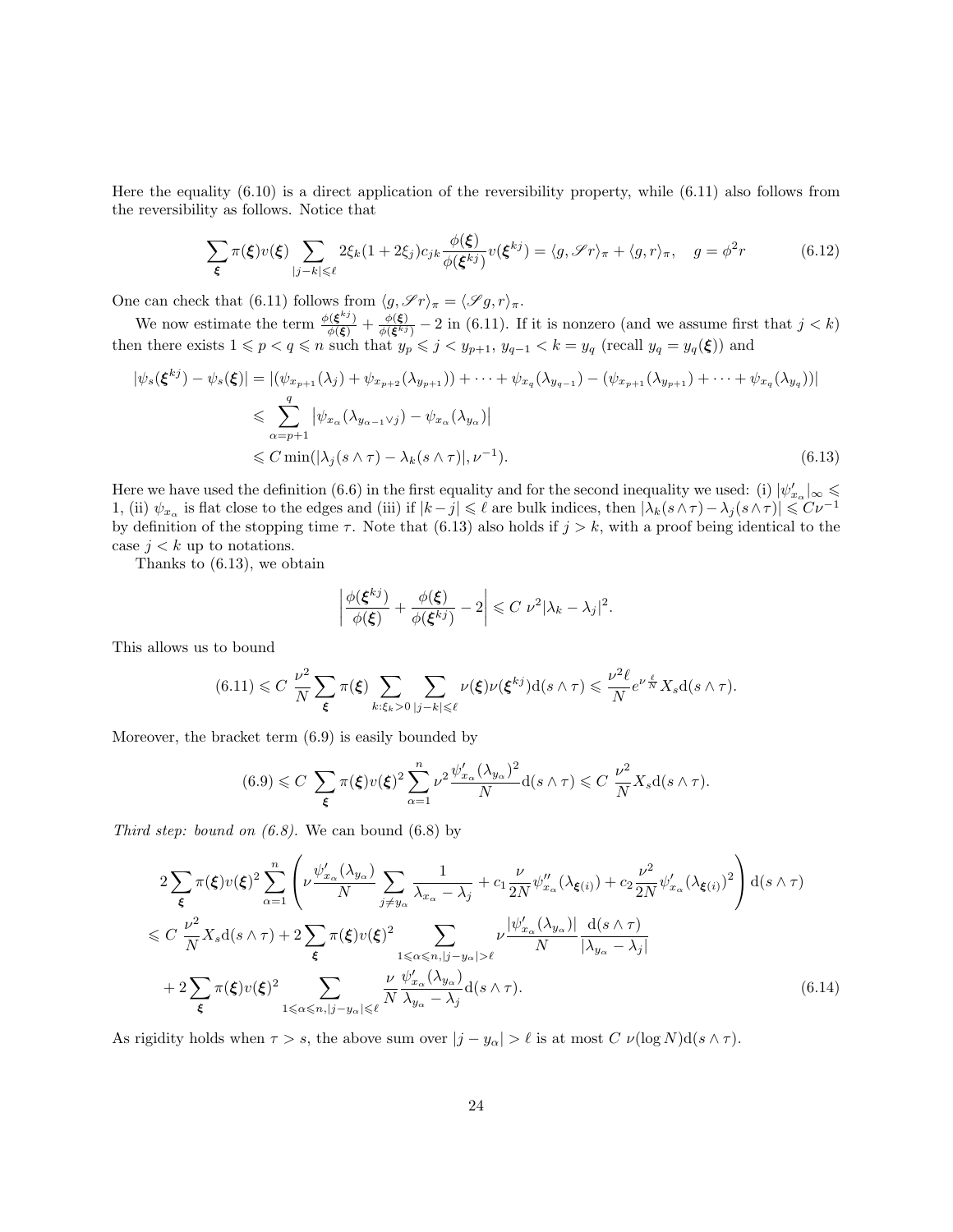To bound the contribution of  $|j - y_\alpha| \leq \ell$ , we symmetrize the summands of (6.14) into

$$
\frac{\nu}{N} \sum_{i < j : |i - j| \leqslant \ell} \frac{1}{\lambda_i - \lambda_j} \sum_{\xi} \pi(\xi) v(\xi)^2 \sum_{\alpha : y_{\alpha} = i} \psi'_{x_{\alpha}}(\lambda_i) + \frac{\nu}{N} \sum_{i > j : |i - j| \leqslant \ell} \frac{1}{\lambda_i - \lambda_j} \sum_{\xi} \pi(\xi) v(\xi)^2 \sum_{\alpha : y_{\alpha} = i} \psi'_{x_{\alpha}}(\lambda_i)
$$
\n
$$
= \frac{\nu}{N} \sum_{i < j : |i - j| \leqslant \ell} \frac{1}{\lambda_i - \lambda_j} \sum_{\xi} \pi(\xi) v(\xi)^2 \left( \sum_{\alpha : y_{\alpha} = i} \psi'_{x_{\alpha}}(\lambda_i) - \sum_{i : y_{\alpha} = j} \psi'_{x_{\alpha}}(\lambda_j) \right)
$$
\n
$$
\leq \frac{\nu}{N} \sum_{i < j : |i - j| \leqslant \ell} \frac{1}{\lambda_i - \lambda_j} \sum_{\xi} \pi(\xi) v(\xi)^2 \left( \sum_{\alpha : y_{\alpha} = i} \psi'_{x_{\alpha}}(\lambda_i) - \sum_{i : y_{\alpha} = j} \psi'_{x_{\alpha}}(\lambda_i) \right) + C \nu^2 \frac{\ell}{N} X_s, \quad (6.15)
$$

where we just replaced  $\psi'_{x_\alpha}(\lambda_j)$  with  $\psi'_{x_\alpha}(\lambda_i)$ , up to an error at most  $C \nu^2 \frac{\ell}{N} X_s$ , obtained by using  $|\psi'_{x_\alpha}(\lambda_j) - \psi'_{x_\alpha}(\lambda_j)|$  $\psi'_{x_\alpha}(\lambda_i)/|\lambda_j-\lambda_i| \leqslant \|\psi'_{x_\alpha}\|_{\infty} \leqslant \nu$ . In all the following bounds, we consider i and j as fixed indices. We also introduce the following subsets of configurations with n particles, for any  $0 \leq q \leq p \leq n$ :

$$
\mathcal{A}_p = \{ \boldsymbol{\xi} : \xi_i + \xi_j = p \}, \ \mathcal{A}_{p,q} = \{ \boldsymbol{\xi} \in \mathcal{A}_p : \xi_i = q \}.
$$

Denote  $\bar{\xi}$  the configuration exchanging all particles from sites i and j, i.e.  $\bar{\xi}_i = \xi_j$ ,  $\bar{\xi}_j = \xi_i$  and  $\bar{\xi}_k = \xi_k$  if  $k \neq i, j$ . Using  $\pi(\xi) = \pi(\bar{\xi})$ , we can bound the sum over  $\xi$  in (6.15) by

$$
\frac{1}{\lambda_i - \lambda_j} \sum_{p=0}^n \sum_{q=0}^p \sum_{\xi \in A_{p,q}} \pi(\xi) v(\xi)^2 \left( \sum_{\alpha: y_\alpha = i} \psi'_{x_\alpha}(\lambda_i) - \sum_{\alpha: y_\alpha = j} \psi'_{x_\alpha}(\lambda_i) \right)
$$
\n
$$
= \frac{1}{\lambda_i - \lambda_j} \sum_{p=0}^n \sum_{q=0}^{\lfloor p/2 \rfloor} c_q \sum_{\xi \in A_{p,q}} \pi(\xi) \left[ v(\xi)^2 \left( \sum_{\alpha: y_\alpha = i} \psi'_{x_\alpha}(\lambda_i) - \sum_{\alpha: y_\alpha = j} \psi'_{x_\alpha}(\lambda_i) \right) - v(\bar{\xi})^2 \left( \sum_{\alpha: \bar{y}_\alpha = j} \psi'_{x_\alpha}(\lambda_i) - \sum_{\alpha: \bar{y}_\alpha = i} \psi'_{x_\alpha}(\lambda_i) \right) \right], \quad (6.16)
$$

where the constant  $c_q = 0$  if p is even and  $q = p/2$ , and  $c_q = 1$  otherwise. Remember that for any  $a \leq b$ , we have  $\psi'_a \geq \psi'_b$ . This implies that  $\sum_{\alpha: y_\alpha = i} \psi'_{x_\alpha}(\lambda_i) \geq \sum_{\alpha: \bar{y}_\alpha = j} \psi'_{x_\alpha}(\lambda_i)$  and  $\sum_{\alpha: \bar{y}_\alpha = i} \psi'_{x_\alpha}(\lambda_i) \geq \sum_{\alpha: \bar{y}_\alpha = j} \psi'_{x_\alpha}(\lambda_i)$  $\alpha_{\alpha\alpha\gamma} = j \psi'_{x_{\alpha}}(\lambda_i)$  so that

$$
\sum_{\alpha: y_{\alpha}=i} \psi'_{x_{\alpha}}(\lambda_i) - \sum_{\alpha: y_{\alpha}=j} \psi'_{x_{\alpha}}(\lambda_i) \geqslant \sum_{\alpha: \bar{y}_{\alpha}=j} \psi'_{x_{\alpha}}(\lambda_i) - \sum_{\alpha: \bar{y}_{\alpha}=i} \psi'_{x_{\alpha}}(\lambda_i). \tag{6.17}
$$

Equations (6.16) and (6.17) together with  $\lambda_i < \lambda_j$  give

$$
\frac{1}{\lambda_i - \lambda_j} \sum_{p=0}^n \sum_{q=0}^p \sum_{\xi \in A_{p,q}} \pi(\xi) v(\xi)^2 \left( \sum_{\alpha: y_\alpha = i} \psi'_{x_\alpha}(\lambda_i) - \sum_{\alpha: y_\alpha = j} \psi'_{x_\alpha}(\lambda_i) \right) \n\leq \frac{C}{\lambda_i - \lambda_j} \sum_{p=0}^n \sum_{q=0}^{\lfloor p/2 \rfloor} \sum_{\xi \in A_{p,q}} \pi(\xi) \left( v(\xi)^2 - v(\bar{\xi})^2 \right) \left( \sum_{\alpha: y_\alpha = i} \psi'_{x_\alpha}(\lambda_i) - \sum_{\alpha: y_\alpha = j} \psi'_{x_\alpha}(\lambda_i) \right) \n\leq \frac{C}{|\lambda_i - \lambda_j|} \sum_{\xi} \pi(\xi) |v(\xi)^2 - v(\bar{\xi})^2|.
$$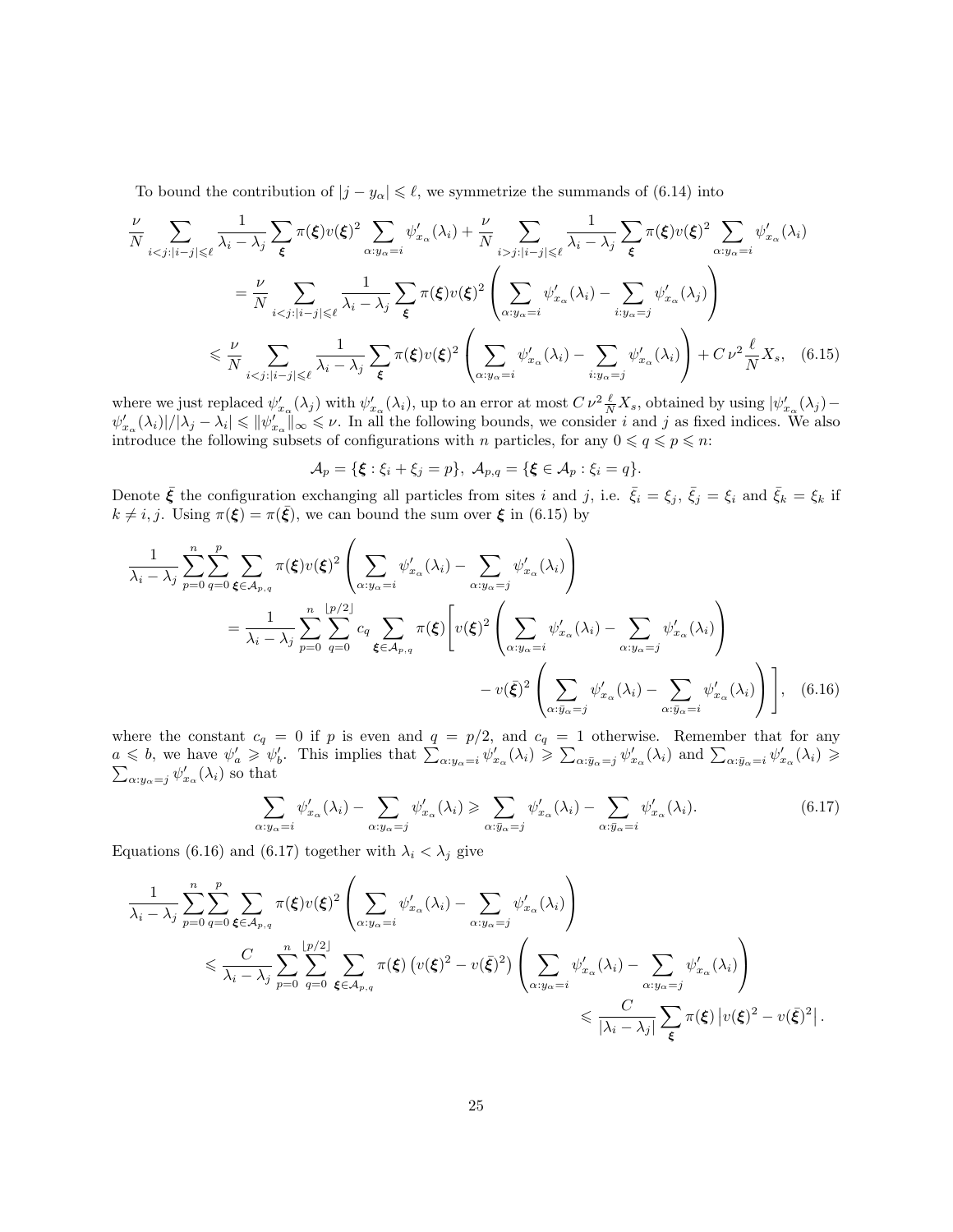where we used, in the second inequality,  $\|\psi_{x_\alpha}'\|_{\infty} \leq 1$ . Note that transforming  $\xi$  into  $\bar{\xi}$  can be achieved by transferring a particle for  $i$  to  $j$  (or  $j$  to  $i$ ) one by one at most  $n$  times, so that

$$
\frac{1}{|\lambda_i - \lambda_j|} \sum_{\xi} \pi(\xi) \left| v(\xi)^2 - v(\xi)^2 \right| \leq \frac{C}{|\lambda_i - \lambda_j|} \sum_{\xi} \pi(\xi) \left( |v(\xi)^2 - v(\xi^{ij})^2| + |v(\xi)^2 - v(\xi^{ji})^2| \right)
$$
  

$$
\leq C M \sum_{\xi} \pi(\xi) \frac{(v(\xi) - v(\xi^{ij}))^2 + (v(\xi) - v(\xi^{ji}))^2}{(\lambda_i - \lambda_j)^2} + C M^{-1} \sum_{\xi} \pi(\xi) \left( (v(\xi) + v(\xi)^{ij})^2 + (v(\xi) + v(\xi)^{ji})^2 \right)
$$

for any  $M > 0$ . We finally proved that the drift term from (6.8) is bounded above by

$$
C\ M\frac{\nu}{N}\sum_{\xi}\pi(\xi)\sum_{|i-j|\leqslant\ell}\frac{(v(\xi)-v(\xi^{ij}))^2}{(\lambda_i-\lambda_j)^2}+CM^{-1}\frac{\nu}{N}\sum_{\xi}\pi(\xi)\sum_{|i-j|\leqslant\ell}(v(\xi)+v(\xi^{ij}))^2+C(\nu\log N+\nu^2\frac{\ell}{N})X_s.
$$

We chose  $M = c\nu^{-1}$  with c small enough so that the first sum above can be absorbed into the dissipative term (6.10). The second sum above is then bounded by  $\frac{\nu^2 \ell}{N} e^{\nu \frac{\ell}{N}} X_s$ .

Fourth step: conclusion. All together, the above estimates give

$$
\frac{\mathrm{d}}{\mathrm{d}s} \mathbb{E}(X_s) \leqslant C(\nu \log N + \frac{\nu^2 \ell}{N}) e^{\nu \frac{\ell}{N}} \mathbb{E}(X_s),
$$

so for our choice  $\nu = N/\ell$  we have  $\mathbb{E}(X_s) \leqslant Ce^{C\frac{N}{\ell}(\log N)s}$ . In particular,

$$
\mathbb{E}(e^{2\frac{N}{\ell}\sum_{\alpha=1}^n\psi_{x_\alpha}(\lambda_{y_\alpha}(s\wedge\tau))}r_{t\wedge\tau}(\eta,\xi)^2)\leq Ce^{\frac{N}{\ell}(\log N)t}.
$$

If  $d(\boldsymbol{\xi}, \boldsymbol{\eta}) \geq N^{\varepsilon} \ell$ , then  $\sum_{\alpha=1}^{n} \psi_{x_{\alpha}}(\lambda_{y_{\alpha}}(s \wedge \tau)) > \ell \frac{N^{\varepsilon}}{N}$ , so that (remember  $\ell \geq Nt$ )

$$
\mathbb{E}\left(r_{t\wedge\tau}(\eta,\boldsymbol{\xi})^2\right) \leqslant Ce^{-cN^{\varepsilon}}.
$$

One concludes using Markov's inequality and  $\mathbb{P}(\tau \leq t) \leq N^{-D}$ .

The proof of (ii) proceeds in exactly the same way with only two differences: 1.  $g_i(x) = d_i(x)$  for any  $x \in \mathbb{R}$ (in particular  $\psi_i$  is not made flat near the edges); 2.  $\nu$  is chosen to be  $\nu = (N/\ell)^{2/3}$ . Since the full proof for edge case is parallel to the bulk case, we give all details hereafter only for  $n = 1$ .

Let  $\nu = (N/\ell)^{2/3}$ . Assume that the initial configuration  $\eta$  consists in one particle at  $k_0 \in [1, N]$ . Let  $d(x) = |x - \gamma_{k_0}|$  and  $\chi$  as in the proof of (i). Define  $\psi(x) = \int d(x - y) \nu \chi(\nu y) dy$  and

$$
\psi_s(k) = \psi(\lambda_k(s \wedge \tau)), \ \phi_s(k) = e^{\nu \psi_s(k)}, \ v_s(k) = \phi_s(k) r_{s \wedge \tau}(k_0, k),
$$

where  $\tau$  is defined by (6.5). Then by definition of the dynamics and the Itô formula, we have (here we drop the time parameter s whenever it is obvious)

$$
dv(k) = 2 \sum_{|j-k| \leq \ell} c_{jk} \left( (v(j) - v(k)) + \left( \frac{\phi(k)}{\phi(j)} - 1 \right) v(j) \right) d(s \wedge \tau) + (d\phi(k)) r(k_0, k)
$$
  

$$
\frac{d\phi(k)}{\phi(k)} = \nu \psi'(\lambda_k) \frac{dB_k(s \wedge \tau)}{\sqrt{N}} + \left( \nu \frac{\psi'(\lambda_k)}{N} \sum_{j \neq k} \frac{1}{\lambda_k - \lambda_j} + \frac{\nu}{2N} \psi''(\lambda_k) + \frac{\nu^2}{2N} \psi'(\lambda_k)^2 \right) d(s \wedge \tau)
$$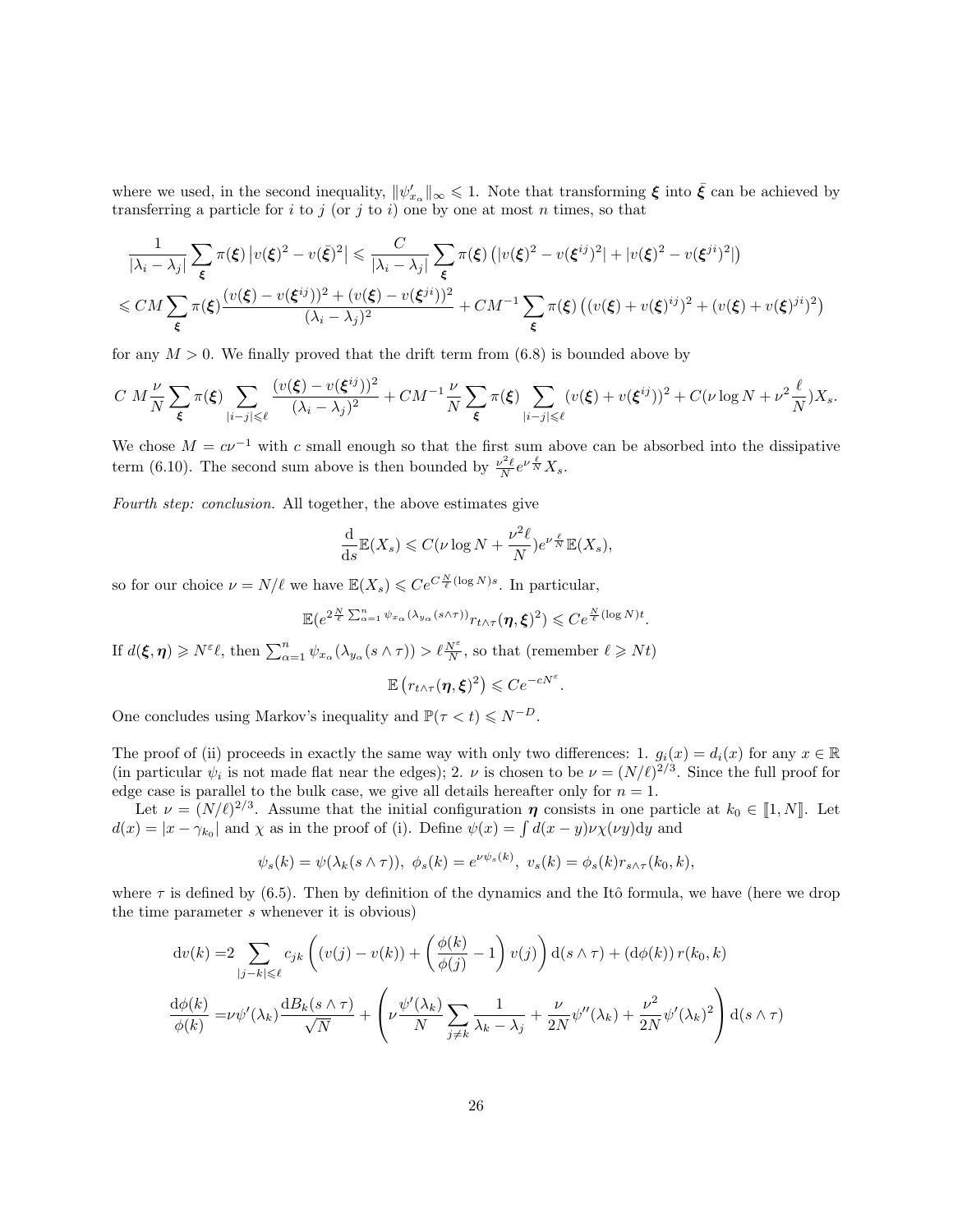Thus if we define  $X_s = \sum_{k=1}^{N} v_s(k)^2$ , we obtain

$$
dX_s = -2 \sum_{|j-k| \leq \ell} c_{jk}(v(j) - v(k))^2 d(s \wedge \tau)
$$
\n(6.18)

$$
+2\sum_{|j-k|\leqslant\ell}c_{jk}\left(\frac{\phi(k)}{\phi(j)}+\frac{\phi(j)}{\phi(k)}-2\right)v(j)v(k)\mathrm{d}(s\wedge\tau)\tag{6.19}
$$

$$
+\frac{\nu}{N}\sum_{k}\psi''(\lambda_k)v(k)^2\mathrm{d}(s\wedge\tau)
$$
\n(6.20)

$$
+\frac{\nu^2}{N}\sum_{k}\psi'(\lambda_k)^2v(k)^2d(s\wedge\tau)
$$
\n(6.21)

$$
+2\frac{\nu}{N}\sum_{j  
+2\n
$$
+2\nu\sum_{k}\frac{\mathrm{d}B_k(s\wedge\tau)}{\sqrt{N}}\psi'(\lambda_k)v(k)^2.
$$
 (6.22)
$$

From  $\|\phi'\|_{\infty} \leq 1$ , the definition of  $\tau$  and  $\nu$ , we have  $\nu|\phi(\lambda_k) - \phi(\lambda_j| \leq \nu|\lambda_k - \lambda_j| \leq C\nu|\gamma_\ell + 2| = O(1)$  (this is where we critically used that  $\nu \leq (N/\ell)^{2/3}$ , so that  $\left|\frac{\phi(k)}{\phi(j)} + \frac{\phi(j)}{\phi(k)} - 2\right| \leq C \nu^2 |\lambda_k - \lambda_j|^2$ . One concludes easily that (6.19) is bounded above by  $C\nu^2 \frac{\ell}{N} d(s \wedge \tau) X_s$ . The terms (6.20) and (6.21) are of smaller order by  $\|\psi'\|_{\infty} \leq 1$  and  $\|\psi''\|_{\infty} \leq \nu$ .

Finally, (6.22) is of order at most

$$
\frac{\nu}{N} \sum_{j < k: |j - k| > \ell} \frac{v(k)^2}{|\lambda_j - \lambda_k|} + \frac{\nu}{N} \sum_{j < k: |j - k| \leq \ell} |\psi'(\lambda_j)| \frac{|v(j)^2 - v(k)^2|}{|\lambda_j - \lambda_k|} + \frac{\nu^2}{N} \sum_{|j - k| \leq \ell} ||\psi''||_{\infty} v(k)^2
$$

By rigidity, the first sum above has order  $\nu(\log N)X_s$ . The third sum is at most  $\nu^2 \ell/NX_s$ . Finally, the second sum is bounded using

$$
2\frac{|v(j)^{2} - v(k)^{2}|}{|\lambda_{j} - \lambda_{k}|} \le M^{-1}(v(j) + v(k))^{2} + M\frac{(v(j) - v(k))^{2}}{(\lambda_{j} - \lambda_{k})^{2}}
$$

Choosing  $M = cv^{-1}$  for c small enough, this proves that (6.22) can be absorbed into the dissipative term (6.18) plus an error of order  $(\nu^2 \ell/N) X_s$ .

Using  $\nu \leqslant (N/\ell)^{2/3}$ , we have thus proved that  $\frac{d}{ds}\mathbb{E}(X_s) \leqslant C\left(\nu \log N + \frac{\nu^2 \ell}{N}\right)$  $\Big) \mathbb{E}(X_s) \leqslant C \nu(\log N) \mathbb{E}(X_s).$ In particular,

$$
\mathbb{E}(e^{2\nu\psi(\lambda_k(s\wedge\tau))}r_{t\wedge\tau}(k_0,k)^2) \leqslant e^{C\nu(\log N)t}.
$$

If  $|k - k_0| \ge N^{1/3 + \varepsilon} \ell^{2/3}$ , then  $\psi(\lambda_k(s \wedge \tau)) \ge N^{\varepsilon} (\ell/N)^{2/3} = N^{\varepsilon} \nu^{-1}$ , so we obtained

$$
\mathbb{E}(r_{t\wedge\tau}(k_0,k)^2) \leqslant e^{C\nu(\log N)t - N^{\varepsilon}},
$$

which is exponentially small:  $(N/\ell)^{2/3} (\log N)t = O(\log N)$  as  $\ell \geq Nt$  and  $t \leq 1$ . By the Markov inequality, we have thus proved the part (ii) of the lemma.  $\Box$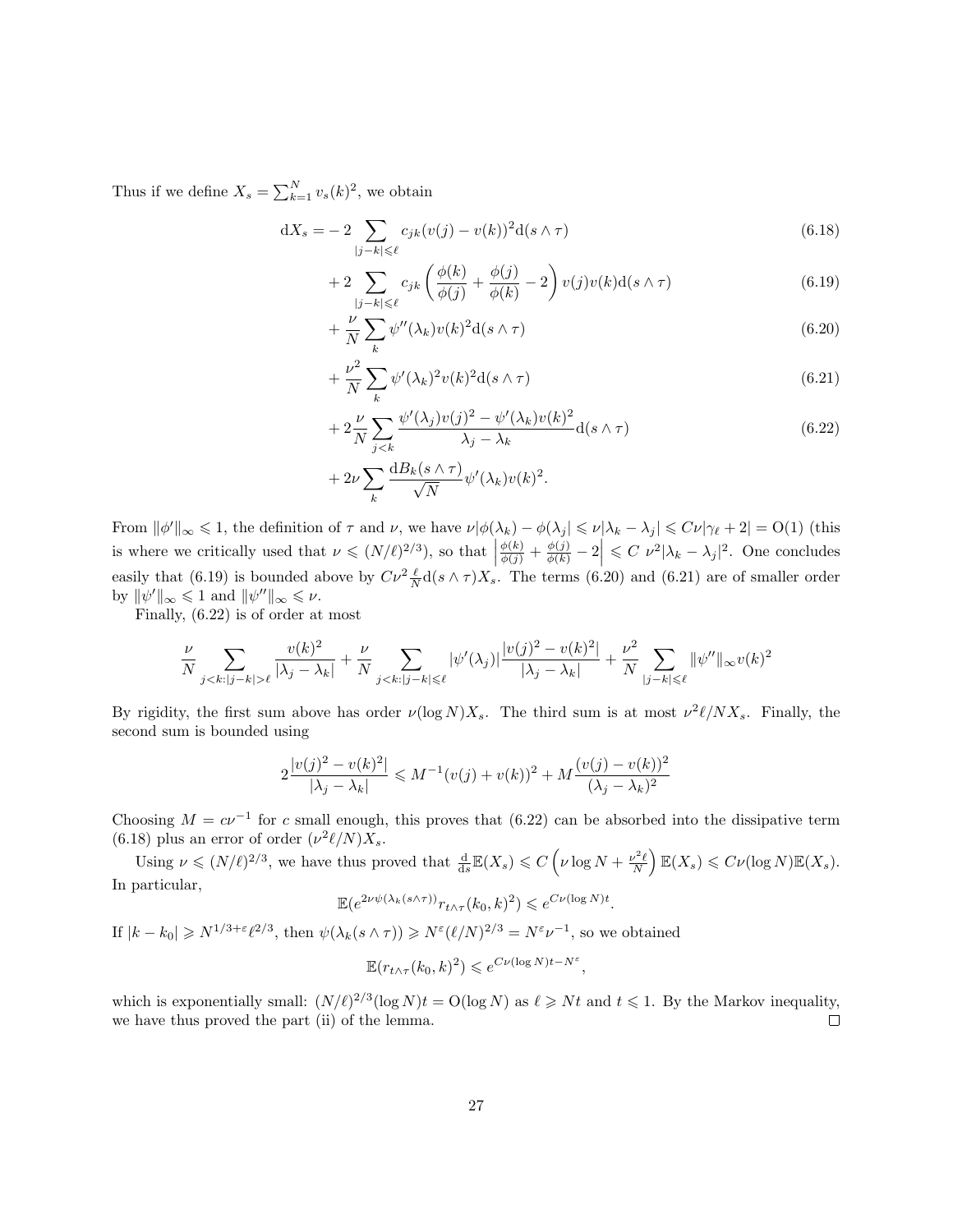# 7 RELAXATION TO EQUILIBRIUM FOR  $t \gtrsim N^{-1}$

The maximum inequality (4.17) allowed to prove convergence of the eigenvector moment flow along the whole spectrum, in Section 4, for  $t \gtrsim N^{-1/4}$ . Assume that, for some reason, the maximum of this flow is always obtained for configurations supported in the bulk. Then we can make the approximation  $\Im m(\lambda_k + i\eta) \sim 1$ in (4.17), and we obtain

$$
S'_t \leqslant -\frac{1}{\eta}S_t + \frac{N^{\xi}}{N^{1/2}\eta^{3/2}}
$$

assuming the optimal isotropic local semicircle law with a tiny error  $N^{\xi}/\sqrt{N\eta}$ . Choosing  $\eta = N^{-1+\varepsilon}$  for some small  $\varepsilon > 0$  then gives, by Gronwall, a relaxation time of order  $\gtrsim N^{-1}$ . The purpose of this section is to make this argument rigorous by using the finite speed of propagation for the eigenvector moment flow, i.e., Lemma 6.2.

7.1 Statement of the result. The initial matrix is denoted  $M_N = M_N(0)$ , it satisfies the local semicircle law, and its eigenvalues follow the usual Dyson Brownian motion dynamics.

Let  $G_N^{(s)}$  (resp.  $G_N^{(h)}$ ) be a sequence of  $N \times N$  random matrices from the Gaussian orthogonal (resp. unitary) ensemble (normalized with limiting spectral measure supported on  $(-2, 2)$ , for example). Note that in this section  $G$  stands for a Gaussian matrix, not its Green function.

**Theorem 7.1.** Let  $\varepsilon$  be any arbitrarily small positive constant and  $t = N^{-1+\varepsilon}$ . Assume that, for a deterministic sequence of matrices  $(M_N)_{N\geq 1}$  and a sequence of unit vectors  $\mathbf{q} = \mathbf{q}_N$ , we have, for any  $\omega > \xi > 0, D > 0$  and N large enough (depending on these parameters),

$$
\mathbb{P}\left(A_1(\mathbf{q},\omega,\xi,N)\mid M_N\right) \geqslant 1 - N^{-D}.\tag{7.1}
$$

Here we used the notation (4.4) and  $\mathbb{P}(\cdot \mid M_N)$  denotes probability with respect to the matrix Dyson Brownian motion path with the initial condition fixed by  $M_N$ . Then the asymptotic normality of bulk eigenvectors of  $M_N + \sqrt{t} G_N^{(s)}$  holds. More precisely, if **u** is the eigenbasis of  $M_N + \sqrt{t} G_N^{(s)}$ , for any polynomial P there exists  $c > 0$  such that

$$
\sup_{I \subset [\![\alpha N,(1-\alpha)N]\!],|I|=m,|\mathbf{q}|\!=1} \left| \mathbb{E}\left(P\left(\left(\left(N|\langle \mathbf{q},u_k\rangle|^2\right)_{k\in I}\right)\right) - \mathbb{E}\left(P\left((|\mathcal{N}_j|^2)_{j=1}^m\right)\right) \right| \le N^{-c}.\tag{7.2}
$$

If moreover (7.1) holds for any given sequence  $(\mathbf{q}_N)_{N\geqslant1}$ , then any bulk eigenvector of  $M_N+\sqrt{t}\,G^{(s)}_N$  have asymptotically independent normal entries (the analogue of Corollary 1.3) and each eigenvector satisfy local quantum unique ergodicity (the analogue of Corollary 1.4).

Similar results hold for the Hermitian matrices  $M_N + \sqrt{t} G_N^{(h)}$ .

The Green function in  $A_1$  appearing in (7.1) is with respect to the matrix  $(M_N(s))_{s\geqslant0}$  with  $M_N = M_N(0)$ being the initial matrix and  $M_N(s)$  the value at time t of a (matrix) Dyson Brownian Motion.

Theorem 7.1 means that, the initial structure of bulk eigenvectors completely disappears with the addition of a small noise, provided that the initial matrix satisfies a strong form of semicircle law. If the initial condition is a generalized Wigner matrix, the matrix Dyson Brownian motion is again a generalized Wigner ensemble after rescaling. In this case, the asymptotic normality of the eigenvectors was already proved in Theorem 1.2 and therefore the conclusion of Theorem 7.4 was proved as well. The key point of Theorem 7.1 lies in that it holds for deterministic initial matrices, provided that the local isotropic semicircle law holds.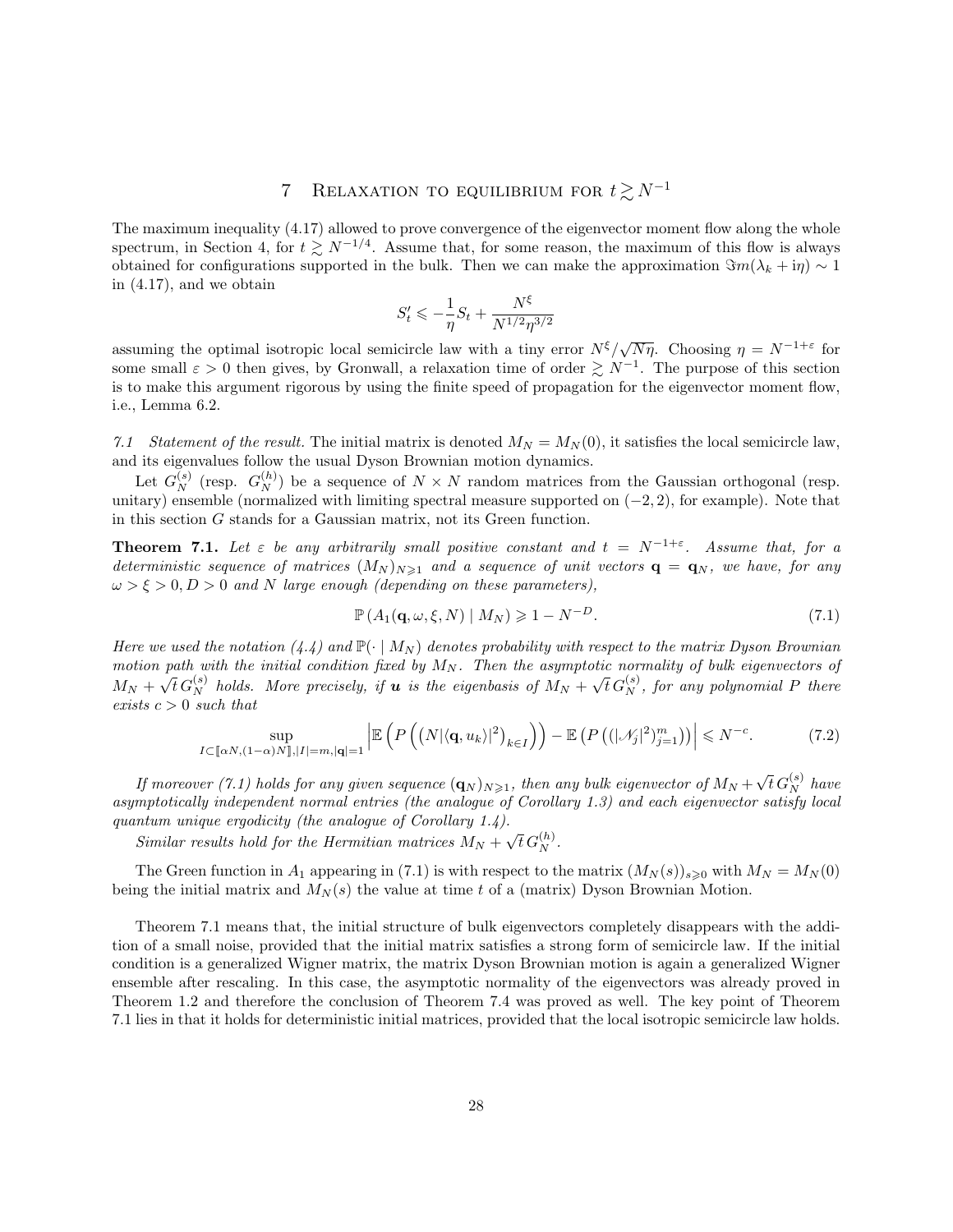Note that by standard perturbation theory Theorem 7.1 in general does not hold for  $t \ll N^{-1}$ . Recall that Dyson's conjecture states that the relaxation time to local equilibrium for bulk eigenvalues under the DBM is  $t \sim N^{-1}$ . Thus Theorem 7.1 is the analogue of this conjecture in the context of bulk eigenvectors.

Remark 7.2. Theorem 7.1 gives optimal relaxation speed for dynamics of bulk eigenvectors provided that the local law holds along the whole spectrum, i.e. condition (7.1) holds. One may be interested in the dynamics relaxation only locally, i.e. proving QUE only for certain eigenvectors with corresponding energy  $\lambda_i$  around  $E_0 = \gamma_{k_0} \in (-2.2)$ . Then as an input, the local law is only needed in a small window around E.

More precisely, let  $c > \varepsilon > 0$  be fixed (remember  $t = N^{-1+\varepsilon}$ ). Assume that (7.1) holds in the sense that:

(i) for any  $\omega > \xi > 0$  in the smaller domain (replacing the original domain defined in  $(4.1)$ )

$$
\widetilde{\mathbf{S}} = \widetilde{\mathbf{S}}(\omega, N) = \left\{ z = E + \mathrm{i}\eta \in \mathbb{C} : |E - E_0| \leq N^{-1+c}, N^{-1+\omega} \leq \eta \leq \omega^{-1} \right\}. \tag{7.3}
$$

(ii) replacing the Stieltjes transform  $m(z)$  in  $(4.4)$  by any smooth function uniformly bounded away from zero, uniformly in N and  $\mathbf{S}(\omega, N)$ .

Then the conclusion (7.2) holds after restricting the sup to  $I \subset [k_0 - N^c/10, k_0 + N^c/10]$ .

To summarize, the optimal time relaxation result, Theorem 7.1, can be made local in the spectrum, because the key input in this result, the finite speed of propagation Lemma 6.2, holds locally. The modifications needed to prove these local versions are obvious and we leave them to interested readers.

We will prove Theorem 7.1 by using the maximum principle locally. For this purpose, we will use the finite speed of propagation estimate, Lemma 6.2. This will be explained in the next subsections.

7.2 Flattening of initial condition at the edge. Let  $\alpha > 0$  be a fixed small number. We define the following flattening and averaging operators on the space of functions of configurations with n points: any  $a \in [1, N/2]$ ,

$$
(\text{Flat}_a(f))(\boldsymbol{\eta}) = f(\boldsymbol{\eta}) \text{ if } \boldsymbol{\eta} \subset [a, N+1-a], \text{ 1 otherwise,}
$$

$$
\text{Av}(f) = \frac{1}{\|\mathbf{a}N, 2\alpha N\|} \sum_{a \in \mathbf{a}N, 2\alpha N\}} \text{Flat}_a(f).
$$

We can write

$$
Av(f)(\eta) = a_{\eta} f(\eta) + (1 - a_{\eta})
$$
\n(7.4)

for some coefficient  $a_{\eta} \in [0,1]$   $(a_{\eta} = 0 \text{ if } \eta \not\subset [\![\alpha N, (1-\alpha)N]\!]$ , 1 if  $\eta \subset [\![2\alpha N, (1-2\alpha)N]\!]$ ). We will only use the elementary property

$$
|a_{\eta} - a_{\xi}| \leqslant C \frac{d(\eta, \xi)}{N}.
$$
\n(7.5)

For a general number of particles n, consider now the following modification of the eigenvector moment flow (3.6). We only keep the short-range dynamics (depending on a parameter  $\ell$ ) and modify the initial condition to be flat when there is a particle close to the edge:

$$
\partial_t g_{\lambda,t} = \mathscr{S}(t) g_{\lambda,t},
$$
  
\n
$$
g_{\lambda,0}(\eta) = (\text{Av} f_{\lambda,0})(\eta),
$$
\n(7.6)

We will abbreviate  $g_{\lambda,t}(\eta)$  by  $g_t(\eta)$ , and  $f_{\lambda,t}(\eta)$  by  $f_t(\eta)$  (for  $n = 1$ , we write these functions as  $f_t(k)$  and  $g_t(k)$  where  $\eta$  is the configuration with 1 particle at k). We remind the reader that  $f_t(\eta)$  can be define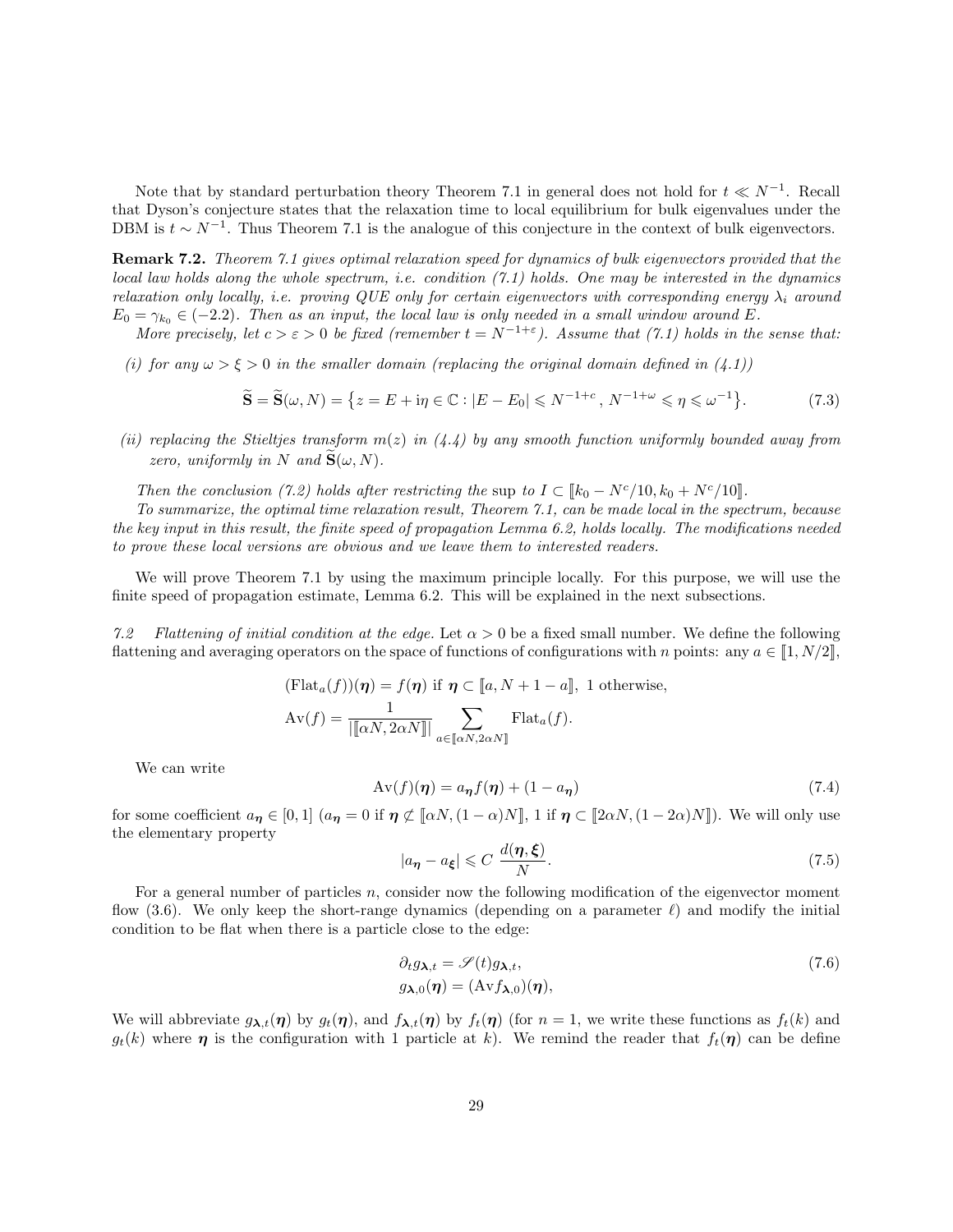either by (3.5) or by the solution of the equation (3.6). In particular,  $f_t(k)$  is the conditional expectation of  $|\langle \mathbf{q}, u_k(t) \rangle|^2$  given  $\lambda$ , i.e.,

$$
f_t(k) = N \mathbb{E} \left( |\langle \mathbf{q}, u_k(t) \rangle|^2 \mid \mathbf{\lambda} \right) \tag{7.7}
$$

where **q** is a fixed unit vector. In all our application, the initial data  $f_{\lambda,0}(\eta)$  is independent of  $\lambda$  and given by (3.5) with  $t = 0$ . For  $g_{\lambda,t}$ , we can only understand it as the solution to (7.6).

For small time t, by finite speed of propagation we will prove that  $g = 1$  (up to exponentially small corrections) close to the edge, so that the maximum principle for the dynamics (7.6) can be localized in the bulk.

We first prove that for these modified dynamics, the isotropic law holds in the following sense. The following result is deterministic.

**Lemma 7.3.** Let  $\varepsilon > 0$  be a fixed small number,  $t = N^{-1+\varepsilon}$  and  $\ell = N^{\delta}Nt$  for some  $\delta > 0$  (here  $\ell$  is the short-range dynamics cutoff parameter). Then there exist (small) positive constants  $\omega_0, \xi_0$  such that the following holds. Assume that for some  $0<\omega<\omega_0$ ,  $0<\xi<\xi_0$ ,  $(M_N(s))_{0\leqslant s\leqslant 1}$  is in  $A_1(\mathbf{q},\omega,\xi,N)$ . Assume moreover that (7.17) holds. Let z satisfy  $-3 < \Re(z) < 3$  and  $N^{-1+2\omega} < \Im(z) < \min(N^{-1+\delta/2}, N^{-3/4})$ . Then we have

$$
\left| \Im \sum_{k=1}^{N} \frac{1}{N} \frac{g_t(k)}{z - \lambda_k} - \Im m(z) \right| \leq CN^{\xi + \omega} \left( \sqrt{\frac{\Im m(z)}{N\eta}} + \frac{1}{N\eta} \right) + C \frac{\ell N^{2\omega}}{N} \tag{7.8}
$$

where C depends only on  $\xi, \omega, \nu, \varepsilon$ . Moreover, consider the case of n particles. Let  $k_0 \in [1, N]$  and  $z =$  $\lambda_{k_0}$  + in. Then for any configuration  $\eta$  containing at least one particle at  $k_0$  we have

$$
\Im\sum_{k=1}^{N}\frac{1}{N}\frac{g_t(\boldsymbol{\eta}^{k_0k})}{z-\lambda_k} - \Im m(z)\left(a_{\boldsymbol{\eta}}f_t(\boldsymbol{\eta}\backslash k_0) + (1-a_{\boldsymbol{\eta}})\right) \leq C\left(N^{\xi+n\omega}\left(\sqrt{\frac{\Im m(z)}{N\eta}} + \frac{1}{N\eta}\right) + \frac{\ell N^{2\omega}}{N}\right)
$$
\n(7.9)

where  $\eta \backslash k_0$  stands for the configuration  $\eta$  with one particle removed from site  $k_0$ .

*Proof.* We first show that the difference between  $g_t(k) = (\mathbf{U}_{\mathscr{S}}(0,t)\mathbf{A}\mathbf{v}f_0)(k)$  and  $(\mathbf{A}\mathbf{v}\mathbf{U}_{\mathscr{B}}(0,t)f_0)(k)$  is small. More precisely, we can bound the left hand side of  $(7.8)$  by  $|(i)| + |(ii)| + |(iii)|$  where

(i) = 
$$
\Im \sum_{k=1}^{N} \frac{1}{N} \frac{(U_{\mathscr{S}}(0, t)Avf_0)(k) - (AvU_{\mathscr{S}}(0, t)f_0)(k)}{z - \lambda_k}
$$
,  
\n(ii) =  $\Im \sum_{k=1}^{N} \frac{1}{N} \frac{(AvU_{\mathscr{S}}(0, t)f_0)(k) - (AvU_{\mathscr{B}}(0, t)f_0)(k)}{z - \lambda_k}$ ,  
\n(iii) =  $\Im \sum_{k=1}^{N} \frac{1}{N} \frac{(AvU_{\mathscr{B}}(0, t)f_0)(k)}{z - \lambda_k} - \Im m(z)$ .

The term (i) will be controlled by finite speed of propagation; (ii) will be controlled by Lemma 6.1, and (iii) by the isotropic local semicircle law.

To bound (i), we write

$$
(\mathbf{U}_{\mathscr{S}}(0,t)\mathbf{A}\mathbf{v}f_0)(k) - (\mathbf{A}\mathbf{v}\mathbf{U}_{\mathscr{S}}(0,t)f_0)(k) = \frac{1}{\alpha N} \sum_{a \in [\![\alpha N, 2\alpha N]\!]} (\mathbf{U}_{\mathscr{S}}(0,t)\mathbf{F}^{\dagger}_{\mathbf{a}}\mathbf{A}_0 - \mathbf{F}^{\dagger}_{\mathbf{a}}\mathbf{U}_{\mathscr{S}}(0,t)f_0)(k). \tag{7.10}
$$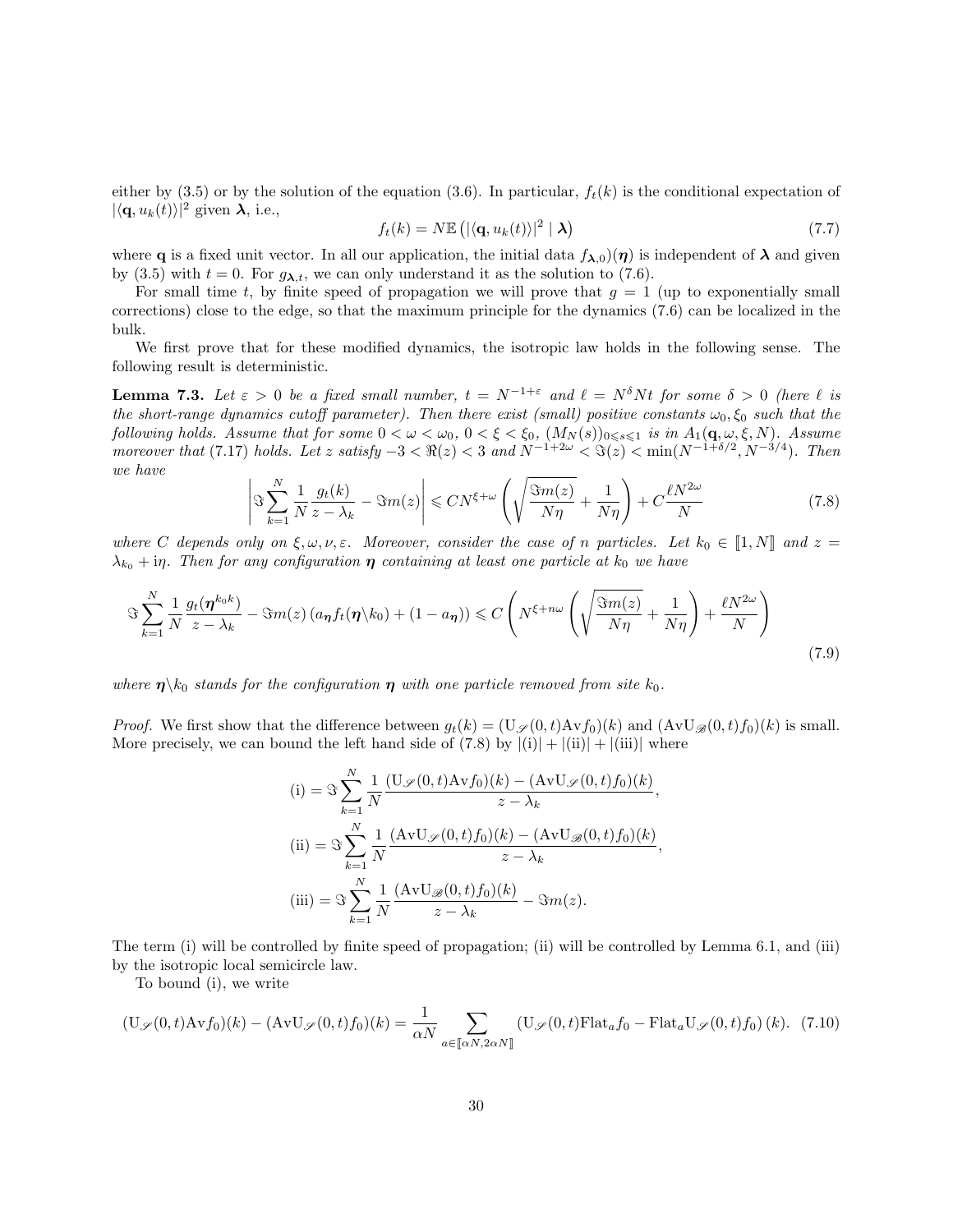To control the above terms, first assume that  $a + \ell N^{\omega} < k$  Denote  $(f1_{\geq a})(x) = f(x)1_{x \geq a}$ , and similarly for  $f1_{< a}$ . Then

$$
\begin{aligned} (\mathbf{U}_{\mathscr{S}}(0,t)\mathbf{F} \mathbf{I} \mathbf{at}_{a}f_{0})(k) &= (\mathbf{U}_{\mathscr{S}}(0,t)(f_{0}\mathbb{1}_{\geq a}))(k) + (\mathbf{U}_{\mathscr{S}}(0,t)\mathbb{1}_{
$$

In the above lines, we used the finite speed of propagation Lemma 6.2 in the second and third equalities, namely  $(\mathbf{U}_{\mathscr{S}}(0,t)\delta_x)(k) = \mathbf{O}(e^{-N^c})$  for any  $x \leq a$  and  $k \geq a + \ell N^{\omega}$  (the case  $x > a/2$  follows from part (i) of Lemma 6.2, the case  $x \le a/2$  from part (ii) and  $a \in [\![\alpha N, 2\alpha N]\!]$ ). For  $k < a - \ell N^{\omega}$ , in the same way we obtain

$$
(\mathbf{U}_{\mathscr{S}}(0,t)\mathbf{F}l\mathbf{a}t_a f_0)(k) = 1 + \mathbf{O}(e^{-N^c}) = (\mathbf{F}l\mathbf{a}t_a \mathbf{U}_{\mathscr{S}}(0,t)f_0)(k) + \mathbf{O}(e^{-N^c}).
$$
\n(7.12)

For  $a - \ell N^{\omega} \leq k \leq a + \ell N^{\omega}$ , as  $U_{\mathscr{S}}$  is a bounded in  $L_{\infty}$  we have

$$
|(\mathbf{U}_{\mathscr{S}}(0,t)\mathbf{Flat}_a f_0)(k) - (\mathbf{Flat}_a \mathbf{U}_{\mathscr{S}}(0,t)f_0)(k)| \leq 2 \sup_k f_0(k) \leq CN^{\omega}.
$$
 (7.13)

Equations (7.11), (7.12), (7.13) together imply that (7.10) and therefore (i) are bounded by  $C \ell N^{2\omega}/N$ .

To bound the term (ii), define the reversed dynamics  $U^{\ast}_{\mathscr{S}}$  by

$$
\partial_{\sigma} \mathcal{U}_{\mathscr{S}}^*(s, \sigma) = \mathscr{S}(t - \sigma) \mathcal{U}_{\mathscr{S}}^*(s, \sigma), \tag{7.14}
$$

and s is always set to be = 0 ] and similarly for  $U_{\mathscr{B}}^*$ . Notice that Lemma 6.1 holds for these time-reversed dynamics, the proof is unchanged. Thus we have

$$
|(\mathbf{A}\mathbf{v}\mathbf{U}_{\mathscr{S}}(0,t)f_0)(k) - (\mathbf{A}\mathbf{v}\mathbf{U}_{\mathscr{B}}(0,t)f_0)(k)| \le |(\mathbf{U}_{\mathscr{S}}(0,t)f_0)(k) - (\mathbf{U}_{\mathscr{B}}(0,t)f_0)(k)|
$$
  
= 
$$
\frac{1}{\pi(k)} |\langle f_0, (\mathbf{U}_{\mathscr{S}}^*(0,t) - \mathbf{U}_{\mathscr{B}}^*(0,t))\delta_k \rangle_{\pi}| \le C N^{\omega} \frac{Nt}{\ell},
$$

where the first inequality follows from (7.4), and the second follows from Lemma 6.1. This proves that  $|(\mathrm{ii})| \leq N^{\omega} \frac{Nt}{\ell} \left(\frac{N^{\xi}}{N\eta} + \sqrt{\frac{\Im m(z)}{N\eta}} + \mathrm{Im} \, m(z)\right)$ , where we used the local semicircle law, i.e. our matrix is in  $A_1(\mathbf{q},\omega,\xi,N)$  from (4.4). We therefore have  $|(\mathrm{ii})| \leq N^{\xi+\omega} \sqrt{\frac{\Im m(z)}{N\eta}}$  provided that  $Nt/\ell \leq 1/(N\eta)^{1/2}$ , which follows from our assumptions on  $t, \ell$  and  $\Im(z) \geq N^{-1+2\delta}$ .

Concerning the error term (iii), we proceed as follows. Let  $m_0$  be the index such that  $|\Re(z) - \gamma_{m_0}| =$  $\inf_{1\leqslant i\leqslant N}\{|\Re(z)-\gamma_i|\}.$  Then

$$
\Im \sum_{k=1}^N \frac{1}{N} \frac{(\mathrm{AvU}_{\mathscr{B}}(0,t) f_0)(k)}{z - \lambda_k} = \Im \sum_{|k-m_0| \leq N\sqrt{\eta}} \frac{1}{N} \frac{(\mathrm{AvU}_{\mathscr{B}}(0,t) f_0)(k)}{z - \lambda_k} + \mathcal{O}\left(\frac{N^{\omega}}{N} \sum_{i > N\sqrt{\eta}} \frac{\eta}{\eta^2 + (i/N)^2}\right)
$$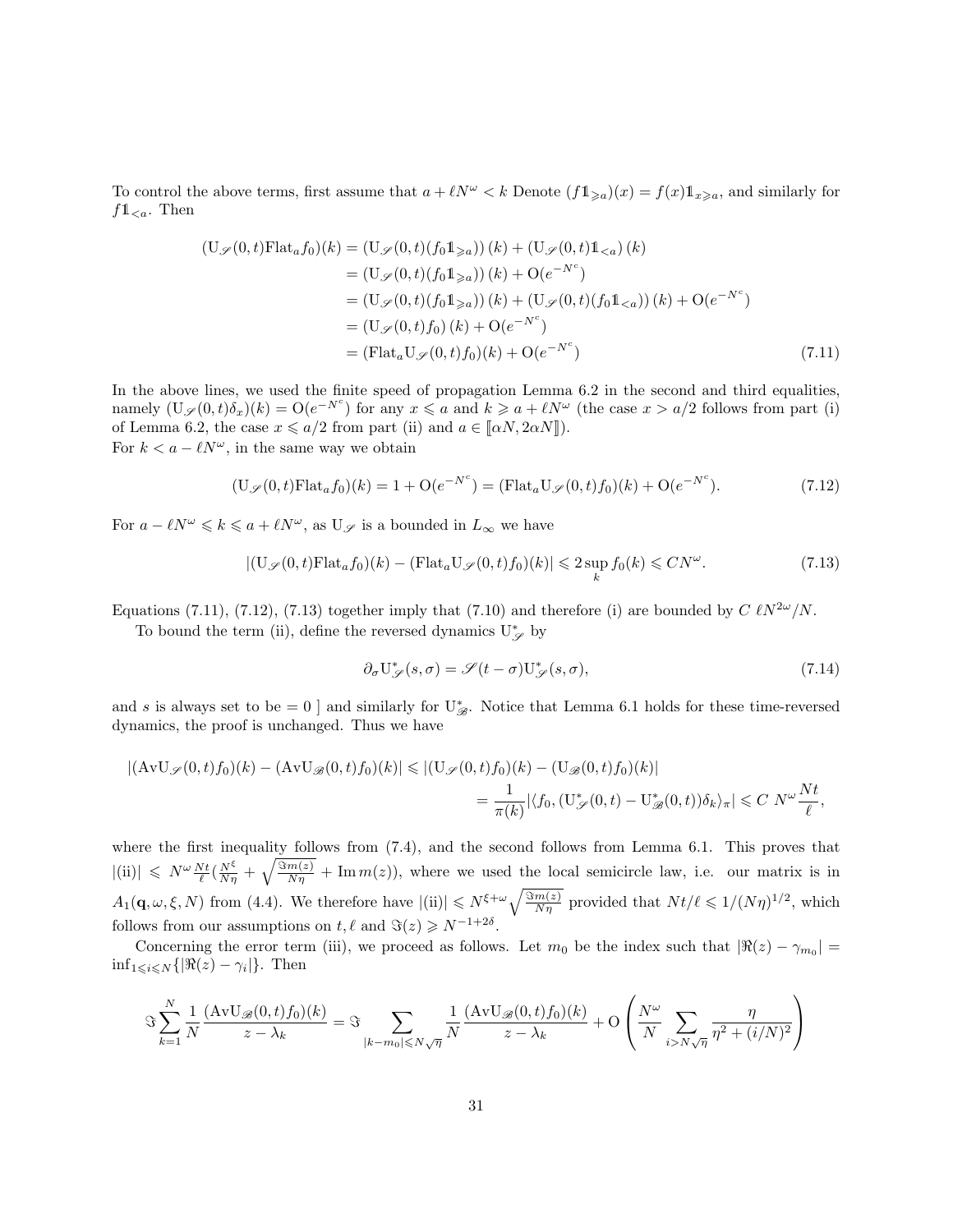where we use that  $||f_0||_{\infty} \leqslant N^{\omega}$  (which follows from the condition (4.6)). For any function f we write  $(\text{Av})f(k) = a_k f(k) + (1 - a_k)$  with the notation from (7.4). We obtain

$$
\Im \sum_{k=1}^{N} \frac{1}{N} \frac{(AvU_{\mathscr{B}}(0,t)f_0)(k)}{z - \lambda_k} = \Im \sum_{|k-m_0| \leq N\sqrt{\eta}} \frac{1}{N} \frac{a_k f_t(k) + (1 - a_k)}{z - \lambda_k} + O(N^{\omega}\sqrt{\eta})
$$
  
= 
$$
\Im \sum_{|k-m_0| \leq N\sqrt{\eta}} \frac{1}{N} \frac{a_{m_0} f_t(k) + (1 - a_{m_0})}{z - \lambda_k} + \Im \sum_{|k-m_0| \leq N\sqrt{\eta}} \frac{1}{N} \frac{(a_k - a_{m_0}) f_t(k) + (a_{m_0} - a_k)}{z - \lambda_k} + O(N^{\omega}\sqrt{\eta}).
$$
\n(7.15)

Moreover, the first sum above is equal to

$$
a_{m_0}\Im\sum_{k=1}^N\frac{1}{N}\frac{f_t(k)}{z-\lambda_k}+(1-a_{m_0})\Im\sum_{k=1}^N\frac{1}{N}\frac{1}{z-\lambda_k}+\mathcal O(N^\omega\sqrt{\eta})=\Im m(z)+\mathcal O\left(N^\xi\sqrt{\frac{\Im m(z)}{N\eta}}\right)+\mathcal O\left(N^\omega\sqrt{\eta}\right)
$$

where we used  $(M_N, \lambda) \in A(q, \omega, \xi, \nu, N)$ . From (7.5), we have  $|a_k - a_{m_0}| \leq \sqrt{\eta} N^{\omega}$  and the second sum in (7.15) can be bounded by  $O(N^{\omega}\sqrt{\eta})$ , which is smaller than  $N^{\omega}/(N\eta)$  for  $\eta \leq N^{-3/4}$ . Gathering all estimates, we obtain that (7.8) holds.

In the case of general  $n$ , to prove  $(7.9)$ , we proceed in the same way. As the term of type (i) is also bounded by finite speed of propagation, we just need to prove that

$$
\Im\sum_{k=1}^N\frac{1}{N}\frac{\mathrm{AvU}_{\mathscr{S}}(0,t)f_0(\boldsymbol{\eta}^{k_0k})}{z-\lambda_k}=m(z)\left(a_{\boldsymbol{\eta}}f_t(\boldsymbol{\eta}/k_0)+(1-a_{\boldsymbol{\eta}})\right)+O\left(N^{\xi+n\omega}\left(\sqrt{\frac{\Im m(z)}{N\eta}}+\frac{1}{N\eta}\right)\right).
$$

Thanks to Lemma 6.1 it is sufficient to prove the above estimate replacing  $U_{\mathscr{S}}$  by  $U_{\mathscr{B}}$ . We also can restrict the summation to  $|k - k_0| \le N\sqrt{\eta}$ . Then, similarly to the  $n = 1$  case, we write

$$
\begin{split} \mathrm{AvU}_{\mathscr{B}}(0,t)f_{0}(\boldsymbol{\eta}^{k_{0}k}) &= \mathrm{Av}f_{t}(\boldsymbol{\eta}^{k_{0}k}) = a_{\boldsymbol{\eta}^{k_{0}k}}f_{t}(\boldsymbol{\eta}^{k_{0}k}) + (1 - a_{\boldsymbol{\eta}^{k_{0}k}}) \\ &= \left(a_{\boldsymbol{\eta}}f_{t}(\boldsymbol{\eta}^{k_{0}k}) + (1 - a_{\boldsymbol{\eta}})\right) + \left((a_{\boldsymbol{\eta}^{k_{0}k}} - a_{\boldsymbol{\eta}})f_{t}(\boldsymbol{\eta}^{k_{0}k}) + (a_{\boldsymbol{\eta}} - a_{\boldsymbol{\eta}^{k_{0}k}})\right). \end{split}
$$

Using (7.5) and  $|k - k_0| \le N\sqrt{\eta}$  to bound the above second term, we are left with proving that

$$
a_{\eta} \Im \sum_{k=1}^{N} \frac{1}{N} \frac{f_t(\eta^{k_0 k})}{z - \lambda_k} + (1 - a_{\eta}) \Im \sum_{k=1}^{N} \frac{1}{N} \frac{1}{z - \lambda_k} = m(z) \left( a_{\eta} f_t(\eta / k_0) + (1 - a_{\eta}) \right) + O\left( N^{\xi + n\omega} \left( \sqrt{\frac{\Im m(z)}{N\eta}} + \frac{1}{N\eta} \right) \right).
$$

The second sum above is properly estimated by  $m(z)$  because we are in a good set. Concerning the first sum, its contribution is not trivial if  $a_{\eta} \neq 0$ , in particular  $k_0 \in [\alpha N, (1 - \alpha)N]$ . Then  $\Im m(z) \sim 1$  and this first sum can be estimated exactly as in (4.15), (4.16). This concludes the proof. first sum can be estimated exactly as in  $(4.15)$ ,  $(4.16)$ . This concludes the proof.

7.3 Localized maximum principle. The following result states that, for a typical initial conditions and a generic eigenvalue path, the relaxation time of the bulk eigenvectors is of order at most  $N^{-1+\varepsilon}$  for any small  $\varepsilon > 0$ .

**Theorem 7.4.** Let  $n \in \mathbb{N}$ ,  $\alpha, \varepsilon > 0$  be arbitrarily small constants and  $t = N^{-1+\varepsilon}$ . Then there exists a constant  $\omega_0$  such that the following holds.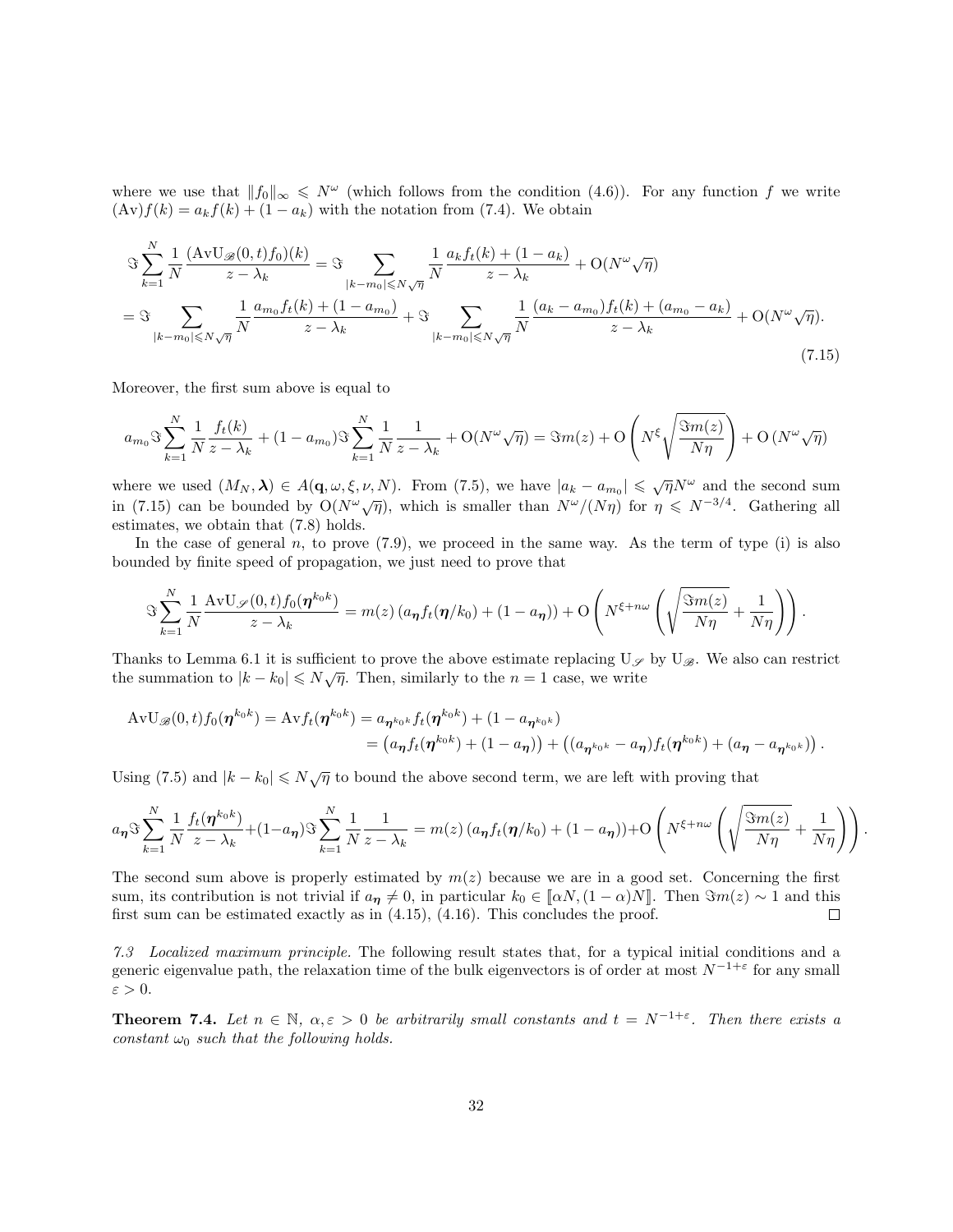Assume that for some  $0 < \xi < \omega < \omega_0$ ,  $(M_N(s))_{0 \le s \le 1}$  is in  $A_1(\mathbf{q}, \omega, \xi, N)$ . Assume moreover that (7.17) holds. Let f be a solution of the eigenvector moment flow (3.6) with initial matrix  $M_N$  and path  $\lambda$ . Then there exists  $c > 0$  such that for large enough N we have

$$
\sup_{\eta:\mathcal{N}(\eta)=n,\eta\subset[\![\alpha N,(1-\alpha)N]\!]}|f_t(\eta)-1|\le CN^{-c}.\tag{7.16}
$$

*Proof.* As  $\alpha$  is arbitrary we just need to prove the result for  $\alpha$  replaced by 3 $\alpha$ . Moreover, we only need to prove (7.16) with  $f_t(\eta)$  replaced by  $g_t(\eta)$  solving the cutoff dynamics (7.6). Indeed, we have

$$
f_t(\boldsymbol{\eta}) - g_t(\boldsymbol{\eta}) = \frac{1}{\pi(\boldsymbol{\eta})} \langle f_0, (\mathbf{U}_{\mathscr{B}}^*(0,t) - \mathbf{U}_{\mathscr{S}}^*(0,t)) \delta_{\boldsymbol{\eta}} \rangle_{\pi} + \frac{1}{\pi(\boldsymbol{\eta})} \langle \mathbf{U}_{\mathscr{S}}(0,t) (f_0 - g_0), \delta_{\boldsymbol{\eta}} \rangle_{\pi}.
$$

where we used the notation (7.14) for the time-reversed dynamics. From Lemma 6.1 (which holds also for the time-reversed dynamics) and the bound  $||f_0||_{\infty} \leq N^{\omega}$ , the first term on the right hand side of the equation is bounded by  $N^{1+\omega}t/\ell$ . By the finite speed of propagation Lemma 6.2, the second term is exponentially small (remember that  $f_0(\xi) - g_0(\xi) = 0$  if  $\xi \in [2\alpha N, (1 - 2\alpha)N]$  and  $\eta$  is supported in  $[3\alpha N, (1 - 3\alpha)N]$ . We therefore just need to show that

$$
\sup_{\boldsymbol{\eta}:\mathcal{N}(\boldsymbol{\eta})=n,\boldsymbol{\eta}\subset[\![3\alpha N,(1-3\alpha)N]\!]}|g_t(\boldsymbol{\eta})-1|\leq CN^{-\varepsilon}.
$$

We will prove that such an estimate holds for any  $\alpha > 0$  by induction on n. Assume there is just one particle. Following the idea from the proof of Theorem 4.3, for a given  $0 \le s \le t$  let  $k_0$  be an index such that  $g_s(k_0) = \sup_k \{g_s(k)\}\.$  We consider two possible cases: if  $g_s(k_0) - 1 \leq N^{-10}$  then there is nothing to prove. If  $g_s(k_0) - 1 \geq N^{-10}$ , then from the finite speed of propagation assumption (i.e., we are in the set A),  $k_0$  is in the bulk, i.e.,  $k_0 \in \left[\frac{\alpha}{2}N, (1-\frac{\alpha}{2})N\right]$  (the reason is that if  $k_0$  were near the edges, then  $g_s(k_0) - 1$ is exponentially small). We then have

$$
\partial_s g_s(k_0) = (\mathcal{S}(s)g_s)(k_0) = \frac{1}{N} \sum_{j \neq k_0, |j - k_0| \leq \ell} \frac{g_s(j) - g_s(k_0)}{(\lambda_j - \lambda_{k_0})^2} \leq \frac{1}{\eta} \sum_{j \neq k_0, |j - k_0| \leq \ell} \frac{1}{N} \frac{\eta g_s(j)}{(\lambda_j - \lambda_{k_0})^2 + \eta^2} - \frac{g_s(k_0)}{\eta} \sum_{j \neq k_0, |j - k_0| \leq \ell} \frac{1}{N} \frac{\eta}{(\lambda_j - \lambda_{k_0})^2 + \eta^2}.
$$

If  $\ell \gg N\eta$  (which we obviously can assume, as we will chose  $\eta = N^{-1+c}$  for some small  $c > 0$ , extending the above sums to all indices j induces an error  $\eta N^{1+\omega}/\ell$  where we have used that  $||g_s||_{\infty} \leq ||g_0||_{\infty} \leq N^{\omega}$ . Combining this fact with Lemma 7.3 and the rigidity of eigenvalues which follows from that the path  $\lambda$  is assumed to be in the set  $A_2(\omega, N)$  defined in (4.5), we have proved (here  $z = \lambda_{k_0} + i\eta$ ) that

$$
\partial_s(g_s(k_0)-1) \leq -\frac{\Im m(z)}{\eta}(g_s(k_0)-1)+O\left(N^{\omega+\xi}\left(\frac{(\Im m(z))^{1/2}}{\eta^{3/2}N^{1/2}}+\frac{1}{N\eta^2}\right)+\frac{\ell N^{2\omega}}{N\eta}\right)+O\left(\frac{N^{1+\omega}}{\ell}\right).
$$

As  $k_0 \in \left[\frac{\alpha}{2}N, (1-\frac{\alpha}{2})N\right]$ , we have  $\Im m(z) \sim 1$ . Moreover, the second error term  $O\left(\frac{N^{1+\omega}}{\ell}\right)$ ) is dominated by the first one ( recall that the cutoff parameter  $\ell$  in Lemma 7.3 satisfies  $\ell = N^{\delta} N t$  and  $\eta \leq N^{-1+\delta/2}$ ). Denote by  $S_s = \sup_k (g_s(k) - 1)$  and we choose the parameters so that  $\eta = N^{-1+\frac{\varepsilon}{2}}$  and  $\omega_0 \leqslant \varepsilon/10$ . We proved that if  $S_s$  ≥  $N^{-10}$  then

$$
\partial_s S_s \leqslant -\frac{c}{\eta} S_s + C \left( \frac{N^{\omega+\xi}}{\eta^{3/2} N^{1/2}} + \frac{\ell N^{2\omega}}{N\eta} \right) \leqslant -cN^{1-\frac{\varepsilon}{2}} S_s + C N^{1-3\varepsilon/4}.
$$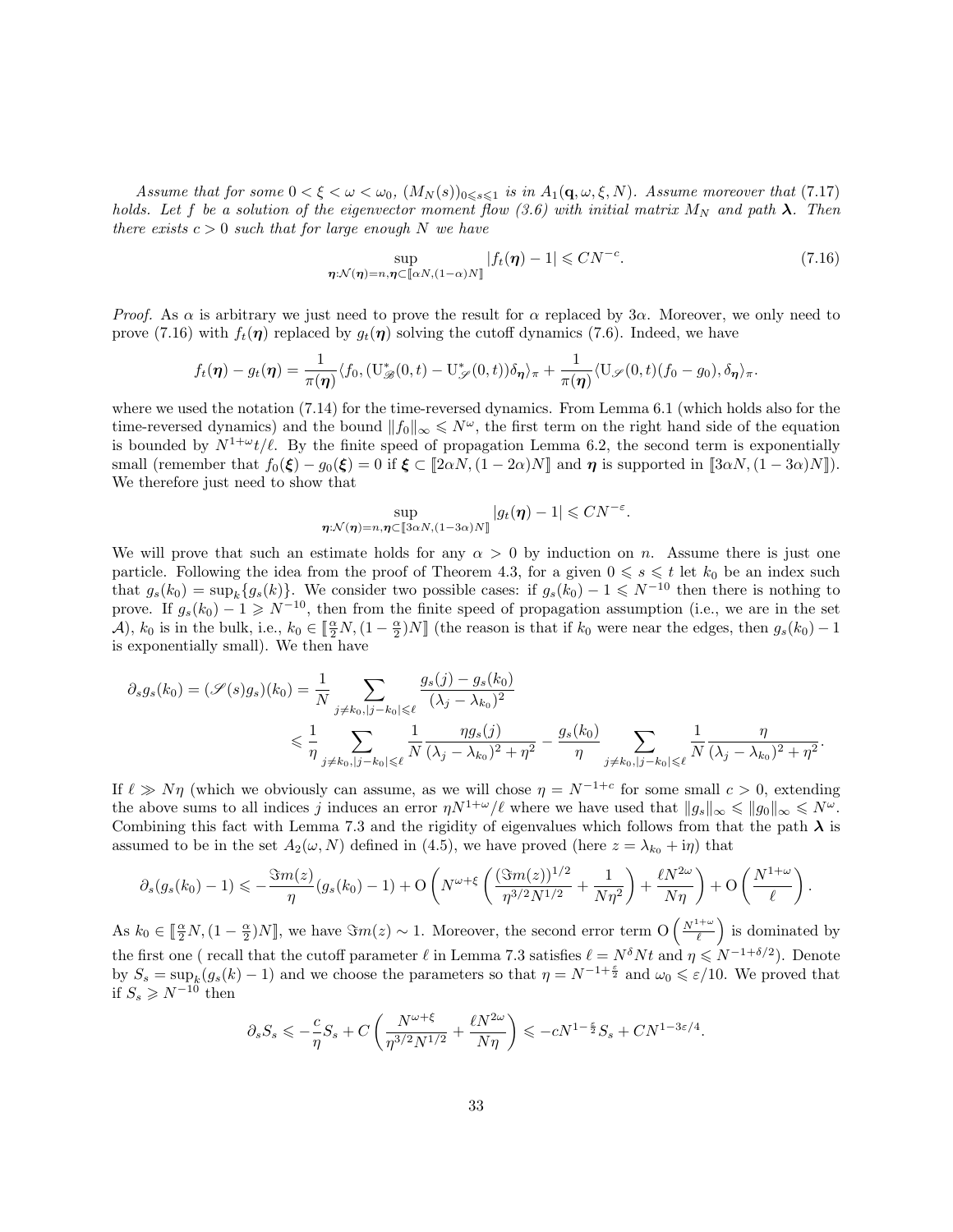By Gronwall's lemma, we obtain  $S_t = O(N^{-\epsilon/4})$ . This concludes the proof for  $n = 1$ .

For general n, as in the 1-particle case we can assume that  $\sup_{\eta} g_t(\eta)$  is achieved for some  $\xi \subset [\frac{\alpha}{2}N, (1-\frac{\alpha}{2})]$  $\frac{\alpha}{2}$ )N]. Then the analogue of (4.14) holds with f replaced by g. The first sum in (4.14) then can be evaluated using (7.9):

$$
\frac{1}{N\eta}\sum_{j\neq k_r}\frac{\eta g_s(\boldsymbol{\xi}^{k_rj})}{(\lambda_{k_r}-\lambda_j)^2+\eta^2}=\Im m(\lambda_{k_r}+\mathrm{i}\eta)(a_{\boldsymbol{\xi}}f_s(\boldsymbol{\xi}\backslash k_r)+(1-a_{\boldsymbol{\xi}})).
$$

From the result at rank  $n-1$  with  $\alpha$  replaced by  $\alpha/10$ , we know that for  $s \in [t/2, t]$  we have

$$
f_s(\xi \backslash k_r) = g_s(\xi \backslash k_r) + \mathcal{O}(N^{-c}) = 1 + \mathcal{O}(N^{-c}).
$$

This proves that

$$
\partial_s(g_s(\xi)-1) \leq -\frac{\Im m(z)}{\eta}(g_s(\xi)-1) + O\left(\frac{(\Im m(z))^{1/2}}{\eta^{3/2}N^{1/2}}\ell N^{n\omega+\xi} + \frac{\Im m(z)}{\eta}N^{-c} + \frac{\ell N^{2\omega}}{N\eta}\right).
$$

One now can conclude the proof as in the  $n = 1$  case.

*Proof of Theorem 7.1* We can assume that the trajectory  $(M_t)_{0\leq t\leq 1}$  is in  $A_1(\mathbf{q}, \omega, \xi, N) \cap A_2(\omega, N) \cap A_3(\omega, N)$ . Indeed, as noted in Section 4,  $A_1 \subset A_2 \cap A_3$ , and the complement of  $A_1$  has measure at most  $N^{-D}$ , which induces negligible error terms in the universality statements. For the same reason, thanks to Lemma 6.2, we can assume that the following finite speed of propagation holds: for any small  $c, \alpha > 0$ , uniformly  $\eta$ supported in the  $[\![\alpha N,(1-\alpha)N]\!]$  and  $d(\eta,\xi) > N^c\ell$ , for large enough N we have

$$
r_s(\boldsymbol{\eta}, \boldsymbol{\xi}) < e^{-N^{c/2}}.\tag{7.17}
$$

Under the above two assumptions, we apply Theorem 7.4, which proves the first statement of Theorem 7.1. The last two statements of Theorem 7.1 easily follow by the arguments used in Sections 5.3 and 5.4.

# APPENDIX A CONTINUITY ESTIMATE FOR  $t \lesssim N^{-1/2}$

The main result in Section 7, Theorem 7.4, asserts the asymptotic normality of eigenvector components for Gaussian divisible ensembles for  $t \geq N^{-1}$ . To prove Theorem 1.2 for bulk eigenvectors, in this appendix we remove the small Gaussian components of the matrix elements. As we saw in Section 5, one way to proceed consists in a Green function comparison theorem. Here, we proceed in a different way: the Dyson Brownian motion preserves the local structure of generalized Wigner matrices up to time  $N^{-1/2}$  (see the lemma hereafter). This approach is much more direct and there is no need to construct moment matching matrices. It provides a completely dynamical proof of Theorem 1.2 for bulk eigenvectors.

We remark that although this proof is very simple, the fact that the Dyson Brownian motion preserves the detailed behaviour of eigenvalues and eigenvectors is surprising and even contradictory. Consider for example the eigenvalue flow. It was proved that this spectral dynamics take very general initial data to local equilibrium for any time  $t \geq N^{-1}$ . So how can we prove that the changes of the eigenvalues up to time  $N^{-1/2}$  is less than the accuracy  $N^{-1}$ ? The answer is that we only prove the preservation of the Dyson Brownian motion for matrix models. In other words, the matrix structure gives this preservation of the local structure.

$$
\Box
$$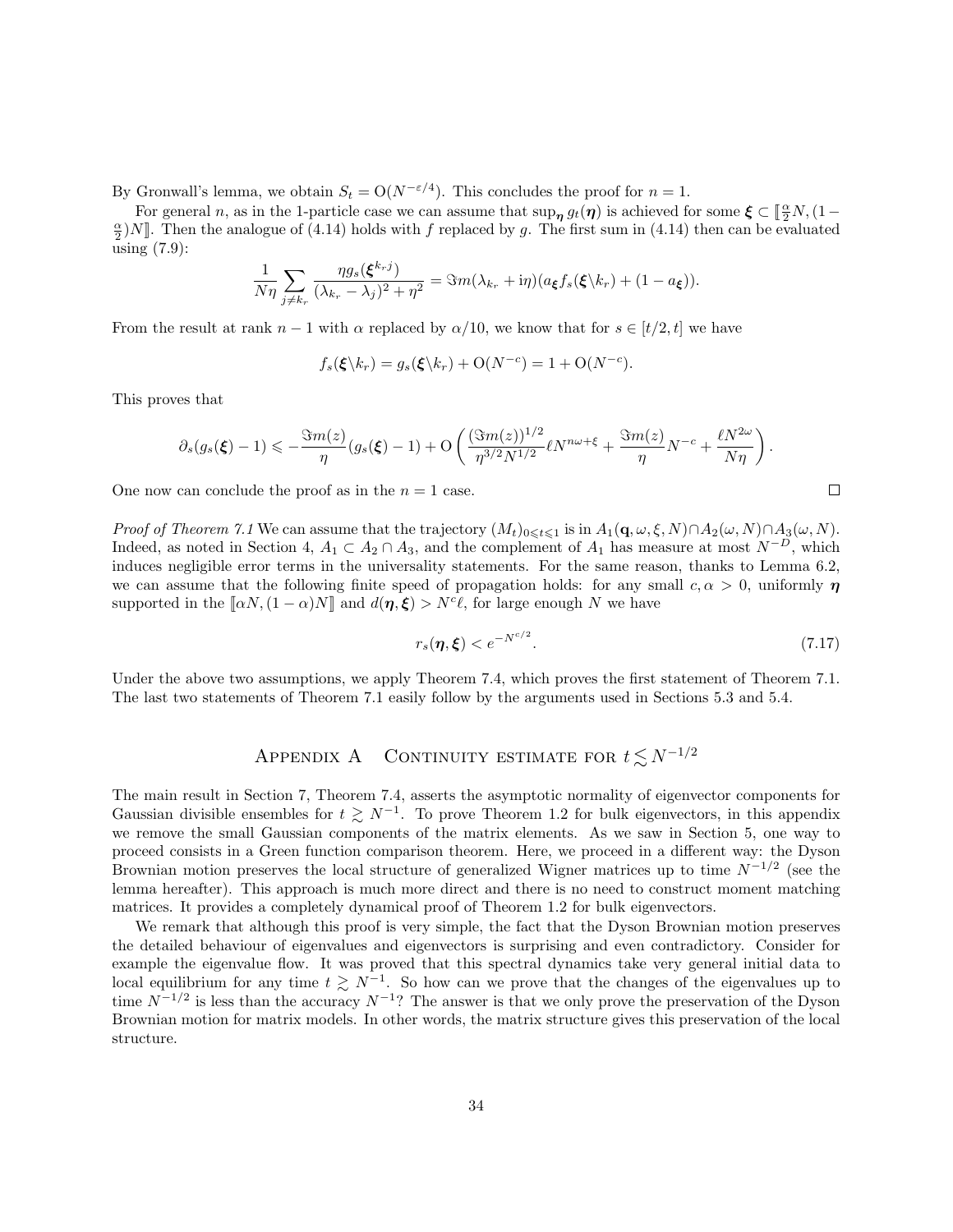We start with the following matrix stochastic differential equation which is an Ornstein-Uhlenbeck version of the Dyson Brownian motion. Let  $H_t = (h_{ij}(t))$  be a symmetric  $N \times N$  matrix. The dynamics of the matrix entries are given by the stochastic differential equations

$$
dh_{ij}(t) = \frac{dB_{ij}(t)}{\sqrt{N}} - \frac{1}{2Ns_{ij}}h_{ij}(t)dt,
$$
\n(A.1)

where B is symmetric with  $(B_{ij})_{i\leq j}$  a family of independent Brownian motions. The parameter  $s_{ij} > 0$  can take any positive values, but in this paper, we choose  $s_{ij}$  to be the variance of  $h_{ij}(0)$ . Clearly, for any  $t \geq 0$ we have  $\mathbb{E}(h_{ij}(t)^2) = s_{ij}$  and thus the variance of the matrix element is preserved in this flow. We will call this system of stochastic differential equations (A.1) a generalized Dyson Brownian motion. For this flow, the following continuity estimate holds.

**Lemma A.1.** Suppose that we have  $c/N \le s_{ij} \le C/N$  for some fixed constants c and C, uniformly in i and j. Denote  $\partial_{ij} = \partial_{h_{ij}}$ . Suppose that F is a smooth function of the matrix elements  $(h_{ij})_{i\leq j}$  satisfying

$$
\sup_{0 \leq s \leq t, i \leq j, \theta} \mathbb{E}\left( \left( N^{3/2} |h_{ij}(s)| + \sqrt{N} |h_{ij}(s)| \right) \left| \partial_{ij}^3 F(\theta H_s) \right| \right) \leq M, \tag{A.2}
$$

where  $(\theta H)_{ij} = \theta_{ij} h_{ij}, \theta_{k\ell} = 1$  unless  $\{k, \ell\} = \{i, j\}$  and  $0 \le \theta_{ij} \le 1$ . Then

$$
\mathbb{E} F(H_t) - \mathbb{E} F(H_0) = O(tN^{1/2})M.
$$

*Proof.* By Itô's formula, we have

$$
\partial_t \mathbb{E} F(H_t) = -\frac{1}{2N} \sum_{i \leq j} \left( \frac{1}{s_{ij}} \mathbb{E} (h_{ij}(t) \partial_{ij} F(H_t)) - \mathbb{E} \left( \partial_{ij}^2 F(H_t) \right) \right).
$$

A Taylor expansion yields

$$
\mathbb{E}\left(h_{ij}(t)\partial_{ij}F(H_t)\right) = \mathbb{E}h_{ij}(t)\partial_{ij}F_{h_{ij}(t)=0} + \mathbb{E}\left(h_{ij}(t)^2\partial_{ij}^2F_{h_{ij}(t)=0}\right) + \mathcal{O}\left(\sup_{\theta}\mathbb{E}\left(|h_{ij}(t)^3\partial_{ij}^3F(\theta H_t)|\right)\right)
$$

$$
= s_{ij}\mathbb{E}\left(\partial_{ij}^2F_{h_{ij}(t)=0}\right) + \mathcal{O}\left(\sup_{\theta}\mathbb{E}\left(|h_{ij}(t)^3\partial_{ij}^3F(\theta H_t)|\right)\right),
$$

$$
\mathbb{E}\left(\partial_{ij}^2F(H_t)\right) = \mathbb{E}\left(\partial_{ij}^2F_{h_{ij}(t)=0}\right) + \mathcal{O}\left(\sup_{\theta}\mathbb{E}\left(|h_{ij}(t)(\partial_{ij}^3F(\theta H)||)\right)\right).
$$

Together with the condition  $c/N \leqslant s_{ij} \leqslant C/N$ , we have

$$
\partial_t \mathbb{E} F(H_t) = N^{1/2} \operatorname{O}\left(\sup_{i \leq j,\boldsymbol{\theta}} \mathbb{E}(N^{3/2} |h_{ij}(t)^3| + N^{1/2} |h_{ij}(t)|) |\partial_{ij}^3 F(\boldsymbol{\theta} H_t)|\right).
$$

Integration over time finishes the proof.

The previous lemma implies the following eigenvalues and eigenvectors continuity estimate for the dynamics (A.1).

 $\Box$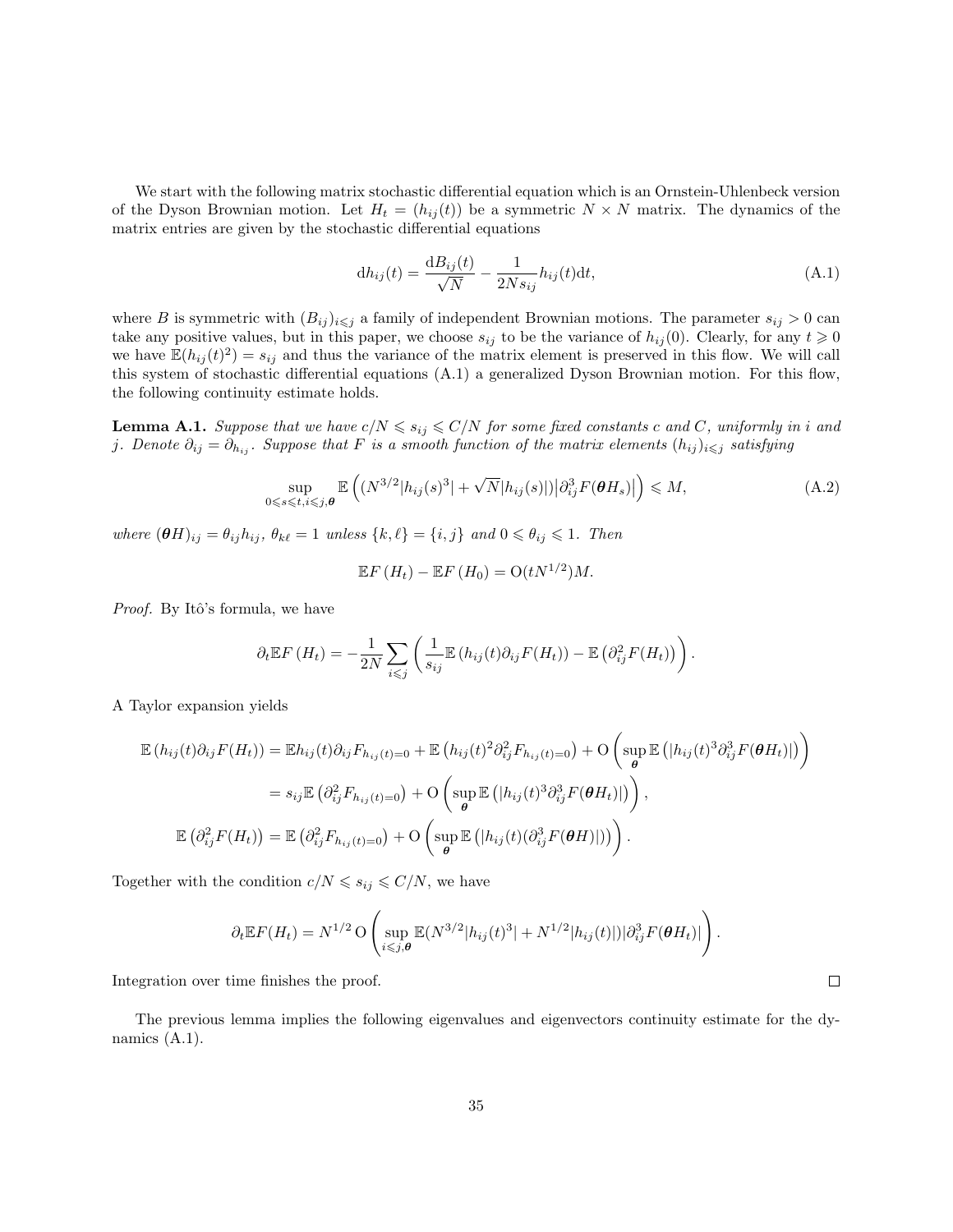**Corollary A.2.** Let  $\alpha > 0$  be arbitrarily small,  $\delta \in (0, 1/2)$  and  $t = N^{-1+\delta}$ . Denote by  $H_t$  the solution of (A.1) with a symmetric generalized Wigner matrix  $H_0$  as the initial condition. Let  $\mu_t$  be the law of  $H_t$ . Let m be any positive integer and  $\Theta : \mathbb{R}^{2m} \to \mathbb{R}$  be a smooth function satisfying

$$
\sup_{k \in [0,5], x \in \mathbb{R}} |\Theta^{(k)}(x)| (1+|x|)^{-C} < \infty
$$
\n(A.3)

.

for some  $C > 0$ . Denote by  $(u_1(t), \ldots, u_N(t))$  the eigenvectors of  $H_t$  associated with the eigenvalues  $\lambda_1(t) \leq$  $\ldots \leq \lambda_N(t)$ . Then there exists  $\varepsilon > 0$  (depending only on  $\Theta$ ,  $\delta$  and  $\alpha$ ) such that, for large enough N,

$$
\sup_{I \subset [\![\alpha N,(1-\alpha)N]\!],|I|=m,|\mathbf{q} |=1} \left| (\mathbb{E}^{\mu_t}-\mathbb{E}^{\mu_0}) \Theta \left( (N(\lambda_k-\gamma_k),N\langle \mathbf{q},u_k\rangle^2)_{k\in I}) \right| \leqslant N^{-\varepsilon}
$$

*Proof.* One may try to apply Lemma A.1 directly for  $F(H) = (\lambda, \mathbf{u})$ , but the third derivative of this function seems hard to bound. Instead, we can prove the continuity estimate when  $F$  is a product of Green functions of  $H$ , which in turn implies the continuity estimate for eigenvalues and eigenvectors. In the following, the fact that (i) and (ii) imply  $(A.4)$  relies on classical techniques [22]. The crucial condition is (i), i.e., comparison of Green functions up to some scale smaller than microscopic,  $\eta = N^{-1-\epsilon}$ . In Section 5 such a comparison was shown by moment matching. Hereafter, Lemma A.1 allows to prove this Green function comparison by a dynamic approach.

Let **v** and **w** refer to two generalized Wigner ensembles. Consider the following statements.

(i) Green functions comparison up to a very small scale. For any  $\kappa > 0$  there exists  $\xi, \varepsilon > 0$  such that for any  $N^{-1-\xi} < \eta < 1$  and any smooth function F with polynomial growth, we have

$$
\sup_{|\mathbf{q}|=1,E_1,...,E_m\in(-2+\kappa,2-\kappa)^m}|(\mathbb{E}^{\mathbf{v}}-\mathbb{E}^{\mathbf{w}})F\left((\langle\mathbf{q},G(z_k)\mathbf{q}\rangle)_{k=1}^m\right)|\leqslant CN^{-\varepsilon}\left(\frac{1}{N\eta}+\frac{1}{\sqrt{N\eta}}\right),
$$

for some  $C = C(\kappa, F) > 0$ . Here  $z_k = E_k + i\eta$ .

(ii) Level repulsion estimate. For both ensembles **v** and **w** and for any  $\kappa > 0$  the following holds. There exists  $\xi_0 > 0$  such that for any  $0 < \xi < \xi_0$  there exists  $\delta > 0$  satisfying

$$
\mathbb{P}\left(|\{\lambda_i \in [E - N^{-1-\xi}, E + N^{-1-\xi}]\}| \geq 2\right) \leq N^{-\xi-\delta},
$$

for any  $E \in (-2 + \kappa, 2 - \kappa)$ . Here the probability measure can be either the ensemble v or w.

From Section 5 in [22], if (i) and (ii) hold then for any  $\alpha > 0$  and  $\Theta$  satisffying (A.3) there exists  $\varepsilon > 0$ such that for large enough  $N$  we have

$$
\sup_{I \subset [\![\alpha N,(1-\alpha)N]\!] ,|I|=m,|\mathbf{q} |=1} \left| (\mathbb{E}^{\mathbf{v}} - \mathbb{E}^{\mathbf{w}}) \Theta \left( (N(\lambda_k - \gamma_k), N \langle \mathbf{q}, u_k \rangle^2)_{k \in I} \right) \right| \leq N^{-\varepsilon}.
$$
\n(A.4)

The level repulsion condition condition (ii) was proved in the generalized Wigner context [15, equation (5.32)]. We therefore only need to check the main assumption (i), which is a consequence of Lemma A.1 and the isotropic local semicircle law, Theorem 4.1. Indeed, we need to find a good bound  $M$  in  $(A.2)$  for a function  $F$  of type given in (i). For simplicity we only consider the case

$$
F(H) = \langle \mathbf{q}, G(z)\mathbf{q} \rangle,
$$

where  $z = E + i\eta$  with  $N^{-1-\xi} < \eta < 1$  and  $-2 + \kappa < E < 2 - \kappa$ . The general case

$$
F(H) = \langle \mathbf{q}_1, G(z_1)\mathbf{q}_1 \rangle \dots \langle \mathbf{q}_k, G(z_k)\mathbf{q}_k \rangle
$$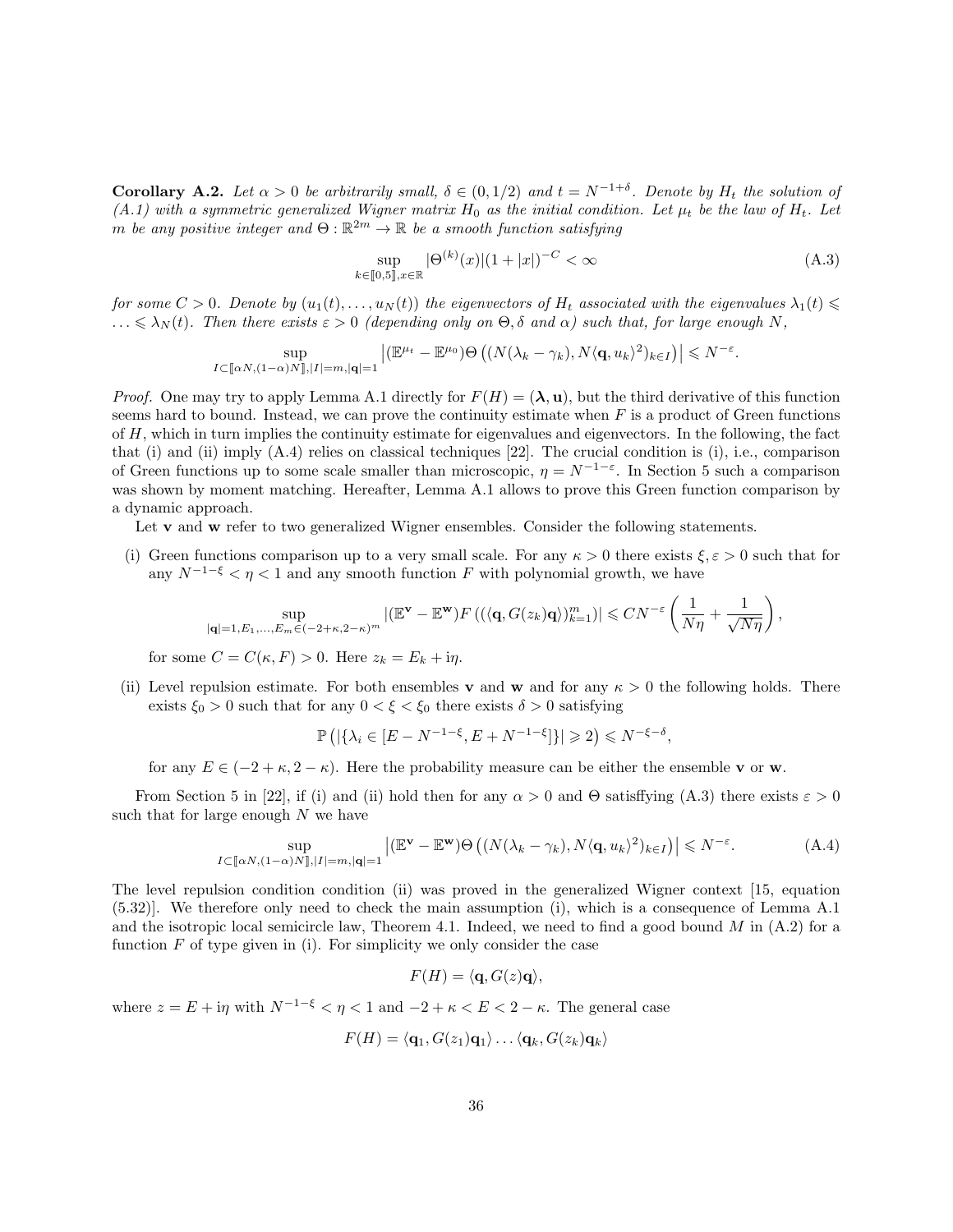is analogous. We have

$$
\partial_{ij}^3 \langle \mathbf{q}, G(z)\mathbf{q} \rangle = -\sum_{a,b} \sum_{\alpha,\beta} q_a G(z)_{a\alpha_1} G(z)_{\beta_1,\alpha_2} G(z)_{\beta_2,\alpha_3} G(z)_{\beta_3,b} q_b
$$

where  $\{\alpha_k, \beta_k\} = \{i, j\}$  or  $\{j, i\}$ . From the isotropic local semicircle law  $(4.2)$  the following four expressions

$$
\sum_{a} q_a G(z)_{a\alpha_1}, G(z)_{\beta_1,\alpha_2}, G(z)_{\beta_2,\alpha_3}, \sum_{b} G(z)_{\beta_3,b} q_b
$$

are bounded by  $N^{2\xi}((N\eta)^{-1}+(N\eta)^{-1/2})$  with very high probability provided that  $N^{-1+\xi}\leqslant\eta\leqslant 1$ . Moreover, by a dyadic argument explained in [18] Section 8, we have for any  $y \leq \eta$ 

$$
|\langle \mathbf{q}, G(E + iy)\mathbf{q}\rangle| \leq C \log N \frac{\eta}{y} \Im \langle \mathbf{q}, G(E + i\eta)\mathbf{q}\rangle.
$$

Consequently, we proved that uniformly in  $E \in (-2 + \kappa, 2 - \kappa)$ ,  $N^{-1-\xi} \leq \eta \leq 1$ , we have

$$
\partial_{ij}^3 \langle \mathbf{q}, G(E + \mathrm{i} \eta) \mathbf{q} \rangle = \mathrm{O}(N^{5\xi}(N\eta)^{-1} + (N\eta)^{-1/2}))
$$

with very high probability. The hypothesis (A.2) therefore holds with  $M = C(\varepsilon)N^{5\xi}((N\eta)^{-1} + (N\eta)^{-1/2})$ . As  $\xi$  is arbitrarily small, Lemma A.1 proves that for any  $\delta \in (0,1/2)$  and  $t = N^{-1+\delta}$  there exists some  $\varepsilon > 0$ with

$$
|\mathbb{E} F(H_t) - \mathbb{E} F(H_0)| \le N^{-\varepsilon} ((N\eta)^{-1} + (N\eta)^{-1/2}).
$$

Thus assumption (i) holds and the Corollary is proved.

To complete the proof of Theorem 1.2 for bulk eigenvectors by a dynamical approach, we proceed as follows. Let  $H_0$  be a generalized Wigner matrix. For  $\delta \in (0, 1/2)$  and  $t = N^{-1+\delta}$ , let  $H_t$  be the solution of  $(A.1)$  at time t. On the one hand, from Corollary A.2 we have

$$
\sup_{I\subset[\![\alpha N,(1-\alpha)N]\!],|I|=m,|\mathbf{q} |=1}\left|\mathbb{E}\left(P\left((N\langle\mathbf{q},u_k(t)\rangle^2)_{k\in I}\right)\right)-\mathbb{E}\left(P\left((N\langle\mathbf{q},u_k\rangle^2)_{k\in I}\right)\right)\right|\leqslant N^{-\varepsilon}.
$$

On the other hand, the entry  $h_{ij}(t)$  of  $H_t$  is distributed as

$$
e^{-\frac{t}{2Ns_{ij}}}h_{ij}(0) + \left(s_{ij}\left(1 - e^{-\frac{t}{Ns_{ij}}}\right)\right)^{1/2} \mathcal{N}^{(ij)}
$$
(A.5)

where  $(\mathcal{N}^{(ij)})_{i\leqslant j}$  are independent standard Gaussian random variables. For any  $\nu<\frac{1}{2}\inf_{i,j}s_{ij}\left(1-e^{-\frac{t}{N s_{ij}}}\right),$ let  $W_0$  be a random matrix with entry  $(W_0)_{ij}$  distributed as

$$
e^{-\frac{t}{2Ns_{ij}}}h_{ij}(0) + \left(s_{ij}\left(1 - e^{-\frac{t}{Ns_{ij}}}\right) - \nu\right)^{1/2} \mathcal{N}_1^{(ij)} \text{ if } i \neq j,
$$
  

$$
e^{-\frac{t}{2Ns_{ij}}}h_{ij}(0) + \left(s_{ij}\left(1 - e^{-\frac{t}{Ns_{ij}}}\right) - 2\nu\right)^{1/2} \mathcal{N}_1^{(ij)} \text{ if } i = j,
$$

where  $(\mathcal{N}_1^{(ij)})_{i\leq j}$  are independent standard Gaussian random variables, independent from  $H_0$ . Then  $W_0$  is a generalized Wigner matrix modulo scaling: for any i we have  $\sum_j \text{Var}(W_0)_{ij} = 1 - (N+1)\nu$ . Moreover from (A.5)  $h_{ij}(t)$  is distributed as

$$
(W_0)_{ij} + \nu^{1/2} \mathcal{N}_2^{(ij)}
$$
 if  $i \neq j$ ,  
\n $(W_0)_{ij} + (2\nu)^{1/2} \mathcal{N}_2^{(ij)}$  if  $i = j$ ,

 $\Box$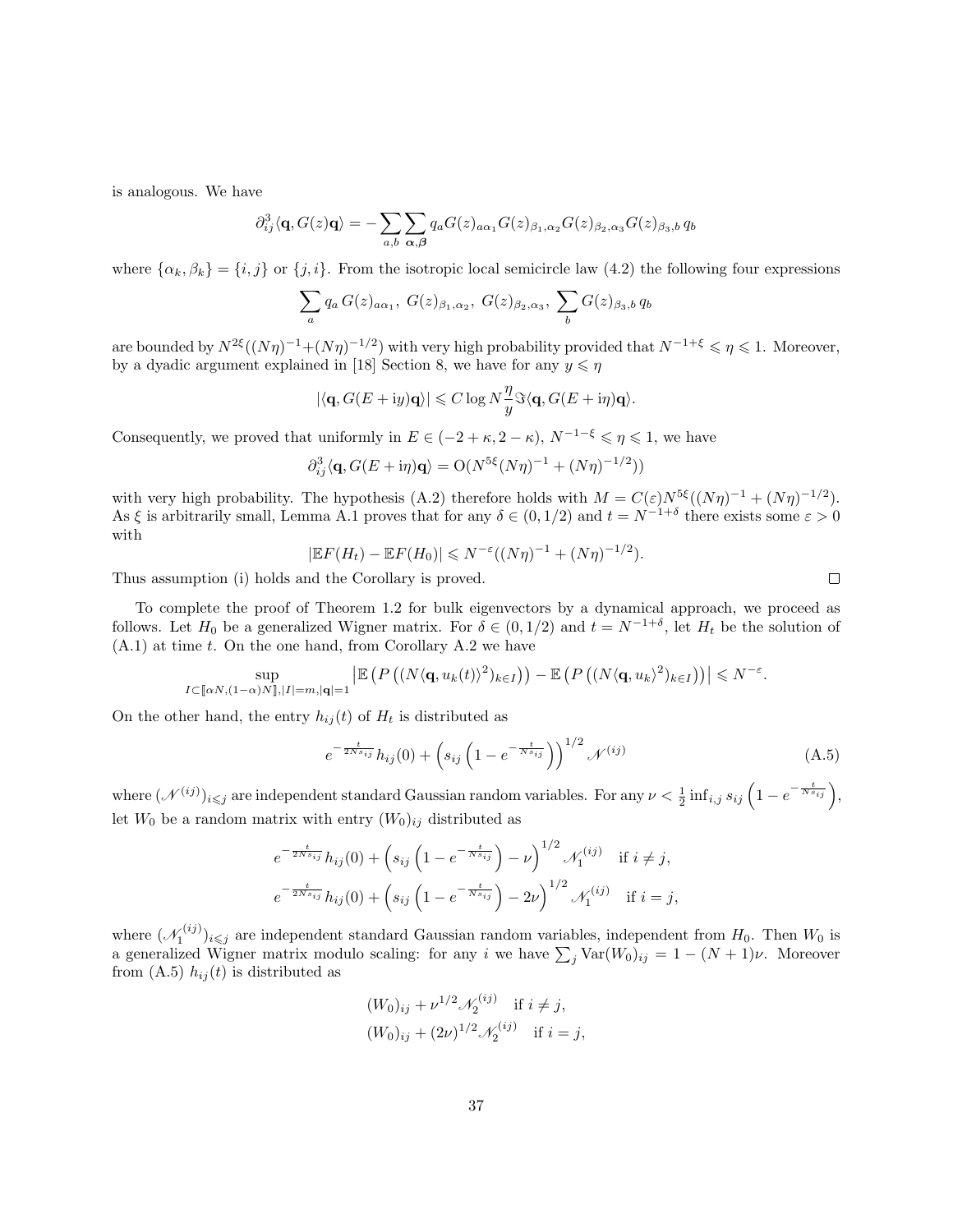where  $({\mathscr N}_2^{(ij)})_{i\leq j}$  are independent standard Gaussian random variables, independent of  $W_0$ . This proves that  $H_t$  is distributed as  $W_{t'}$ , where  $(W_s)_{s\geqslant0}$  satisfies (2.1) and  $t' = N\nu$ . We choose  $\nu = N^{-2+\xi}$  for some  $\xi \in (0, 1)$  and apply Theorem 7.4 to  $W_{t'}$ : this yields

$$
\sup_{I\subset [\![\alpha N,(1-\alpha)N]\!],|I|=m,|\mathbf{q}|=1}\left|\mathbb{E}\left(P\left((N\langle \mathbf{q},u_k(t)\rangle^2)_{k\in I}\right)\right)-\mathbb{E}P\left((\mathscr{N}_j^2)_{j=1}^m\right)\right|\leqslant N^{-\varepsilon}.
$$

We have thus proved Theorem 1.2 by a dynamic approach, in the bulk case.

#### APPENDIX B GENERATOR OF THE DYSON VECTOR FLOW

B.1 Proof of Theorem 2.3. We first consider the symmetric case.

(a) For any  $\varepsilon > 0$ , let  $\tau_{\varepsilon} = \inf\{t \geq 0 \mid |\lambda_i - \lambda_j| = \varepsilon$  for some  $i \neq j$  or  $|\lambda_i| = \varepsilon^{-1}$  for some  $i\}$  and  $\phi_{\varepsilon}$  be a sooth function on R such that  $\phi_{\varepsilon}(x) = x^{-1}$  if  $x \geq \varepsilon$ . Then, as all of the following coefficients are Lipschitz, pathwise existence and uniqueness holds for the system of stochastic differential equations

$$
d\lambda_k = \frac{dB_{kk}^{(s)}}{\sqrt{N}} + \frac{1}{N} \sum_{\ell \neq k} \phi_{\varepsilon} (\lambda_k - \lambda_{\ell}) dt,
$$
  

$$
du_k = \frac{1}{\sqrt{N}} \sum_{\ell \neq k} (dB_{k\ell}^{(s)}) \phi_{\varepsilon} (\lambda_k - \lambda_{\ell}) u_{\ell} - \frac{1}{2N} \sum_{\ell \neq k} \phi_{\varepsilon} (\lambda_k - \lambda_{\ell})^2 u_k dt.
$$

Consequently, if one can prove that  $\tau_{\varepsilon} \to \infty$  almost surely as  $\varepsilon \to 0$ , then existence and strong uniqueness for the system (2.2), (2.3) easily follow. This non-explosion nor collision result follows from Proposition 1 in [29]. It immediately yields  $\lambda_t \in \Sigma_N$  for ant  $t \geq 0$ .

To prove that  $u_t \in O(N)$  for any  $t \geq 0$ , we consider the stochastc differential equations satisfied by  $u_i \cdot u_j$ ,  $1 \leq i \leq j \leq N$ . Itô's formula yields

$$
d(u_i \cdot u_j) = \frac{1}{\sqrt{N}} \sum_{k \notin \{i,j\}} \left( \frac{dB_{jk}^{(s)}}{\lambda_j - \lambda_k} u_i \cdot u_k + \frac{dB_{ik}^{(s)}}{\lambda_i - \lambda_k} u_j \cdot u_k \right) + \frac{1}{\sqrt{N}} \frac{dB_{ji}^{(s)}}{\lambda_j - \lambda_i} (|u_i|^2 - |u_j|^2) - \frac{1}{2N} \left( \sum_{k \neq j} \frac{1}{(\lambda_j - \lambda_k)^2} + \sum_{k \neq i} \frac{1}{(\lambda_i - \lambda_k)^2} + \frac{1}{(\lambda_i - \lambda_j)^2} \right) u_i \cdot u_j dt, \ i \neq j, d(|u_i|^2) = \frac{2}{\sqrt{N}} \sum_{k \neq i} \frac{dB_{ik}^{(s)}}{\lambda_i - \lambda_k} u_i \cdot u_k + \frac{1}{N} \sum_{k \neq i} \frac{|u_k|^2 - |u_i|^2}{(\lambda_i - \lambda_k)^2}.
$$

For the same reason as previously, existence and strong uniqueness hold for the above system, and  $u_i \cdot u_j = 0$  $(i \neq j)$ ,  $|u_i|^2 = 1$  is an obvious solution (remember that  $u_0 \in O(N)$ ), which completes the proof.

(b) Let  $\tilde{H}_t^{(s)} = \boldsymbol{u}_t \boldsymbol{\lambda}_t \boldsymbol{u}_t^*$ . On the one hand, Itô's formula gives

$$
d\tilde{H}_{km}^{(s)} = (\boldsymbol{u}\boldsymbol{\lambda}(d\boldsymbol{u})^* + \boldsymbol{u}(d\boldsymbol{\lambda})\boldsymbol{u}^* + (d\boldsymbol{u})\boldsymbol{\lambda}\boldsymbol{u}^*)_{km} + \sum_{\ell \neq s} \frac{1}{N} \frac{\lambda_{\ell}}{(\lambda_s - \lambda_{\ell})^2} u_s(k) u_s(m) dt.
$$
 (B.1)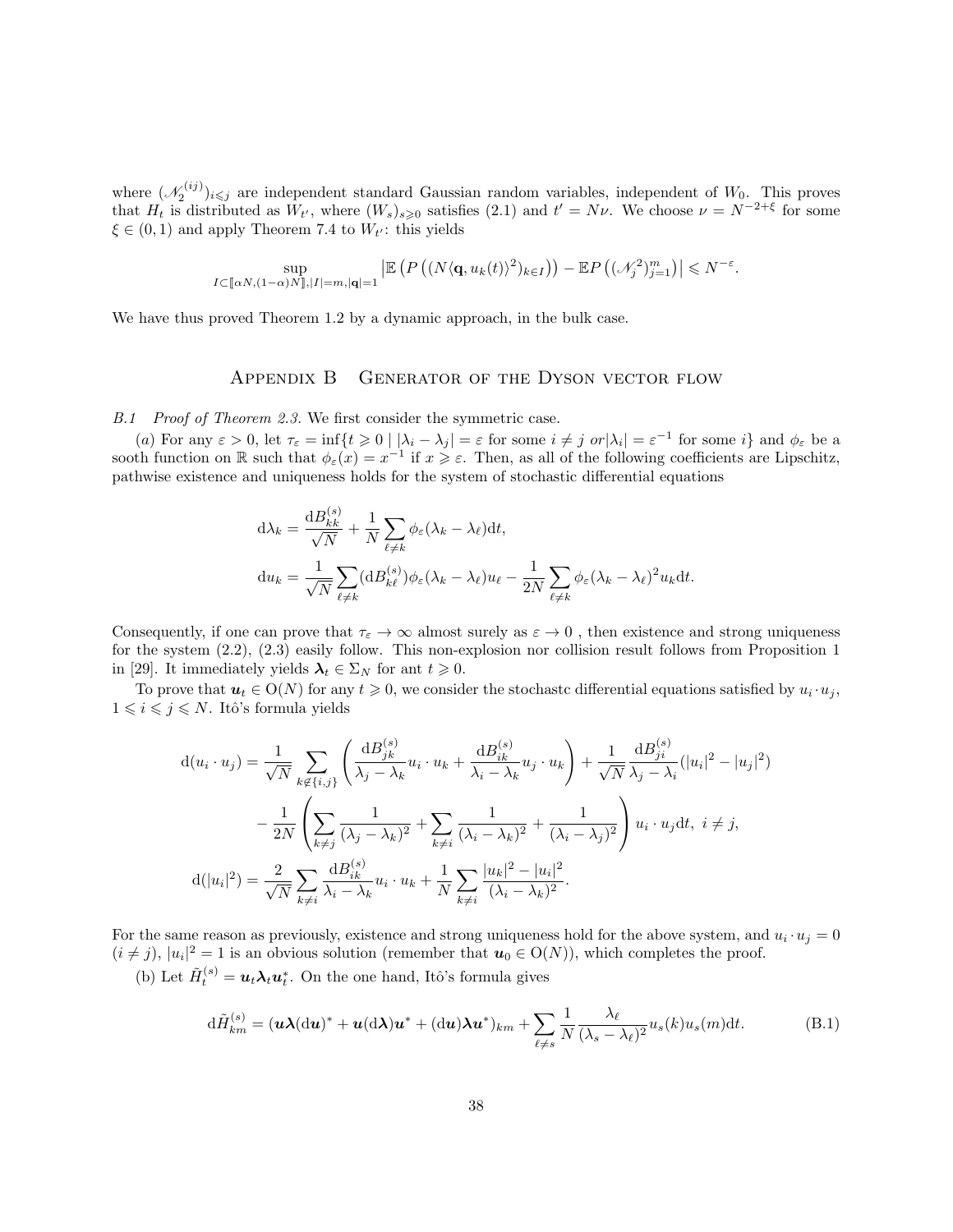On the other hand, the evolution equations for  $\lambda$  and  $u$  is

$$
d\lambda = dM_{\lambda} + dD_{\lambda}
$$
\n
$$
(dM_{\lambda})_{ij} = \frac{dB^{(s)_{ii}}}{\sqrt{N}} 1_{i=j}, \ (dD_{\lambda})_{ij} = \left(\frac{1}{2} \sum_{\ell \neq i} \frac{1}{\lambda_i - \lambda_\ell}\right) dt 1_{i=j},
$$
\n
$$
du = u(dM_{\mathbf{u}} + dD_{\mathbf{u}})
$$
\n
$$
(dM_{\mathbf{u}})_{ij} = \frac{1}{\sqrt{N}} \frac{dB^{(s)}_{ij}}{\lambda_i - \lambda_j} 1_{i \neq j}, \ (dD_{\mathbf{u}})_{ij} = -\frac{1}{2N} \sum_{\ell \neq i} \frac{dt}{(\lambda_i - \lambda_j)^2} 1_{i \neq j}.
$$

Consequently, after defining the diagonal matrix process D by

$$
(\mathrm{d}D)_{ij} = \frac{1}{N} \sum_{\ell \neq i} \frac{\lambda_{\ell}}{(\lambda_{\ell} - \lambda_i)^2} \mathrm{d}t \mathbb{1}_{i=j},
$$

the equation (B.1) can be written

$$
d\tilde{S} = \mathbf{u}(\lambda (dM_{\mathbf{u}})^* + (dM_{\mathbf{u}})\lambda + dM_{\lambda})\mathbf{u}^* + \mathbf{u}(\lambda (dD_{\mathbf{u}})^* + (dD_{\mathbf{u}})\lambda + dD_{\lambda} + dD)\mathbf{u}^*.
$$
  
We have  $\lambda (dM_{\mathbf{u}})^* + (dM_{\mathbf{u}})\lambda + dM_{\lambda} = \frac{1}{\sqrt{N}}dB^{(s)}$  and  $\lambda (dD_{\mathbf{u}})^* + (dD_{\mathbf{u}})\lambda + dD_{\lambda} + dD = 0$ , so  
 $d\tilde{S} = \frac{1}{\sqrt{N}}\mathbf{u}(dB^{(s)})\mathbf{u}^*.$ 

As  $u_t \in O(N)$  almost surely for any  $t \geq 0$ , by Lévy's criterion, the process M defined by  $M_0 = 0$  and  $dM_t = u(dB^{(s)})u^*$  is a symmetric Dyson Brownian motion. This concludes the proof:  $(\tilde{H}_t^{(s)})_{t\geqslant0}$  and  $(H_t^{(s)})_{t\geqslant0}$  have the same law, as they are both solution of the same stochastic differential equation, for which weak uniqueness holds.

(c) Existence and strong uniqueness for (2.2) has a proof strictly identical to (a). For a given continuous trajectory  $(\lambda_t)_{t\geqslant0}\subset\Sigma_N$ , existence and strong uniqueness for  $(2.3)$  is elementary, because  $\sup_{t\in[0,T],i\neq j}|\lambda_i-\lambda_j|$  $|\lambda_j|^{-1} < \infty$  and the coefficients are Lipschitz for any given  $t \in [0, T]$ .

Let  $\lambda'$  be the solution of (2.2), and  $(u_t^{(\lambda')})_{t\geqslant 0}$  be the solution of (2.3) for given  $\lambda'$ . If the initial conditions match, we have

$$
\mathbb{P}((\lambda_t', \boldsymbol{u}_t^{(\lambda')}) = (\lambda_t, \boldsymbol{u}_t) \text{ for all } t \geqslant 0) = 1,
$$
\n(B.2)

because  $(\lambda'_t, u_t^{(\lambda')})$  is a solution of the system of stochastic differential equations (2.2,2.3) for which strong uniqueness holds. Equations  $(B.2)$  together with  $(b)$  yields

$$
\mathbb{E}(F((H_t^{(s)})_{0\leqslant t\leqslant T})) = \mathbb{E}(F((\mathbf{u}_t^{(\lambda')}\lambda_t'(\mathbf{u}_t^{(\lambda')})^*)_{0\leqslant t\leqslant T})).
$$
\n(B.3)

As strong uniqueness holds,  $(\lambda_t')_{0\leqslant t\leqslant T}$  is a measurable function (called f) of  $((B_{ii}^{(s)})_{0\leqslant t\leqslant T})_{i=1}^N$ , and  $(u_t^{\lambda'})_{0\leqslant t\leqslant T}$ is a measurable function of  $((B_{ij}^{(s)})_{0\leqslant t\leqslant T})_{i\leqslant j}$  and  $(\lambda'_t)_{0\leqslant t\leqslant T}$  (called g). We therefore have (for some Wiener measures  $\omega_1, \omega_2$ ) for any bounded continuous function G

$$
\mathbb{E}(G((\lambda'_t)_{0\leqslant t\leqslant T},(\boldsymbol{u}_t^{(\boldsymbol{\lambda}')})_{0\leqslant t\leqslant T}))=\iint d\omega_1(B_1)d\omega_2(B_2)G(f(B_1),g(f(B_1),B_2))
$$
  
=\iint d\nu\_T(\boldsymbol{\lambda})d\omega\_2(B\_2)G(\boldsymbol{\lambda},g(\boldsymbol{\lambda},B\_2))=\iint d\nu\_T(\boldsymbol{\lambda})d\mu\_T(\boldsymbol{u}^{(\boldsymbol{\lambda})})G(\boldsymbol{\lambda},\boldsymbol{u}^{(\boldsymbol{\lambda})}).

Together with (B.3), this concludes the proof. We used the independence of the diagonal of  $B^{(s)}$  with the other entries in the first equality above.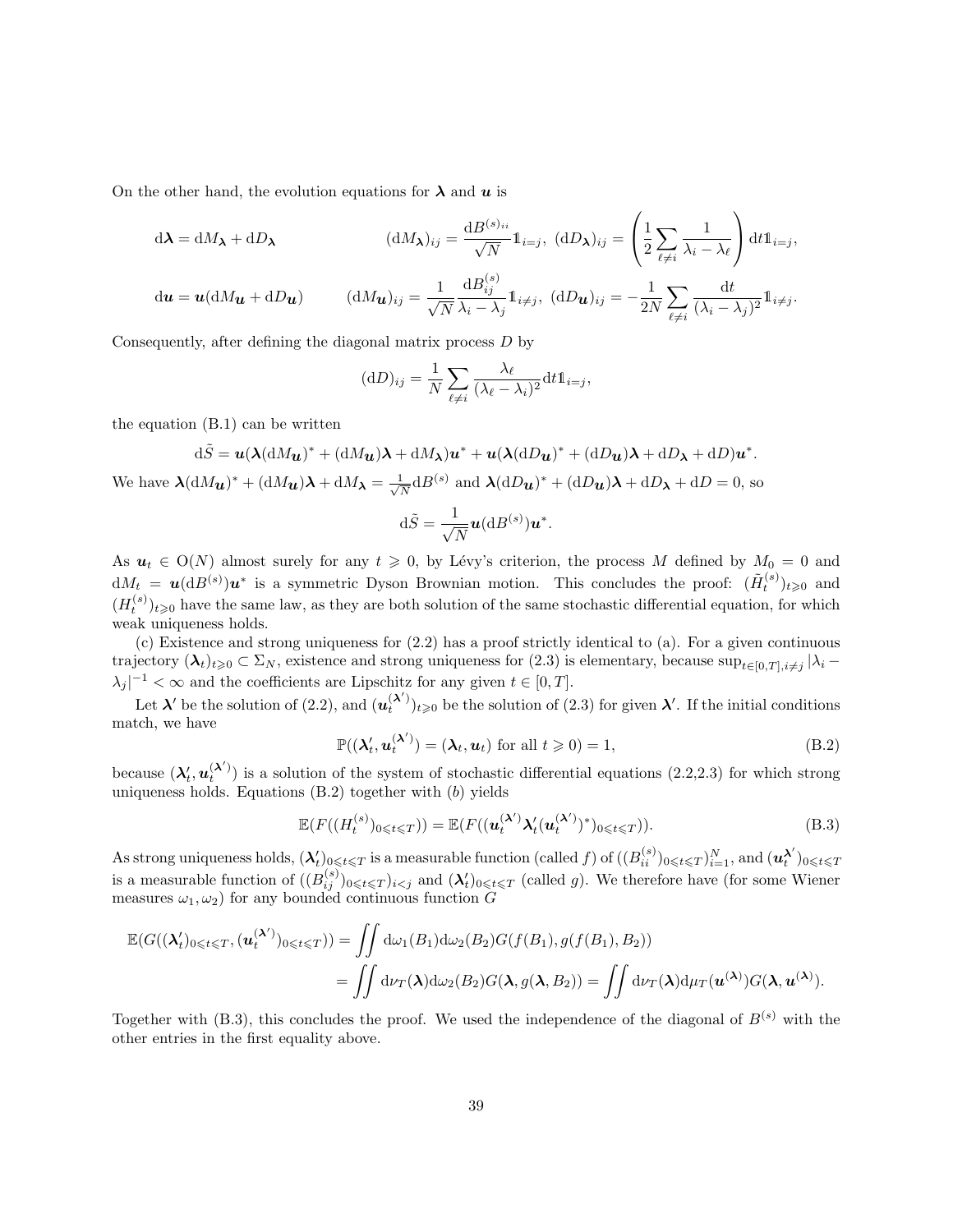B.2 Proof of Lemma 2.4. We consider the Hermitian setting, the symmetric one being slightly easier. Let  $f$ be a smooth function of the matrix entries,  $u_k(\alpha) = x_{k\alpha} + iy_{k\alpha}, 1 \leq k, \alpha \leq N$ . We denote  $\langle \cdot, \cdot \rangle' = (d/dt)\langle \cdot, \cdot \rangle$ . Itô's formula yields

$$
\frac{d}{dt}\mathbb{E}(f) = \mathbb{E}((I) + (II) + (III)),
$$
\n
$$
(I) = \sum_{k,\alpha} \left(-\frac{1}{2} \sum_{\ell \neq k} c_{k\ell} \right) (x_{k\alpha} \partial_{x_{k\alpha}} + y_{k\alpha} \partial_{y_{k\alpha}}) f,
$$
\n
$$
(III) = \frac{1}{2} \sum_{k,\alpha,\beta} \left( \langle x_{k\alpha}, x_{k\beta} \rangle' \partial_{x_{k\alpha} x_{k\beta}} + \langle y_{k\alpha}, y_{k\beta} \rangle' \partial_{y_{k\alpha} y_{k\beta}} + \langle x_{k\alpha}, y_{k\beta} \rangle' \partial_{x_{k\alpha} y_{k\beta}} + \langle y_{k\alpha}, x_{k\beta} \rangle' \partial_{y_{k\alpha} x_{k\beta}} \right) f,
$$
\n
$$
(III) = \sum_{k < \ell, \alpha, \beta} \left( \langle x_{k\alpha}, x_{\ell\beta} \rangle' \partial_{x_{k\alpha} x_{\ell\beta}} + \langle y_{k\alpha}, y_{\ell\beta} \rangle' \partial_{y_{k\alpha} y_{\ell\beta}} + \langle x_{k\alpha}, y_{\ell\beta} \rangle' \partial_{x_{k\alpha} y_{\ell\beta}} + \langle y_{k\alpha}, x_{\ell\beta} \rangle' \partial_{y_{k\alpha} x_{\ell\beta}} \right) f.
$$

Substituting  $\partial_x = \partial_u + \partial_{\overline{u}}$  and  $\partial_y = i(\partial_u - \partial_{\overline{u}})$  gives

$$
\begin{split} \text{(I)} &= -\frac{1}{2} \sum_{k < \ell, \alpha} c_{k\ell} \left( u_k(\alpha) \partial_{u_k(\alpha)} + \overline{u}_k(\alpha) \partial_{\overline{u}_k(\alpha)} + u_\ell(\alpha) \partial_{u_\ell(\alpha)} + \overline{u}_\ell(\alpha) \partial_{\overline{u}_\ell(\alpha)} \right) f \\ &= -\frac{1}{2} \sum_{k < \ell} c_{k\ell} \left( u_k \partial_{u_k} + \overline{u}_k \partial_{\overline{u}_k} + u_\ell \partial_{u_\ell} + \overline{u}_\ell \partial_{\overline{u}_\ell} \right) f. \end{split}
$$

Moreover, from the stochastic differential equation (2.5), we obtain

$$
\langle x_{k\alpha}, x_{k\beta} \rangle' = \langle y_{k\alpha}, y_{k\beta} \rangle' = \frac{1}{2} \sum_{\ell \neq k} c_{k\ell} \Re(u_{\ell}(\alpha) \overline{u}_{\ell}(\beta)), \langle x_{k\alpha}, y_{k\beta} \rangle' = -\langle y_{k\alpha}, x_{k\beta} \rangle' = \frac{1}{2} \sum_{\ell \neq k} c_{k\ell} \Im(\overline{u}_{\ell}(\alpha) u_{\ell}(\beta)).
$$

It implies that

$$
\begin{split} \text{(II)} &= \frac{1}{2} \sum_{k < \ell, \alpha, \beta} c_{k\ell} \left( u_{\ell}(\alpha) \overline{u}_{\ell}(\beta) \partial_{u_{k}(\alpha) \overline{u}_{k}(\beta)} + \overline{u}_{\ell}(\alpha) u_{\ell}(\beta) \partial_{\overline{u}_{k}(\alpha) u_{k}(\beta)} + u_{k}(\alpha) \overline{u}_{k}(\beta) \partial_{u_{\ell}(\alpha) \overline{u}_{\ell}(\beta)} + \overline{u}_{k}(\alpha) u_{k}(\beta) \partial_{\overline{u}_{\ell}(\alpha) u_{\ell}(\beta)} \right) f \\ &= \frac{1}{2} \sum_{k < \ell} c_{k\ell} \left( u_{\ell} \partial_{u_{k}} \overline{u}_{\ell} \partial_{\overline{u}_{k}} + \overline{u}_{\ell} \partial_{\overline{u}_{k}} u_{\ell} \partial_{u_{k}} + \overline{u}_{k} \partial_{\overline{u}_{\ell}} u_{k} \partial_{u_{\ell}} + u_{k} \partial_{u_{\ell}} \overline{u}_{k} \partial_{\overline{u}_{\ell}} \right) f. \end{split}
$$

Finally, concerning the term (III), a calculation yields, for  $k \neq \ell$ ,

$$
\langle x_{k\alpha}, x_{\ell\beta} \rangle' = -\langle y_{k\alpha}, y_{\ell\beta} \rangle' = -\frac{1}{2} c_{k\ell} \Re(u_{\ell}(\alpha) u_k(\beta)), \langle x_{k\alpha}, y_{\ell\beta} \rangle' = \langle x_{\ell\beta}, y_{k\alpha} \rangle' = -\frac{1}{2} c_{k\ell} \Im(u_{\ell}(\alpha) u_k(\beta)).
$$

We therefore get

$$
(III) = -\frac{1}{2} \sum_{k < \ell, \alpha, \beta} c_{k\ell} \left( u_{\ell}(\alpha) u_{k}(\beta) \partial_{u_{k}(\alpha) u_{\ell}(\beta)} + \overline{u}_{\ell}(\alpha) \overline{u}_{k}(\beta) \partial_{\overline{u}_{k}(\alpha) \overline{u}_{\ell}(\beta)} + u_{k}(\alpha) u_{\ell}(\beta) \partial_{u_{\ell}(\alpha) u_{k}(\beta)} + \overline{u}_{k}(\alpha) \overline{u}_{\ell}(\beta) \partial_{\overline{u}_{\ell}(\alpha) \overline{u}_{k}(\beta)} \right) f
$$
  

$$
= -\frac{1}{2} \sum_{k < \ell} c_{k\ell} \left( u_{\ell} \partial_{u_{k}} u_{k} \partial_{u_{\ell}} - u_{\ell} \partial_{u_{\ell}} + \overline{u}_{\ell} \partial_{\overline{u}_{k}} \overline{u}_{k} \partial_{\overline{u}_{\ell}} - \overline{u}_{\ell} \partial_{\overline{u}_{\ell}} + u_{k} \partial_{u_{\ell}} u_{\ell} \partial_{u_{k}} - u_{k} \partial_{u_{k}} + \overline{u}_{k} \partial_{\overline{u}_{\ell}} \overline{u}_{\ell} \partial_{\overline{u}_{k}} - \overline{u}_{k} \partial_{\overline{u}_{k}} \right) f.
$$

Gathering our estimates for (I), (II) and (III) yields

$$
\frac{\mathrm{d}}{\mathrm{d}t}\mathbb{E}(f) = \frac{1}{2}\sum_{k<\ell}c_{k\ell}\mathbb{E}\left(\left((u_k\partial_{u_\ell}-\overline{u}_\ell\partial_{\overline{u}_k}\right)\left(\overline{u}_k\partial_{\overline{u}_\ell}-u_\ell\partial_{u_k}\right)+\left(\overline{u}_k\partial_{\overline{u}_\ell}-u_\ell\partial_{u_k}\right)\left(u_k\partial_{u_\ell}-\overline{u}_\ell\partial_{\overline{u}_k}\right)\right)f\right).
$$

This completes the proof.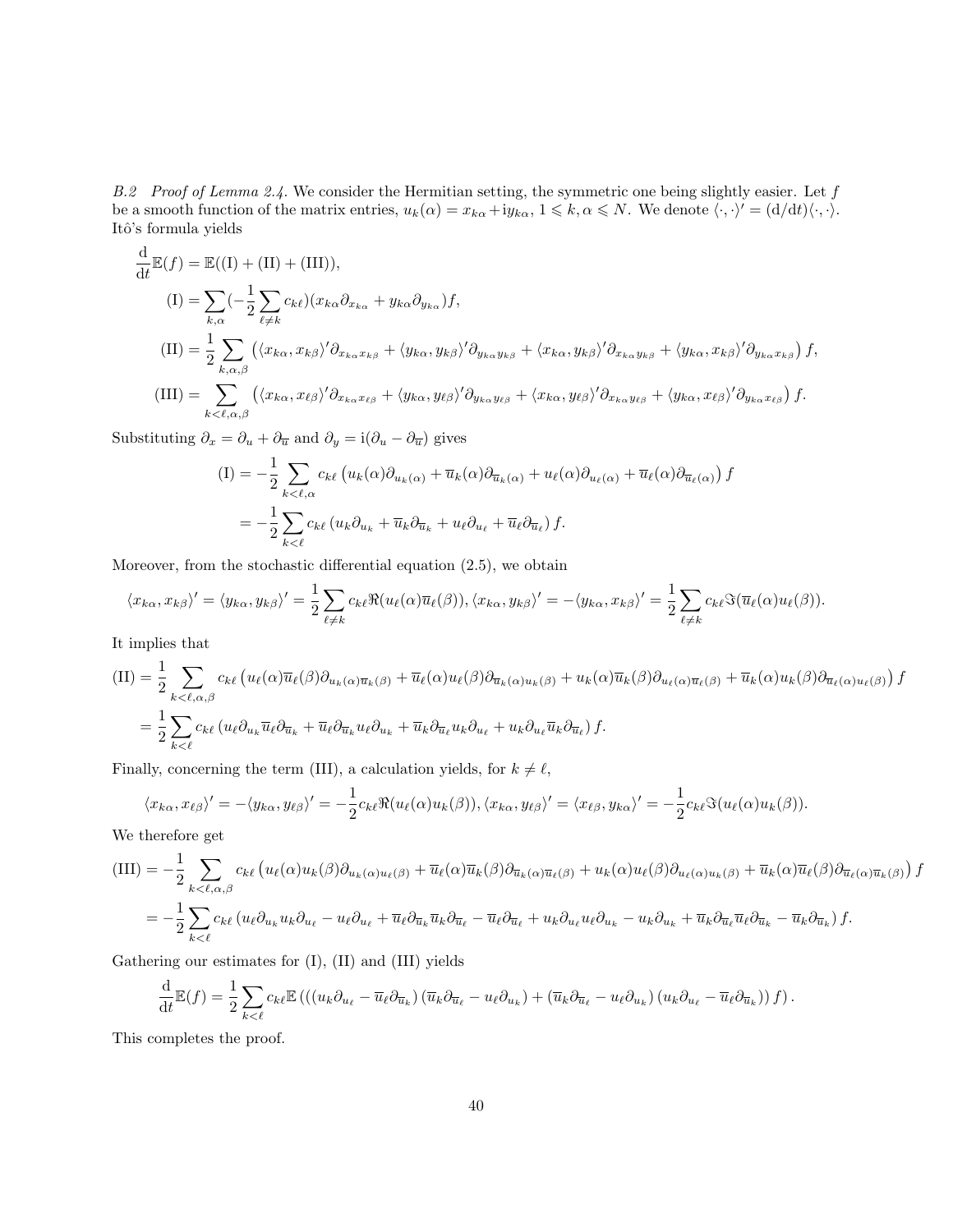### Appendix C Covariance matrices

Because of motivations in statistics, we will only define the eigenvector moment flow for real-valued covariance matrices. The eigenvector dynamics were already considered in [9]. The normalization constants follow our convention and are different from [9].

Let B be a  $M \times N$  real matrix Brownian motion:  $B_{ij} (1 \leq i \leq N, 1 \leq j \leq M)$  are independent standard Brownian motions. We define the  $M \times N$  matrix M by

$$
M_t = M_0 + \frac{1}{\sqrt{N}} B_t,
$$

Then the real Wishart process is X is defined by  $X_t = M_t^* M_t$ . In the following, we will assume for simplicity that  $M \geq N$ , to avoid trivial eigenvalues of X (the case  $M \leq N$  admits similar results, up to trivial adjustements). The eigenvalues and eigenvectors dynamics were given in [9], i.e. the direct analogue of definitions (2.2), (2.3) and Theorem 2.3 hold for the following stochastic differential equations:

$$
d\lambda_k = 2\sqrt{\lambda_k} \frac{dB_{kk}^{(s)}}{\sqrt{N}} + \left(\frac{1}{N} \sum_{\ell \neq k} \frac{\lambda_k + \lambda_\ell}{\lambda_k - \lambda_\ell} + \frac{M}{N}\right) dt,
$$
  

$$
du_k = \frac{1}{\sqrt{N}} \sum_{\ell \neq k} \frac{\sqrt{\lambda_k + \lambda_\ell}}{\lambda_k - \lambda_\ell} (dB_{k\ell}^{(s)}) u_\ell - \frac{1}{2N} \sum_{\ell \neq k} \frac{\lambda_k + \lambda_\ell}{(\lambda_k - \lambda_\ell)^2} (dt) u_k.
$$
 (C.1)

where  $B^{(s)}$  is a (symmetric)  $N \times N$  Dyson Brownian motion.

After conditioning on the eigenvalues trajectory, in the same way as Lemma 2.4, the generator for the above eigenvector dynamics can be shown to be

$$
\mathcal{L}_t = \sum_{1 \leqslant k < \ell \leqslant N} d_{k\ell}(t) (X_{k\ell}^{(s)})^2
$$

where we used the notations (2.8) and

$$
d_{k\ell}(t) = \frac{\lambda_k + \lambda_\ell}{N(\lambda_k(t) - \lambda_\ell(t))^2}
$$

The definition and utility of the eigenvector moment flow for covariance matrices are then summarized as follows.

**Theorem C.1** (Eigenvector moment flow for covariance matrices). Let  $\mathbf{q} \in \mathbb{R}^N$ ,  $z_k = \sqrt{N} \langle \mathbf{q}, u_k(t) \rangle$ . Suppose that **u** is the solution to the stochastic differential equation (C.1) and  $f_{\lambda,t}(\eta)$  is defined analogously to (3.5), where  $\eta$  denote the configuration  $\{(i_1, j_1), \ldots, (i_m, j_m)\}\.$  Then  $f_{\lambda,t}$  satisfies the equation

$$
\partial_t f_{\lambda,t} = \mathscr{B}^{(s)}(t) f_{\lambda,t},
$$
  

$$
\mathscr{B}^{(s)}(t) f(\boldsymbol{\eta}) = \sum_{i \neq j} d_{ij}(t) 2 \eta_i (1 + 2 \eta_j) (f(\boldsymbol{\eta}^{i,j}) - f(\boldsymbol{\eta})).
$$

As in the case of symmetric matrices, the above eigenvector moment flow is reversible with respect to the measure  $\pi^{(s)}$  defined in (3.9). Thus analogues of Theorems 1.2, Corollary 1.3, 1.4 and Theorem 7.1 for covariance matrices can be proved with arguments parallel to those used in Sections 4, 5 and 6.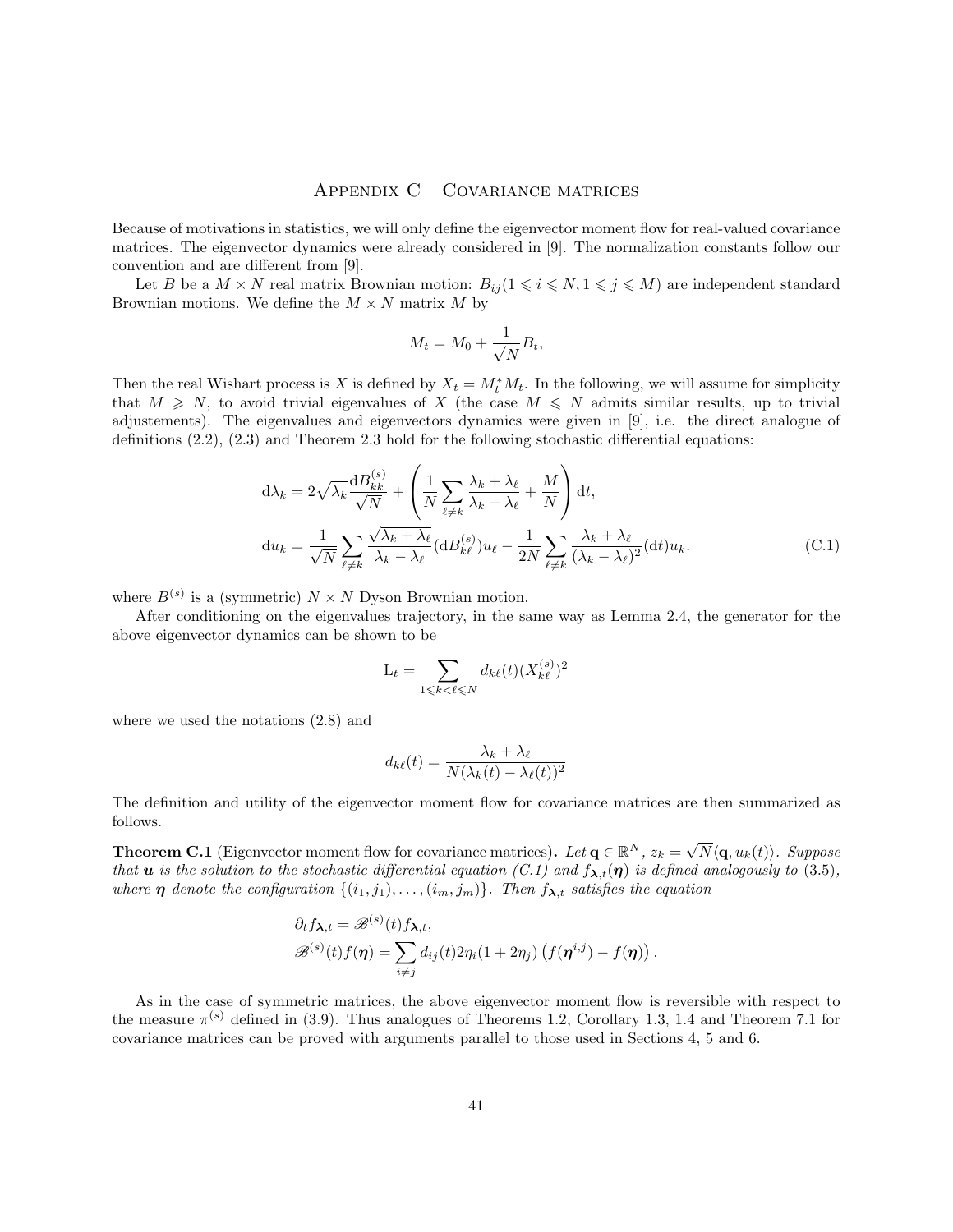#### **REFERENCES**

- [1] R. Allez and A. Guionnet, A diffusive matrix model for invariant  $\beta$ -ensembles, Electronic Journal of Probability 62 (2013), 1–30.
- [2] N. Anantharaman, Entropy and the localization of eigenfunctions, Ann. of Math. (2) 168 (2008), no. 2, 435–475.
- [3] N. Anantharaman and E. Le Masson, Quantum ergodicity on large regular graphs, preprint, arXiv:1304.4343 (2013).
- [4] G. W. Anderson, A. Guionnet, and O. Zeitouni, An introduction to random matrices, Cambridge Studies in Advanced Mathematics, vol. 118, Cambridge University Press, Cambridge, 2010.
- [5] A. Bloemendal, L. Erdős, A. Knowles, H.-T. Yau, and J. Yin, *Isotropic local laws for sample covariance and generalized* Wigner matrices, preprint, arxiv:1308.5729 (2013).
- [6] O. Bohigas, M.-J. Giannoni, and C. Schmit, Characterization of chaotic quantum spectra and universality of level fluctu*ation laws*, Phys. Rev. Lett.  $52$  (1984), no. 1, 1–4.
- [7] P. Bourgade, L. Erdős, and H.-T. Yau, Edge universality for generalized Wigner matrices, Communications in Mathematical Physics 332 (2014), 261–353.
- [8] S. Brooks and E. Lindenstrauss, Non-localization of eigenfunctions on large regular graphs, Israel J. Math. 193 (2013), no. 1, 1–14.
- [9] M.-F. Bru, Diffusions of perturbed principal component analysis, J. Multivariate Anal. 29 (1989), no. 1, 127–136.
- [10] L. Caffarelli, C. H. Chan, and A. Vasseur, Regularity theory for parabolic nonlinear integral operators, J. Amer. Math. Soc. 24 (2011), no. 3, 849–869.
- [11] Y. Colin de Verdière, *Ergodicité et fonctions propres du laplacien*, Comm. Math. Phys. 102 (1985), no. 3, 497–502 (French, with English summary).
- [12] L. Erdős, S. Péché, J. A. Ramírez, B. Schlein, and H.-T. Yau, Bulk universality for Wigner matrices, Comm. Pure Appl. Math. **63** (2010), no. 7, 895–925.
- [13] L. Erdős, B. Schlein, and H.-T. Yau, Local semicircle law and complete delocalization for Wigner random matrices, Commun. Math. Phys. 287 (2009), 641–655.
- [14] , Universality of random matrices and local relaxation flow, Invent. Math. **185** (2011), no. 1, 75–119.
- [15] L. Erdős and H.-T. Yau, *Gap universality of generalized Wigner and beta ensembles*, preprint, arxiv:1211.3786 (2012).
- [16] , Universality of local spectral statistics of random matrices, Bull. Amer. Math. Soc. (N.S.) 49 (2012), no. 3, 377– 414.
- [17] L. Erdős, H.-T. Yau, and J. Yin, Universality for generalized Wigner matrices with Bernoulli distribution, J. Comb. 2 (2011), no. 1, 15–81.
- [18] , Bulk universality for generalized Wigner matrices, Probab. Theory Related Fields 154 (2012), no. 1-2, 341–407.
- [19] , Rigidity of eigenvalues of generalized Wigner matrices, Adv. Math. 229 (2012), no. 3, 1435–1515.
- [20] R. Holowinsky, Sieving for mass equidistribution, Ann. of Math. (2) 172 (2010), no. 2, 1499–1516.
- [21] R. Holowinsky and K. Soundararajan, Mass equidistribution for Hecke eigenforms, Ann. of Math. (2) 172 (2010), no. 2, 1517–1528.
- [22] A. Knowles and J. Yin, Eigenvector distribution of Wigner matrices, to appear in Prob. Theor. Rel. Fields (2011).
- [23] , The isotropic semicircle law and deformation of Wigner matrices, to appear in Comm. Pure Appl. Math. (2012).
- [24] T. Kottos and U. Smilansky, Quantum chaos on graphs, Phys. Rev. Lett. 79 (1997).
- [25] E. Le Masson, Pseudo-differential calculus on homogeneous trees, preprint, arXiv:1302.5387 (2013).
- [26] E. Lindenstrauss, *Invariant measures and arithmetic quantum unique ergodicity*, Ann. of Math. (2) 163 (2006), no. 1, 165–219.
- [27] H. P. McKean, Stochastic integrals, Academic Press, New York (1969).
- [28] J. R. Norris, L. C. G. Rogers, and David Williams, *Brownian motions of ellipsoids*, Trans. Amer. Math. Soc. 294 (1986), no. 2, 757–765.
- [29] L. C. G. Rogers and Z. Shi, Interacting Brownian particles and the Wigner law, Probab. Theory Related Fields 95 (1993), no. 4, 555–570.